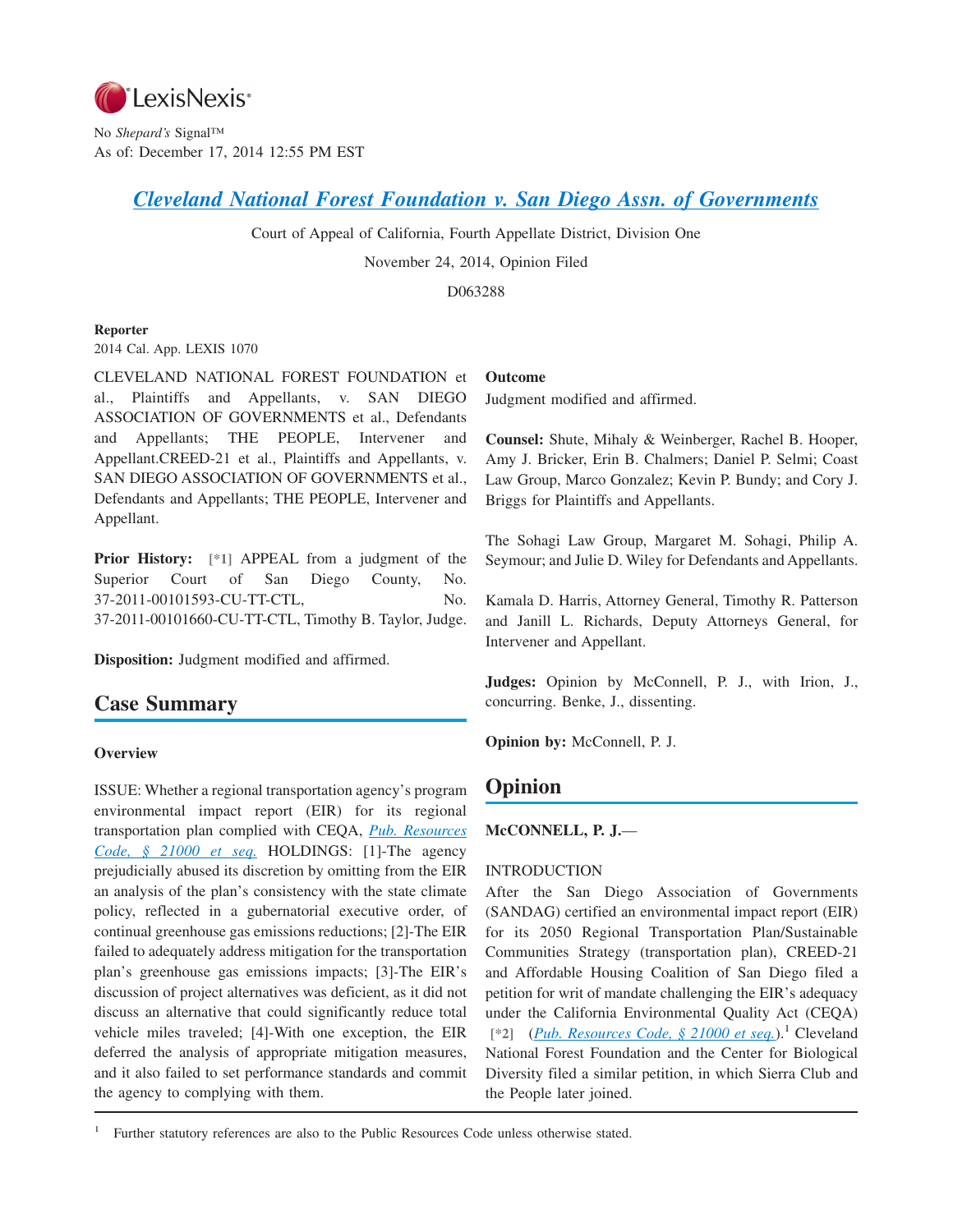The superior court granted the petitions in part, finding the EIR failed to carry out its role as an informational document because it did not analyze the inconsistency between the state's policy goals reflected in Executive Order S-3-05 (Executive Order) and the transportation plan's greenhouse gas emissions impacts after 2020. The court also found the EIR failed to adequately address mitigation measures for the transportation plan's greenhouse gas emissions impacts. Given these findings, the court declined to decide any of the other challenges raised in the petitions.

SANDAG appeals, contending the EIR complied with CEQA in both respects. Cleveland National Forest Foundation and Sierra Club (collectively, Cleveland) cross-appeal, contending the EIR further violated CEQA by failing to analyze a reasonable range of project alternatives, failing to adequately analyze and mitigate the transportation plan's air quality impacts, and understating **[\*3]** the transportation plan's impacts on agricultural lands. The People separately cross-appeal, contending the EIR further violated CEQA by failing to adequately analyze and mitigate the transportation plan's impacts from particulate matter pollution. We conclude the EIR failed to comply with CEQA in all identified respects. We, therefore, modify the judgment to incorporate our decision on the cross-appeals and affirm. In doing so, we are upholding the right of the public and our public officials to be well informed about the potential environmental consequences of their planning decisions, which CEQA requires and the public deserves, before approving long-term plans that may have irreversible environmental impacts.

DISCUSSION

# I

## A

#### *General Role of an EIR*

(1) "The Legislature has made clear that an EIR is 'an informational document' and that '[t]he purpose of an environmental impact report is to provide public agencies and the public in general with detailed information about the effect which a proposed project is likely to have on the environment; to list ways in which the significant effects of such a project might be minimized; and to indicate

alternatives to such a project.'" (*[Laurel Heights Improvement](http://advance.lexis.com/api/document?collection=cases&id=urn:contentItem:3RX4-CFC0-003D-J4J6-00000-00&context=1000516) [Assn. v. Regents of University of California \(1988\) 47](http://advance.lexis.com/api/document?collection=cases&id=urn:contentItem:3RX4-CFC0-003D-J4J6-00000-00&context=1000516) [Cal.3d 376, 391 \[253 Cal.Rptr.426, 764 P.2d 278\]](http://advance.lexis.com/api/document?collection=cases&id=urn:contentItem:3RX4-CFC0-003D-J4J6-00000-00&context=1000516)* (*Laurel Heights*); see [\*4] *[Guidelines, § 15002](http://advance.lexis.com/api/document?collection=administrative-codes&id=urn:contentItem:5381-TN70-0012-J526-00000-00&context=1000516)*.)<sup>2</sup> "The EIR is the primary means of achieving … the policy of this state to 'take all action necessary to protect, rehabilitate, and enhance the environmental quality of the state.' [Citation.] The EIR is therefore 'the heart of CEQA.' [Citations.] An EIR is an 'environmental "alarm bell" whose purpose it is to alert the public and its responsible officials to environmental changes before they have reached ecological points of no return.' [Citations.] The EIR is also intended 'to demonstrate to an apprehensive citizenry that the agency has, in fact, analyzed and considered the ecological implications of its action.' [Citations.] Because the EIR must be certified or rejected by public officials, it is a document of accountability. If CEQA is scrupulously followed, the public will know the basis on which its responsible officials either approve or reject environmentally significant action, and the public, being duly informed, can respond accordingly to action with which it disagrees. [Citations.] The EIR process protects not only the environment but also informed self-government." (*[Laurel Heights, supra, 47 Cal.3d at p. 392](http://advance.lexis.com/api/document?collection=cases&id=urn:contentItem:3RX4-CFC0-003D-J4J6-00000-00&context=1000516)*.)

#### B

#### *Role of a Program EIR*

(2) The EIR at issue in this case is a program EIR. A "program EIR" is "an EIR which may be prepared on a series of actions that can be characterized as one large project" and are related in specified ways. (*[Guidelines, §](http://advance.lexis.com/api/document?collection=administrative-codes&id=urn:contentItem:5381-TNC0-0012-J001-00000-00&context=1000516) [15168, subd. \(a\)](http://advance.lexis.com/api/document?collection=administrative-codes&id=urn:contentItem:5381-TNC0-0012-J001-00000-00&context=1000516)*; see *[Town of Atherton v. California](http://advance.lexis.com/api/document?collection=cases&id=urn:contentItem:5CRM-5V71-F04B-N094-00000-00&context=1000516) [High-Speed Rail Authority \(2014\) 228 Cal.App.4th 314, 343](http://advance.lexis.com/api/document?collection=cases&id=urn:contentItem:5CRM-5V71-F04B-N094-00000-00&context=1000516) [\[175 Cal. Rptr. 3d 145\]](http://advance.lexis.com/api/document?collection=cases&id=urn:contentItem:5CRM-5V71-F04B-N094-00000-00&context=1000516)* (*Atherton*).) The use of a program EIR can: "(1) Provide an occasion for a more exhaustive consideration of effects and alternatives than would be practical in an EIR on an individual action, [¶] (2) Ensure consideration of cumulative impacts that might be slighted in a case-by-case analysis, [¶] (3) Avoid duplicative reconsideration of basic policy considerations, [¶] (4) Allow the lead agency to consider broad policy alternatives and program wide mitigation measures at an early time when the agency has greater flexibility to deal with basic problems or cumulative impacts, [and] [¶] (5) Allow reduction in paperwork." (*[Guidelines, § 15168, subd. \(b\)](http://advance.lexis.com/api/document?collection=administrative-codes&id=urn:contentItem:5381-TNC0-0012-J001-00000-00&context=1000516)*; see *[Atherton,](http://advance.lexis.com/api/document?collection=cases&id=urn:contentItem:5CRM-5V71-F04B-N094-00000-00&context=1000516) [supra, at pp. 343–344](http://advance.lexis.com/api/document?collection=cases&id=urn:contentItem:5CRM-5V71-F04B-N094-00000-00&context=1000516)*.)

<sup>&</sup>lt;sup>2</sup> All references to "Guidelines" are to the CEQA guidelines, which are located in title 14 [\*5] of the California Code of Regulations beginning at [section 15000.](http://advance.lexis.com/api/document?collection=administrative-codes&id=urn:contentItem:5381-TN70-0012-J524-00000-00&context=1000516) "In interpreting CEQA, we accord the Guidelines great weight except where they are clearly unauthorized or erroneous." (*[Neighbors for Smart Rail v. Exposition Metro Line Construction Authority](http://advance.lexis.com/api/document?collection=cases&id=urn:contentItem:592B-3NT1-F04B-P001-00000-00&context=1000516)* (2013) 57 Cal.4th 439, 448, fn. 4 [160 Cal. [Rptr. 3d 1, 304 P.3d 499\]](http://advance.lexis.com/api/document?collection=cases&id=urn:contentItem:592B-3NT1-F04B-P001-00000-00&context=1000516) (*Smart Rail*).)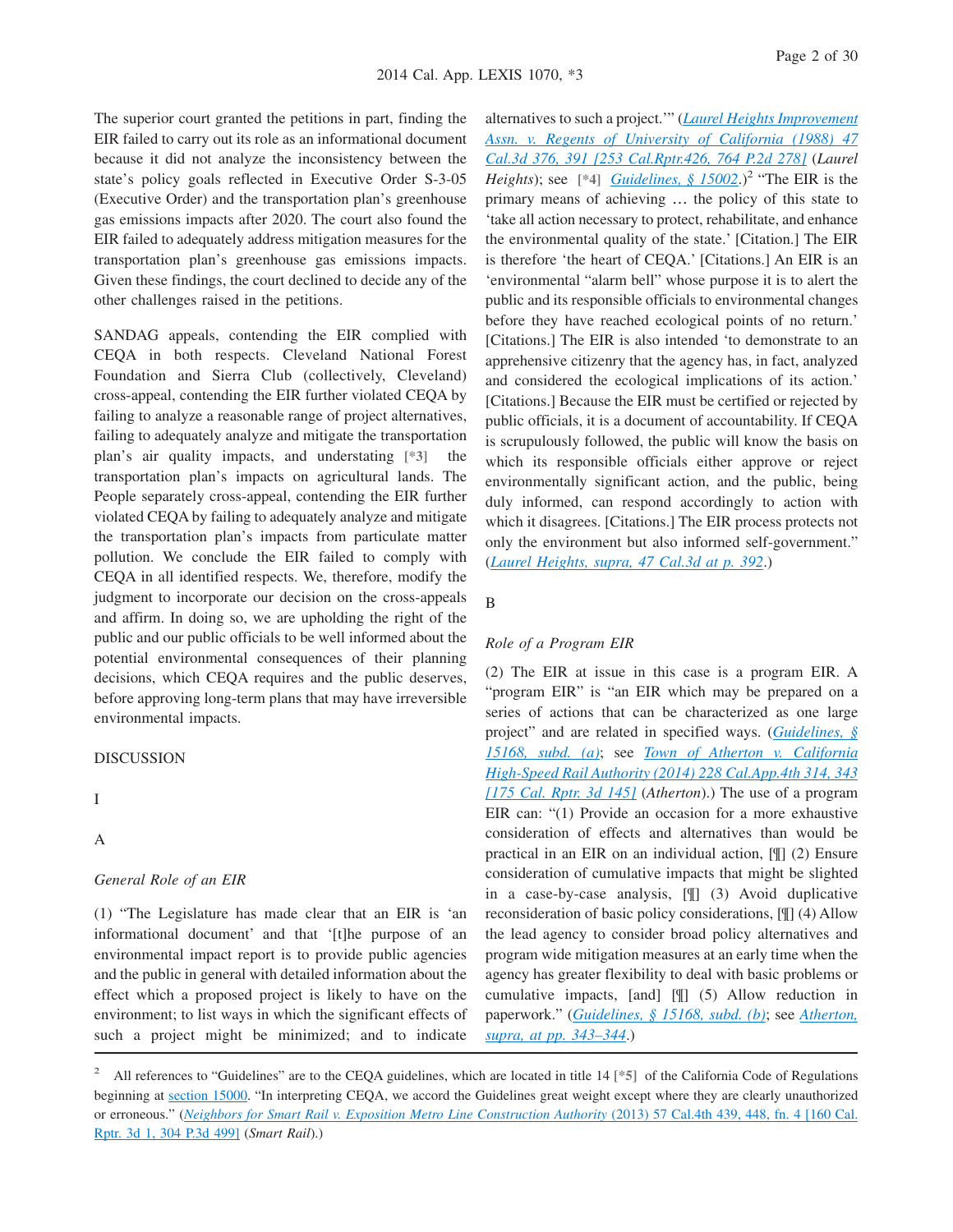(3) "[W]here an agency prepares a 'program EIR' for a broad policy document … , *[Guidelines section 15168,](http://advance.lexis.com/api/document?collection=administrative-codes&id=urn:contentItem:5381-TNC0-0012-J001-00000-00&context=1000516) [subdivision \(c\)\(2\)](http://advance.lexis.com/api/document?collection=administrative-codes&id=urn:contentItem:5381-TNC0-0012-J001-00000-00&context=1000516)* allows agencies to limit future **[\*6]** environmental review for later activities that are found to be 'within the scope' of the program EIR." (*[Latinos Unidos de](http://advance.lexis.com/api/document?collection=cases&id=urn:contentItem:59S0-BYW1-F04B-N0NG-00000-00&context=1000516) [Napa v. City of Napa \(2013\) 221 Cal.App.4th 192, 196 \[164](http://advance.lexis.com/api/document?collection=cases&id=urn:contentItem:59S0-BYW1-F04B-N0NG-00000-00&context=1000516) [Cal. Rptr. 3d 274\]](http://advance.lexis.com/api/document?collection=cases&id=urn:contentItem:59S0-BYW1-F04B-N0NG-00000-00&context=1000516)*; accord, *[Citizens Against Airport Pollution](http://advance.lexis.com/api/document?collection=cases&id=urn:contentItem:5CJY-DBC1-F04B-N034-00000-00&context=1000516) [v. City of San Jose \(2014\) 227 Cal.App.4th 788, 801–802](http://advance.lexis.com/api/document?collection=cases&id=urn:contentItem:5CJY-DBC1-F04B-N034-00000-00&context=1000516) [\[173 Cal. Rptr. 3d 794\]](http://advance.lexis.com/api/document?collection=cases&id=urn:contentItem:5CJY-DBC1-F04B-N034-00000-00&context=1000516)*.) Further environmental review for such activities is required only where "(a) Substantial changes are proposed in the project which will require major revisions of the [EIR]. [¶] (b) Substantial changes occur with respect to the circumstances under which the project is being undertaken which will require major revisions in the [EIR]. [¶] (c) New information, which was not known and could not have been known at the time the [EIR] was certified as complete, becomes available." (*[§](http://advance.lexis.com/api/document?collection=statutes-legislation&id=urn:contentItem:4WN4-1PW0-R03K-K1G6-00000-00&context=1000516) [21166](http://advance.lexis.com/api/document?collection=statutes-legislation&id=urn:contentItem:4WN4-1PW0-R03K-K1G6-00000-00&context=1000516)*; see *[May v. City of Milpitas \(2013\) 217 Cal.App.4th](http://advance.lexis.com/api/document?collection=cases&id=urn:contentItem:58X3-9831-F04B-N064-00000-00&context=1000516) [1307, 1325–1326 \[159 Cal. Rptr. 3d 310\]](http://advance.lexis.com/api/document?collection=cases&id=urn:contentItem:58X3-9831-F04B-N064-00000-00&context=1000516)*; accord, *[Citizens](http://advance.lexis.com/api/document?collection=cases&id=urn:contentItem:5CJY-DBC1-F04B-N034-00000-00&context=1000516) [Against Airport Pollution v. City of San Jose, supra, at p.](http://advance.lexis.com/api/document?collection=cases&id=urn:contentItem:5CJY-DBC1-F04B-N034-00000-00&context=1000516) [802](http://advance.lexis.com/api/document?collection=cases&id=urn:contentItem:5CJY-DBC1-F04B-N034-00000-00&context=1000516)*.)

Because of these limitations, once an EIR is finally approved, a court generally cannot compel an agency to perform further environmental review for any known or knowable information about the project's impacts omitted from the EIR. (*[Citizens Against Airport Pollution v. City of San Jose,](http://advance.lexis.com/api/document?collection=cases&id=urn:contentItem:5CJY-DBC1-F04B-N034-00000-00&context=1000516) [supra, 227 Cal.App.4th at pp. 807–808](http://advance.lexis.com/api/document?collection=cases&id=urn:contentItem:5CJY-DBC1-F04B-N034-00000-00&context=1000516)*; *[Citizens for](http://advance.lexis.com/api/document?collection=cases&id=urn:contentItem:532H-BHG1-F04B-N3MF-00000-00&context=1000516) [Responsible Equitable Environmental Development v. City](http://advance.lexis.com/api/document?collection=cases&id=urn:contentItem:532H-BHG1-F04B-N3MF-00000-00&context=1000516) [of San Diego \(2011\) 196 Cal.App.4th 515, 531–532 \[129](http://advance.lexis.com/api/document?collection=cases&id=urn:contentItem:532H-BHG1-F04B-N3MF-00000-00&context=1000516) [Cal. Rptr. 3d 512\]](http://advance.lexis.com/api/document?collection=cases&id=urn:contentItem:532H-BHG1-F04B-N3MF-00000-00&context=1000516)*.) A court also generally cannot compel an agency to perform further environmental review if new regulations or guidelines for evaluating the project's impacts are adopted in the future. (*[Concerned Dublin Citizens v.](http://advance.lexis.com/api/document?collection=cases&id=urn:contentItem:582K-WSC1-F04B-N0GT-00000-00&context=1000516) [City of Dublin \(2013\) 214 Cal.App.4th 1301, 1320 \[154](http://advance.lexis.com/api/document?collection=cases&id=urn:contentItem:582K-WSC1-F04B-N0GT-00000-00&context=1000516) [Cal. Rptr. 3d 682\]](http://advance.lexis.com/api/document?collection=cases&id=urn:contentItem:582K-WSC1-F04B-N0GT-00000-00&context=1000516)*; *[Fort Mojave Indian Tribe v. Department](http://advance.lexis.com/api/document?collection=cases&id=urn:contentItem:3RX6-FJ10-003D-J41Y-00000-00&context=1000516) [of Health Services \(1995\) 38 Cal.App.4th 1574, 1605 \[45](http://advance.lexis.com/api/document?collection=cases&id=urn:contentItem:3RX6-FJ10-003D-J41Y-00000-00&context=1000516) [Cal. Rptr. 2d 822\]](http://advance.lexis.com/api/document?collection=cases&id=urn:contentItem:3RX6-FJ10-003D-J41Y-00000-00&context=1000516)*.)

Hence, "[d]esignating an EIR as a program EIR … does not by itself decrease the level of analysis otherwise required **[\*7]** in the EIR. 'All EIR's must cover the same general content. [Citations.] The level of specificity of an EIR is determined by the nature of the project and the "rule of reason" [citation], rather than any semantic label accorded to the EIR.'" (*[Friends of Mammoth v. Town of Mammoth](http://advance.lexis.com/api/document?collection=cases&id=urn:contentItem:40SN-Y720-0039-41GY-00000-00&context=1000516) [Lakes Redevelopment Agency \(2000\) 82 Cal.App.4th 511,](http://advance.lexis.com/api/document?collection=cases&id=urn:contentItem:40SN-Y720-0039-41GY-00000-00&context=1000516) [533 \[98 Cal. Rptr. 2d 334\]](http://advance.lexis.com/api/document?collection=cases&id=urn:contentItem:40SN-Y720-0039-41GY-00000-00&context=1000516)*.) Consequently, in considering a challenge to a program EIR, "it is unconstructive to ask whether the EIR provided 'project-level' as opposed to 'program-level' detail and analysis. Instead, we focus on whether the EIR provided 'decision makers with sufficient analysis to intelligently consider the environmental consequences of [the] project.'" (*[Citizens for a Sustainable](http://advance.lexis.com/api/document?collection=cases&id=urn:contentItem:5CM6-2V41-F04B-N045-00000-00&context=1000516) [Treasure Island v. City and County of San Francisco \(2014\)](http://advance.lexis.com/api/document?collection=cases&id=urn:contentItem:5CM6-2V41-F04B-N045-00000-00&context=1000516) [227 Cal.App.4th 1036, 1052 \[174 Cal. Rptr. 3d 363\]](http://advance.lexis.com/api/document?collection=cases&id=urn:contentItem:5CM6-2V41-F04B-N045-00000-00&context=1000516)*.)

C

#### *Standard of Review in CEQA Cases*<sup>3</sup>

"[I]n a CEQA case, as in other mandamus cases, [our review] is the same as the trial court's: [we review] the agency's action, not the trial court's decision; in that sense [our review] is de novo. (*[Vineyard, supra, 40 Cal.4th at p.](http://advance.lexis.com/api/document?collection=cases&id=urn:contentItem:4MYG-C580-0039-40F2-00000-00&context=1000516) [427](http://advance.lexis.com/api/document?collection=cases&id=urn:contentItem:4MYG-C580-0039-40F2-00000-00&context=1000516)*.) However, our inquiry extends '"only to whether there was a prejudicial **[\*8]** abuse of discretion.' ([*§ 21168.5*].)" (*[Vineyard, at p. 426](http://advance.lexis.com/api/document?collection=cases&id=urn:contentItem:4MYG-C580-0039-40F2-00000-00&context=1000516)*.)

"[A]n agency may abuse its discretion under CEQA either by failing to proceed in the manner CEQA provides or by reaching factual conclusions unsupported by substantial evidence. (*§ 21168.5*.) Judicial review of these two types of error differs significantly: While we determine de novo whether the agency has employed the correct procedures, 'scrupulously enforc[ing] all legislatively mandated CEQA requirements' [citation], we accord greater deference to the agency's substantive factual conclusions." (*[Vineyard, supra,](http://advance.lexis.com/api/document?collection=cases&id=urn:contentItem:4MYG-C580-0039-40F2-00000-00&context=1000516) [40 Cal.4th at p. 435](http://advance.lexis.com/api/document?collection=cases&id=urn:contentItem:4MYG-C580-0039-40F2-00000-00&context=1000516)*.) "In evaluating an EIR for CEQA compliance, then, [we] must adjust [our] scrutiny to the nature of the alleged defect, depending on whether the claim is predominantly one of improper procedure or a dispute over the facts. For example, where an agency failed to require an applicant to provide certain information mandated by CEQA and to include that information in its environmental analysis, … the agency 'failed to proceed in the manner prescribed by CEQA.' [Citations.] In contrast, in a factual dispute over 'whether adverse effects have been

<sup>&</sup>lt;sup>3</sup> The California Supreme Court is currently reviewing the standard and scope of judicial review under CEQA. (*[Sierra Club v. County](http://advance.lexis.com/api/document?collection=cases&id=urn:contentItem:5C98-FNM1-F04B-N01F-00000-00&context=1000516) of Fresno* [\(2014\) 226 Cal.App.4th 704 \[172 Cal.Rptr.3d 271\],](http://advance.lexis.com/api/document?collection=cases&id=urn:contentItem:5C98-FNM1-F04B-N01F-00000-00&context=1000516) review granted Oct. 1, 2014, S219783.) Pending further guidance, we endeavor to apply the review dichotomy most recently articulated by the Supreme Court. (*[Vineyard Area Citizens for Responsible](http://advance.lexis.com/api/document?collection=cases&id=urn:contentItem:4MYG-C580-0039-40F2-00000-00&context=1000516) Growth, Inc. v. City of Rancho Cordova* [\(2007\) 40 Cal.4th 412, 426–427, 435 \[53 Cal. Rptr. 3d 821, 150 P.3d 709\]](http://advance.lexis.com/api/document?collection=cases&id=urn:contentItem:4MYG-C580-0039-40F2-00000-00&context=1000516) (*Vineyard*); accord, *Save Tara v. City of West Hollywood* [\(2008\) 45 Cal.4th 116, 131 \[84 Cal. Rptr. 3d 614, 194 P.3d 344\];](http://advance.lexis.com/api/document?collection=cases&id=urn:contentItem:4TT9-5810-TXFN-8216-00000-00&context=1000516) *[In re Bay-Delta etc.](http://advance.lexis.com/api/document?collection=cases&id=urn:contentItem:4SP4-6FT0-TX4N-G17X-00000-00&context=1000516)* (2008) 43 [Cal.4th 1143, 1161–1162 \[77 Cal. Rptr. 3d 578, 184 P.3d 709\]](http://advance.lexis.com/api/document?collection=cases&id=urn:contentItem:4SP4-6FT0-TX4N-G17X-00000-00&context=1000516) (*Bay-Delta*); *[Ebbetts Pass Forest Watch v. California Dept. of Forestry](http://advance.lexis.com/api/document?collection=cases&id=urn:contentItem:4SK2-TY00-TXFN-826K-00000-00&context=1000516) & Fire Protection* [\(2008\) 43 Cal.4th 936, 944 \[77 Cal. Rptr. 3d 239, 183 P.3d 1210\].](http://advance.lexis.com/api/document?collection=cases&id=urn:contentItem:4SK2-TY00-TXFN-826K-00000-00&context=1000516))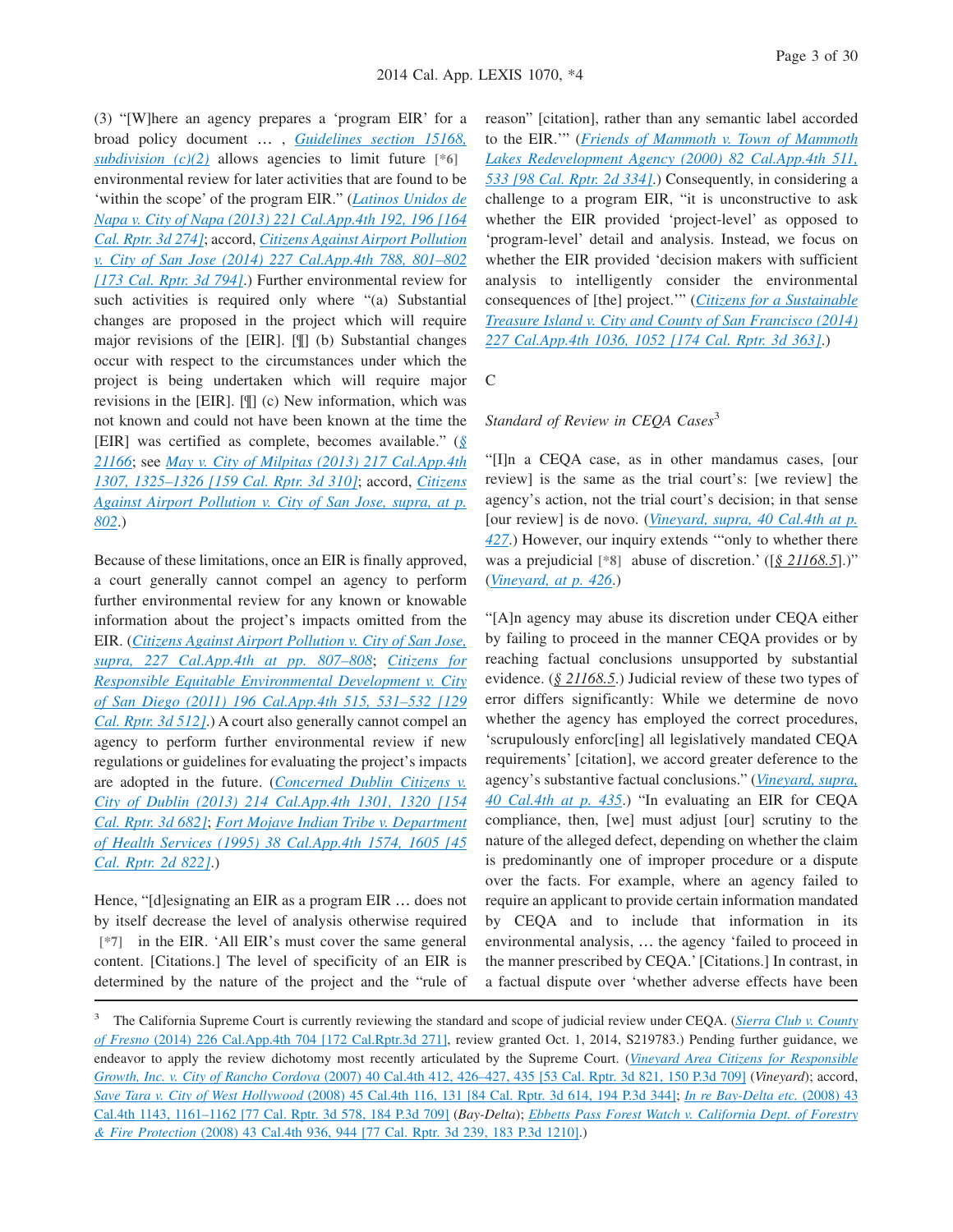mitigated or could be better mitigated' [citation], the agency's conclusion would be reviewed only for substantial evidence." ( **[\*9]** *Ibid*.)

II

*Appeal*

A

#### *Background*

1

In 2005 then Governor Arnold Schwarzenegger issued the Executive Order establishing greenhouse gas emissions reduction targets for California. Specifically, the Executive Order required reduction of greenhouse gas emissions to 2000 levels by 2010, to 1990 levels by 2020, and to 80 percent below 1990 levels by 2050.<sup>4</sup>

The Legislature subsequently enacted the California Global Warming Solutions Act of 2006 (*[Health & Saf. Code, §](http://advance.lexis.com/api/document?collection=statutes-legislation&id=urn:contentItem:4WK4-7CV0-R03K-N0P5-00000-00&context=1000516) [38500 et seq.](http://advance.lexis.com/api/document?collection=statutes-legislation&id=urn:contentItem:4WK4-7CV0-R03K-N0P5-00000-00&context=1000516)*), referred to by the parties as Assembly Bill No. 32 (2005–2006 Reg. Sess.) (Assembly Bill 32). Among its provisions, Assembly Bill 32 tasked **[\*10]** the State Air Resources Board (CARB) with determining the state's 1990 greenhouse gas emissions level and approving an equivalent emissions level to be achieved by 2020. (*[Health & Saf.](http://advance.lexis.com/api/document?collection=statutes-legislation&id=urn:contentItem:4WK4-7CV0-R03K-N0PB-00000-00&context=1000516) [Code, § 38550](http://advance.lexis.com/api/document?collection=statutes-legislation&id=urn:contentItem:4WK4-7CV0-R03K-N0PB-00000-00&context=1000516)*.)

The Legislature intended for the emissions limit to "continue in existence and be used to maintain and continue reductions in emissions of greenhouse gases beyond 2020." (*[Health &](http://advance.lexis.com/api/document?collection=statutes-legislation&id=urn:contentItem:4WK4-7CV0-R03K-N0PC-00000-00&context=1000516) [Saf. Code, § 38551, subd. \(b\)](http://advance.lexis.com/api/document?collection=statutes-legislation&id=urn:contentItem:4WK4-7CV0-R03K-N0PC-00000-00&context=1000516)*.) The Legislature also intended for the emissions limit to work in concert with other environmental protection laws, expressly stating Assembly Bill 32 does not "relieve any person, entity, or public agency of compliance with other applicable federal, state, or local laws or regulations, including state air and water quality requirements, and other requirements for protecting public health or the environment." (*[Health & Saf. Code, § 38592,](http://advance.lexis.com/api/document?collection=statutes-legislation&id=urn:contentItem:4WK4-7CV0-R03K-N0PW-00000-00&context=1000516) [subd. \(b\)](http://advance.lexis.com/api/document?collection=statutes-legislation&id=urn:contentItem:4WK4-7CV0-R03K-N0PW-00000-00&context=1000516)*.) The Legislature further intended for "the Climate

Action Team established by the Governor to coordinate the efforts set forth under [the Executive Order] continue its role in coordinating overall climate policy." (*[Health & Saf.](http://advance.lexis.com/api/document?collection=statutes-legislation&id=urn:contentItem:4WK4-7CV0-R03K-N0P6-00000-00&context=1000516) [Code, § 38501, subd. \(i\)](http://advance.lexis.com/api/document?collection=statutes-legislation&id=urn:contentItem:4WK4-7CV0-R03K-N0P6-00000-00&context=1000516)*.) Thus, the Legislature, through Assembly Bill 32, effectively endorsed the Executive Order and its overarching goal of ongoing greenhouse gas emissions reductions as state climate policy. (See, e.g., *[Professional Engineers in California Government v.](http://advance.lexis.com/api/document?collection=cases&id=urn:contentItem:515D-9D41-F04B-P002-00000-00&context=1000516) [Schwarzenegger \(2010\) 50 Cal.4th 989, 1000, 1043–1044,](http://advance.lexis.com/api/document?collection=cases&id=urn:contentItem:515D-9D41-F04B-P002-00000-00&context=1000516) [1051 \[116 Cal. Rptr. 3d 480, 239 P.3d 1186\]](http://advance.lexis.com/api/document?collection=cases&id=urn:contentItem:515D-9D41-F04B-P002-00000-00&context=1000516)* [subsequent legislative endorsement operates **[\*11]** to ratify and validate provisions in Executive Order].)

Bolstering this conclusion, the Legislature also enacted the Sustainable Communities and Climate Protection Act of 2008 (Stats. 2008, ch. 728 p. 5065; Stats. 2009, ch. 354, § 5), referred to by the parties as Senate Bill No. 375 (2007–2008 Reg. Sess.) (Senate Bill 375). In enacting Senate Bill 375, the Legislature found automobiles and light trucks are responsible for 30 percent of the state's greenhouse gas emissions. (Stats. 2008, ch. 728, § 1(a), p. 5065.) Accordingly, Senate Bill 375 directed CARB to develop regional greenhouse gas emission reduction targets for automobiles and light trucks for 2020 and 2035. (*[Gov. Code,](http://advance.lexis.com/api/document?collection=statutes-legislation&id=urn:contentItem:4WN7-X0P0-R03K-N109-00000-00&context=1000516) [§ 65080, subd. \(b\)\(2\)\(A\)](http://advance.lexis.com/api/document?collection=statutes-legislation&id=urn:contentItem:4WN7-X0P0-R03K-N109-00000-00&context=1000516)*.) The targets established by CARB for the San Diego region require a 7 percent per capita reduction in carbon dioxide emissions by 2020 and a 13 percent per capita reduction by 2035 (compared to a 2005 baseline). $5$  CARB must update these targets every eight years until 2050, and may update the targets every four years based on changing factors. (*[Gov. Code, § 65080, subd.](http://advance.lexis.com/api/document?collection=statutes-legislation&id=urn:contentItem:4WN7-X0P0-R03K-N109-00000-00&context=1000516) [\(b\)\(2\)\(A\)\(iv\)](http://advance.lexis.com/api/document?collection=statutes-legislation&id=urn:contentItem:4WN7-X0P0-R03K-N109-00000-00&context=1000516)*.)

#### 2

(4) The transportation plan, which SANDAG must prepare every four years (*[23 U.S.C. § 134\(c\)](http://advance.lexis.com/api/document?collection=statutes-legislation&id=urn:contentItem:4YF7-GVX1-NRF4-40MC-00000-00&context=1000516)*; *[Gov. Code, § 65080,](http://advance.lexis.com/api/document?collection=statutes-legislation&id=urn:contentItem:4WN7-X0P0-R03K-N109-00000-00&context=1000516) [subds. \(a\)](http://advance.lexis.com/api/document?collection=statutes-legislation&id=urn:contentItem:4WN7-X0P0-R03K-N109-00000-00&context=1000516)* & *[\(d\)](http://advance.lexis.com/api/document?collection=statutes-legislation&id=urn:contentItem:4WN7-X0P0-R03K-N109-00000-00&context=1000516)*), "serves as the long-range plan designed to coordinate and manage future regional transportation **[\*12]** improvements, services, and programs among the various agencies operating within the San Diego region." In enacting Senate Bill 375, the Legislature found the state's emissions reductions goals cannot be met without improved land use

<sup>4</sup> "[A]n executive order is generally regarded as 'a formal written directive of the Governor."" [\(75 Ops.Cal.Atty.Gen. 263, 267 \(1992\).](http://advance.lexis.com/api/document?collection=administrative-materials&id=urn:contentItem:3RJM-WXT0-003Y-Y18H-00000-00&context=1000516)) The Executive Order provided in relevant part: "… I, ARNOLD SCHWARZENEGGER, Governor of the State of California, by virtue of the power invested in me by the Constitution and statutes of the State of California, do hereby order effective immediately … . That the following greenhouse gas emission reduction targets are hereby established for California: by 2010, reduce [greenhouse gas] emissions to 2000 levels; by 2020, reduce [greenhouse gas] emissions to 1990 levels; by 2050, reduce [greenhouse gas] emissions to 80 percent below 1990 levels ... ." (Office of Governor Edmund G. Brown, Exec. Order No. S-3-05 [<http://gov.ca.gov/news.php?id=1861>](http://gov.ca.gov/news.php?id=1861) [as of Nov. 24, 2014].)

5 The transportation plan meets these limited scope targets (see pt. IIC1, *post*).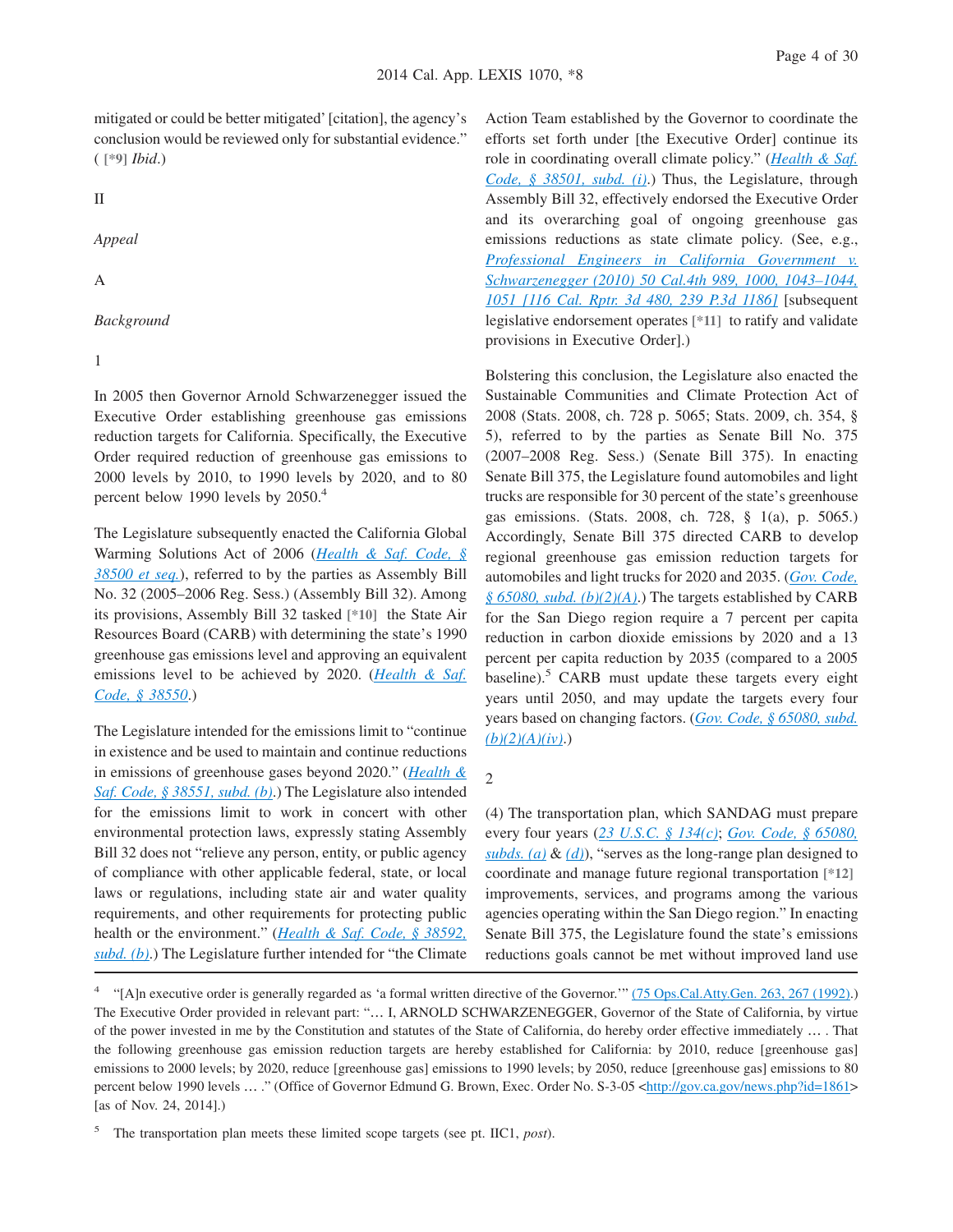and transportation policy. Consequently, Senate Bill 375 (*[Gov. Code, § 65080, subd. \(b\)\(2\)\(B\)](http://advance.lexis.com/api/document?collection=statutes-legislation&id=urn:contentItem:4WN7-X0P0-R03K-N109-00000-00&context=1000516)*) mandates the transportation plan include a sustainable communities strategy to, as the EIR states, "guide the San Diego region toward a more sustainable future by integrating land use, housing, and transportation planning to create more sustainable, walkable, transit-oriented, compact development patterns and communities that meet [CARB's greenhouse gas] emissions targets for passenger cars and light-duty trucks." Once the sustainable communities strategy is approved, some transit priority projects consistent with the strategy are exempt from CEQA requirements. Other transit priority projects, residential projects, and mixed-use projects consistent with the strategy are subject to streamlined CEQA requirements. (*[§§ 21155–21155.4](http://advance.lexis.com/api/document?collection=statutes-legislation&id=urn:contentItem:4WN4-1PW0-R03K-K1F1-00000-00&context=1000516)*, *21159.28*; *[Guidelines, § 15183.3](http://advance.lexis.com/api/document?collection=administrative-codes&id=urn:contentItem:57WR-2980-0012-J005-00000-00&context=1000516)*.)

## B

#### *Greenhouse Gas Emissions Impacts Analysis*

The EIR acknowledged the transportation plan's implementation would lead to an overall increase in greenhouse gas emissions levels; however, the **[\*13]** EIR did not analyze whether this consequence conflicted with the Executive Order, or would impair or impede the achievement of the Executive Order's goals. As it did in the EIR and below, SANDAG contends on appeal its decision to omit an analysis of the transportation plan's consistency with the Executive Order (consistency analysis) did not violate CEQA because CEQA does not require such a consistency analysis. Whether the EIR's analysis complies with CEQA depends on whether the analysis reflects a reasonable, good faith effort to disclose and evaluate the transportation plan's greenhouse gas emissions impacts. We review the sufficiency of the analysis in light of what is reasonably foreseeable. (*[Guidelines, § 15151](http://advance.lexis.com/api/document?collection=administrative-codes&id=urn:contentItem:5381-TNB0-0012-J55T-00000-00&context=1000516)*; *[City of](http://advance.lexis.com/api/document?collection=cases&id=urn:contentItem:56BT-PBP1-F04B-N19T-00000-00&context=1000516) [Maywood v. Los Angeles Unified School Dist. \(2012\) 208](http://advance.lexis.com/api/document?collection=cases&id=urn:contentItem:56BT-PBP1-F04B-N19T-00000-00&context=1000516) [Cal.App.4th 362, 386 \[145 Cal. Rptr. 3d 567\]](http://advance.lexis.com/api/document?collection=cases&id=urn:contentItem:56BT-PBP1-F04B-N19T-00000-00&context=1000516)* (*City of Maywood*); *[City of Long Beach v. Los Angeles Unified](http://advance.lexis.com/api/document?collection=cases&id=urn:contentItem:4X1C-3CY0-TXFN-7377-00000-00&context=1000516) [School Dist. \(2009\) 176 Cal.App.4th 889, 897–898 \[98 Cal.](http://advance.lexis.com/api/document?collection=cases&id=urn:contentItem:4X1C-3CY0-TXFN-7377-00000-00&context=1000516) [Rptr. 3d 137\]](http://advance.lexis.com/api/document?collection=cases&id=urn:contentItem:4X1C-3CY0-TXFN-7377-00000-00&context=1000516)* (*City of Long Beach*).) As the focus of SANDAG's contention is whether the EIR's analysis was reasonable and not whether the EIR violated a specific statute or regulation, the contention presents a predominately factual question and our review is for substantial evidence. (*[Vineyard, supra, 40 Cal.4th at p. 435](http://advance.lexis.com/api/document?collection=cases&id=urn:contentItem:4MYG-C580-0039-40F2-00000-00&context=1000516)*.)

Substantial evidence for CEQA purposes is "enough relevant information and reasonable inferences from this information that a fair argument can be made to support a conclusion, even though **[\*14]** other conclusions might also be reached."

(*[Guidelines, § 15384, subd. \(a\)](http://advance.lexis.com/api/document?collection=administrative-codes&id=urn:contentItem:5381-TND0-0012-J05M-00000-00&context=1000516)*.) Substantial evidence includes "facts, reasonable assumptions predicated upon facts, and expert opinion supported by facts." (*[Id., subd.](http://advance.lexis.com/api/document?collection=administrative-codes&id=urn:contentItem:5381-TND0-0012-J05M-00000-00&context=1000516) [\(b\)](http://advance.lexis.com/api/document?collection=administrative-codes&id=urn:contentItem:5381-TND0-0012-J05M-00000-00&context=1000516)*.) It does not include argument, speculation, unsubstantiated opinion or narrative, clearly erroneous or inaccurate evidence, or evidence of social or economic impacts which do not contribute to or are not caused by physical impacts on the environment. (*[Id., subd. \(a\)](http://advance.lexis.com/api/document?collection=administrative-codes&id=urn:contentItem:5381-TND0-0012-J05M-00000-00&context=1000516)*.)

"In reviewing for substantial evidence, [we] 'may not set aside an agency's approval of an EIR on the ground that an opposite conclusion would have been equally or more reasonable,' for, on factual questions, our task 'is not to weigh conflicting evidence and determine who has the better argument.'" (*[Vineyard, supra, 40 Cal.4th at p. 435](http://advance.lexis.com/api/document?collection=cases&id=urn:contentItem:4MYG-C580-0039-40F2-00000-00&context=1000516)*; see *[Laurel Heights, supra, 47 Cal.3d at p. 393](http://advance.lexis.com/api/document?collection=cases&id=urn:contentItem:3RX4-CFC0-003D-J4J6-00000-00&context=1000516)*.) Rather, we must resolve any reasonable doubts and any conflicts in the evidence in favor of the agency's findings and decision. (*[Laurel Heights, at p. 393](http://advance.lexis.com/api/document?collection=cases&id=urn:contentItem:3RX4-CFC0-003D-J4J6-00000-00&context=1000516)*; *[Citizens for Responsible Equitable](http://advance.lexis.com/api/document?collection=cases&id=urn:contentItem:532H-BHG1-F04B-N3MF-00000-00&context=1000516) [Environmental Development v. City of San Diego, supra,](http://advance.lexis.com/api/document?collection=cases&id=urn:contentItem:532H-BHG1-F04B-N3MF-00000-00&context=1000516) [196 Cal.App.4th at pp. 522–523](http://advance.lexis.com/api/document?collection=cases&id=urn:contentItem:532H-BHG1-F04B-N3MF-00000-00&context=1000516)*.)

In this case, SANDAG's decision to omit an analysis of the transportation plan's consistency with the Executive Order did not reflect a reasonable, good faith effort at full disclosure and is not supported by substantial evidence because SANDAG's decision ignored the Executive Order's **[\*15]** role in shaping state climate policy. The Executive Order underpins all of the state's current efforts to reduce greenhouse gas emissions. As SANDAG itself noted in its "Climate Action Strategy," the Executive Order's 2050 emissions reduction goal "is based on the scientifically-supported level of emissions reduction needed to avoid significant disruption of the climate and *is used as the long-term driver for state climate change policy development*." (Italics added.)

Indeed, the Executive Order led directly to the enactment of Assembly Bill 32, which validated and ratified the Executive Order's overarching goal of ongoing emissions reductions, recognized the Governor's climate action team as the coordinator of the state's overall climate policy, and tasked CARB with establishing overall emissions reduction targets for 2020 and beyond. The Executive Order also led directly to the enactment of Senate Bill 375, which tasked CARB with establishing regional automobile and light truck emissions reduction targets for 2020 and 2035. CARB is required to revisit these targets every eight years through 2050, or sooner if warranted by changing circumstances. (*[Gov. Code, § 65080, subd. \(b\)\(2\)\(A\)\(iv\)](http://advance.lexis.com/api/document?collection=statutes-legislation&id=urn:contentItem:4WN7-X0P0-R03K-N109-00000-00&context=1000516)*.) Thus, the Executive Order, with the Legislature's unqualified **[\*16]** endorsement, will continue to underpin the state's efforts to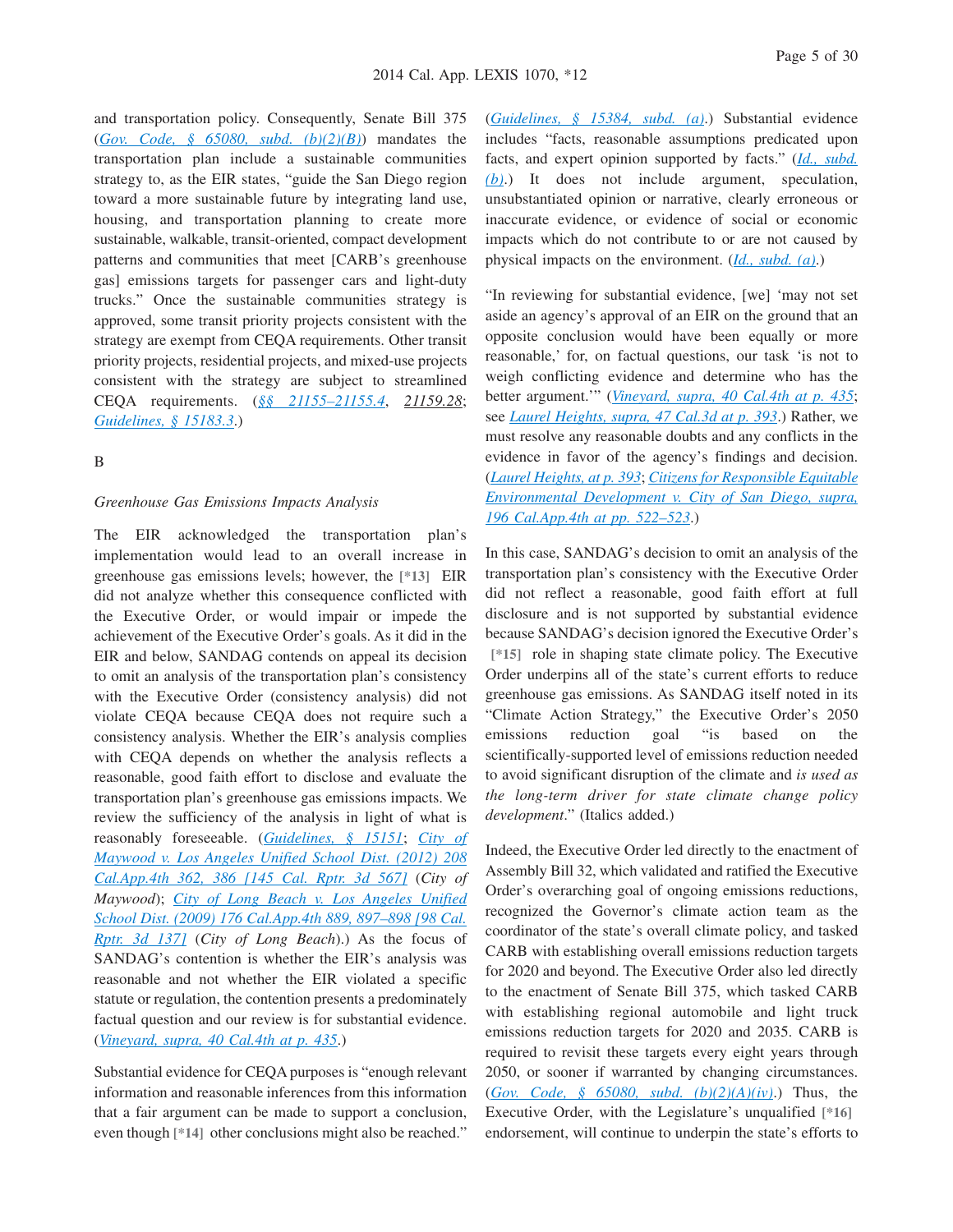reduce greenhouse gas emissions throughout the life of the transportation plan. The EIR's failure to analyze the transportation plan's consistency with the Executive Order, or more particularly with the Executive Order's overarching goal of ongoing greenhouse gas emissions reductions, was therefore a failure to analyze the transportation plan's consistency with state climate policy. As evidence in the record indicates the transportation plan would actually be inconsistent with state climate policy over the long term, the omission deprived the public and decision makers of relevant information about the transportation plan's environmental consequences. The omission was prejudicial because it precluded informed decisionmaking and public participation. (*[Smart Rail, supra, 57 Cal.4th at p. 463](http://advance.lexis.com/api/document?collection=cases&id=urn:contentItem:592B-3NT1-F04B-P001-00000-00&context=1000516)*; *[City of Long](http://advance.lexis.com/api/document?collection=cases&id=urn:contentItem:4X1C-3CY0-TXFN-7377-00000-00&context=1000516) [Beach, supra, 176 Cal.App.4th at p. 898](http://advance.lexis.com/api/document?collection=cases&id=urn:contentItem:4X1C-3CY0-TXFN-7377-00000-00&context=1000516)*.)

SANDAG contends the EIR cannot analyze the transportation plan's consistency with the Executive Order because there is no statute or regulation translating the Executive Order's goals into comparable, scientifically based emissions reduction targets. However, we do not agree the lack of such targets precludes the EIR from performing a meaningful consistency analysis in this **[\*17]** instance. "Drafting an EIR … necessarily involves some degree of forecasting. While foreseeing the unforeseeable is not possible, an agency must use its best efforts to find out and disclose all that it reasonably can." (*[Guidelines, §](http://advance.lexis.com/api/document?collection=administrative-codes&id=urn:contentItem:5381-TNB0-0012-J55J-00000-00&context=1000516) [15144](http://advance.lexis.com/api/document?collection=administrative-codes&id=urn:contentItem:5381-TNB0-0012-J55J-00000-00&context=1000516)*.) Although SANDAG may not know precisely what future emissions reduction targets the transportation plan will be required to meet, it knows from the information in its own Climate Action Strategy the theoretical emissions reduction targets necessary for the region to meet its share of the Executive Order's goals. It also knows state climate policy, as reflected in the Executive Order and Assembly Bill 32, requires a continual *decrease* in the state's greenhouse gas emissions and the transportation plan after 2020 produces a continual *increase* in greenhouse gas emissions. With this knowledge, SANDAG could have reasonably analyzed whether the transportation plan was consistent with, or whether it would impair or impede, state climate policy.<sup>6</sup>

SANDAG's attempts to disavow its responsibility for performing this analysis are unavailing. The Legislature

specifically found reducing greenhouse gas emissions cannot be accomplished without improved land use and transportation policy. Accordingly, the transportation plan plays both a necessary and important role in achieving state climate policy. By failing to adequately inform the public and decision makers the transportation plan is inconsistent with state climate policy, the EIR deterred the decision makers from devising and considering changes to favorably alter the trajectory of the transportation plan's post-2020 greenhouse gas emissions. When the decision makers are inevitably faced with post-2020 requirements aligned with state climate policy, their task of complying with these requirements will be more difficult and some **[\*19]** opportunities for compliance may be lost. As SANDAG explained in its Climate Action Strategy, "Once in place, land use patterns and transportation infrastructure typically remain part of the built environment and influence travel behavior and greenhouse gas emissions for several decades, perhaps longer." In this regard, the EIR falls far short of being "an 'environmental "alarm bell" whose purpose it is to alert the public and its responsible officials to environmental changes before they have reach ecological points of no return.'" (*[Laurel Heights, supra, 47 Cal.3d at](http://advance.lexis.com/api/document?collection=cases&id=urn:contentItem:3RX4-CFC0-003D-J4J6-00000-00&context=1000516) [p. 392](http://advance.lexis.com/api/document?collection=cases&id=urn:contentItem:3RX4-CFC0-003D-J4J6-00000-00&context=1000516)*.) It also falls far short of "'demonstrat[ing] to an apprehensive citizenry that the agency has, in fact, analyzed and considered the ecological implications of its actions.'" (*Ibid*.)

We are likewise unpersuaded by SANDAG's assertion the EIR's analysis of the transportation plan's greenhouse gas emissions impacts fully complies with CEQA because it utilized significance thresholds specified in *[Guidelines](http://advance.lexis.com/api/document?collection=administrative-codes&id=urn:contentItem:5381-TN80-0012-J536-00000-00&context=1000516) [section 15064.4, subdivision \(b\)](http://advance.lexis.com/api/document?collection=administrative-codes&id=urn:contentItem:5381-TN80-0012-J536-00000-00&context=1000516)*. <sup>7</sup> This Guideline states in relevant part: "A lead agency should consider the following factors, *among others*, when assessing the significance of impacts from greenhouse gas emissions on the environment: [¶] (1) The extent to which the project may increase or reduce greenhouse **[\*20]** gas emissions as compared to the existing environmental setting[.] [¶] (2) Whether the project emissions exceed a threshold of significance that the lead agency determines applies to the project. [¶] (3) The extent to which the project complies with regulations or requirements adopted to implement a statewide, regional, or

<sup>&</sup>lt;sup>6</sup> We do not intend to suggest the transportation plan must achieve the Executive Order's 2050 goal or any other specific numerical goal. Our concern is with the EIR's failure to recognize, much less analyze and attempt to mitigate, **[\*18]** the conflict between the transportation plan's long-term greenhouse gas emissions increase and the state climate policy goal, reflected in the Executive Order, of long-term emissions reductions. In fact, the EIR does not even discuss the transportation plan's failure to maintain emissions reductions after 2020, which is Assembly Bill 32's minimum expectation. (See [Health & Saf. Code, § 38551, subd. \(b\).](http://advance.lexis.com/api/document?collection=statutes-legislation&id=urn:contentItem:4WK4-7CV0-R03K-N0PC-00000-00&context=1000516))

<sup>&</sup>lt;sup>7</sup> "A threshold of significance is an identifiable quantitative, qualitative or performance level of a particular environmental effect, non-compliance with which means the effect will normally be determined to be significant by the agency and compliance with which means the effect normally will be determined to be less than significant." ( **[\*21]** [Guidelines,§ 15064.7, subd. \(a\).](http://advance.lexis.com/api/document?collection=administrative-codes&id=urn:contentItem:5381-TN80-0012-J538-00000-00&context=1000516))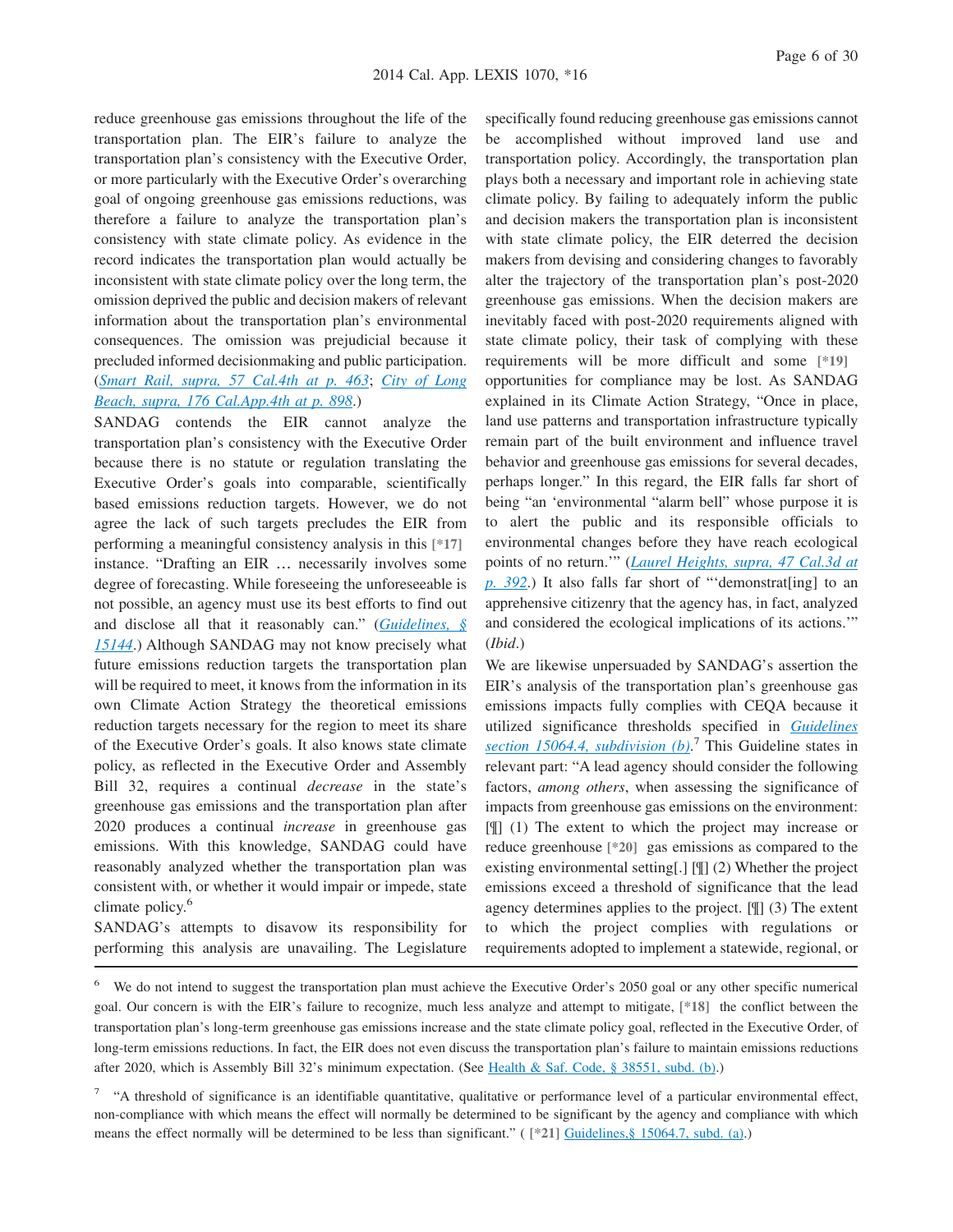local plan for the reduction or mitigation of greenhouse gas emissions. Such requirements must be adopted by the relevant public agency through a public review process and must reduce or mitigate the project's incremental contribution of greenhouse gas emissions. If there is substantial evidence that the possible effects of a particular project are still cumulatively considerable notwithstanding compliance with the adopted regulations or requirements, an EIR must be prepared for the project." (*[Guidelines, §](http://advance.lexis.com/api/document?collection=administrative-codes&id=urn:contentItem:5381-TN80-0012-J536-00000-00&context=1000516) [15064.4, subd. \(b\)](http://advance.lexis.com/api/document?collection=administrative-codes&id=urn:contentItem:5381-TN80-0012-J536-00000-00&context=1000516)*, italics added.)

(5) Although this Guideline specifies three means of determining whether a project's greenhouse gas emissions impacts are significant, the "among others" qualifying language indicates these means are not exclusive. $8$  Moreover, "the fact that a particular environmental effect meets a particular threshold cannot be used as an automatic determinant that the effect is or is not significant … a threshold of significance cannot be applied in a way that would foreclose the consideration of other substantial evidence tending to show the environmental effect to which the threshold relates might be significant." (*[Protect the](http://advance.lexis.com/api/document?collection=cases&id=urn:contentItem:4BX9-5710-0039-4542-00000-00&context=1000516) [Historic Amador Waterways v. Amador Water Agency \(2004\)](http://advance.lexis.com/api/document?collection=cases&id=urn:contentItem:4BX9-5710-0039-4542-00000-00&context=1000516) [116 Cal.App.4th 1099, 1109 \[11 Cal. Rptr. 3d 104\]](http://advance.lexis.com/api/document?collection=cases&id=urn:contentItem:4BX9-5710-0039-4542-00000-00&context=1000516)* (*Amador*).) Consequently, the use of the Guideline's thresholds does not necessarily equate to compliance with CEQA, particularly where, as here, the failure to consider the transportation plan's consistency with the state climate policy of ongoing emissions reductions reflected in the Executive Order frustrates the state climate policy and renders the EIR fundamentally misleading.

(6) We are also unpersuaded by SANDAG's assertion it was not required to analyze the transportation plan's consistency with the state climate policy reflected in the Executive Order because SANDAG has broad discretion to select the criteria it uses to determine the significance of the transportation plan's impacts. While we agree SANDAG has such discretion (*[North Coast Rivers Alliance v. Marin](http://advance.lexis.com/api/document?collection=cases&id=urn:contentItem:58G5-71Y1-F04B-N00T-00000-00&context=1000516)* *[Municipal Water Dist. Bd. of Directors \(2013\) 216](http://advance.lexis.com/api/document?collection=cases&id=urn:contentItem:58G5-71Y1-F04B-N00T-00000-00&context=1000516) [Cal.App.4th 614, 624 \[157 Cal. Rptr. 3d 240\]](http://advance.lexis.com/api/document?collection=cases&id=urn:contentItem:58G5-71Y1-F04B-N00T-00000-00&context=1000516)*), SANDAG abuses its discretion if it exercises it in a manner that causes an EIR's analysis to be misleading or without informational value. (See *[Smart Rail, supra, 57 Cal.4th at pp. 445, 457](http://advance.lexis.com/api/document?collection=cases&id=urn:contentItem:592B-3NT1-F04B-P001-00000-00&context=1000516)*.) "A lead agency cannot avoid finding a potentially significant effect on the environment by rotely applying standards of significance that do not address that potential effect." (*[Rominger v. County of Colusa \(2014\) 229 Cal.App.4th 690,](http://advance.lexis.com/api/document?collection=cases&id=urn:contentItem:5D3M-WTY1-F04B-N070-00000-00&context=1000516) [717 \[177 Cal. Rptr. 3d 677\]](http://advance.lexis.com/api/document?collection=cases&id=urn:contentItem:5D3M-WTY1-F04B-N070-00000-00&context=1000516)*, citing *[Amador, supra, 116](http://advance.lexis.com/api/document?collection=cases&id=urn:contentItem:4BX9-5710-0039-4542-00000-00&context=1000516) [Cal.App.4th at p. 1111](http://advance.lexis.com/api/document?collection=cases&id=urn:contentItem:4BX9-5710-0039-4542-00000-00&context=1000516)*.)

(7) By disregarding the Executive Order's overarching goal of ongoing emissions reductions, the EIR's analysis of the transportation plan's greenhouse gas emissions makes it falsely appear as if the transportation **[\*23]** plan is furthering state climate policy when, in fact, the trajectory of the transportation plan's post-2020 emissions directly contravenes it. "[O]mitting material necessary to informed decisionmaking and informed public participation" subverts the purposes of CEQA and "precludes both identification of potential environmental consequences arising from the project and also thoughtful analysis of the sufficiency of measures to mitigate those consequences." (*[Lotus v.](http://advance.lexis.com/api/document?collection=cases&id=urn:contentItem:5BD9-DGT1-F04B-N3CR-00000-00&context=1000516) [Department of Transportation \(2014\) 223 Cal.App.4th 645,](http://advance.lexis.com/api/document?collection=cases&id=urn:contentItem:5BD9-DGT1-F04B-N3CR-00000-00&context=1000516) [658 \[167 Cal. Rptr. 3d 382\]](http://advance.lexis.com/api/document?collection=cases&id=urn:contentItem:5BD9-DGT1-F04B-N3CR-00000-00&context=1000516)*.) Such an omission is particularly troubling where, as here, the project under review involves long-term, planned expenditures of billions of taxpayer dollars. No one can reasonably suggest it would be prudent to go forward with planned expenditures of this magnitude before the public and decision makers have been provided with all reasonably available information bearing on the project's impacts to the health, safety, and welfare of the region's inhabitants. We, therefore, conclude SANDAG prejudicially abused its discretion by omitting from the EIR an analysis of the transportation plan's consistency with the state climate policy, reflected in the Executive Order, of continual greenhouse gas emissions reductions.<sup>9</sup>

<sup>8</sup> Indeed, in its statement of reasons for adopting the Guideline, the Natural Resources Agency explained the Guideline "reflects the existing CEQA principle that there is no iron-clad definition of 'significance.' **[\*22]** [Citations.] Accordingly, lead agencies must use their best efforts to investigate and disclose all that they reasonably can regarding a project's potential adverse impacts." (Cal. Natural Resources Agency, Final Statement of Reasons for Reg. Action (Dec. 2009) p. 20 [<http://resources.ca.gov/ceqa/docs/Final\\_Statement](http://resources.ca.gov/ceqa/docs/Final_Statement_of_Reasons.pdf)  $of$  Reasons.pdf> [as of Nov. 24, 2014].)

C

<sup>9</sup> Our decision will not necessarily **[\*24]** stop any project encompassed within the transportation plan. (See *[Preserve Wild Santee v.](http://advance.lexis.com/api/document?collection=cases&id=urn:contentItem:56VG-T8T1-F04B-N1WK-00000-00&context=1000516) City of Santee* [\(2012\) 210 Cal.App.4th 260, 286–289 \[148 Cal. Rptr. 3d 310\].](http://advance.lexis.com/api/document?collection=cases&id=urn:contentItem:56VG-T8T1-F04B-N1WK-00000-00&context=1000516)) Our decision also will not procedurally or substantively expand CEQA requirements in violation of *section 21083.1* because the EIR is required to analyze the transportation plan's potential "to degrade the quality of the environment, curtail the range of the environment, *or to achieve short-term, to the disadvantage of long-term, environmental goals*." [\(§ 21083, subd. \(b\)\(1\),](http://advance.lexis.com/api/document?collection=statutes-legislation&id=urn:contentItem:4WN4-1BN0-R03K-G1B5-00000-00&context=1000516) italics added; see [Guidelines, § 15065, subd. \(a\)\(2\),](http://advance.lexis.com/api/document?collection=administrative-codes&id=urn:contentItem:5381-TN80-0012-J539-00000-00&context=1000516) [\(c\).](http://advance.lexis.com/api/document?collection=administrative-codes&id=urn:contentItem:5381-TN80-0012-J539-00000-00&context=1000516)) Rather, our decision is consistent with the intent CEQA "be interpreted in such a manner as to afford the fullest possible protection to the environment within the reasonable scope of the statutory language." [\(Guidelines, § 15003, subd. \(f\).](http://advance.lexis.com/api/document?collection=administrative-codes&id=urn:contentItem:5381-TN70-0012-J527-00000-00&context=1000516))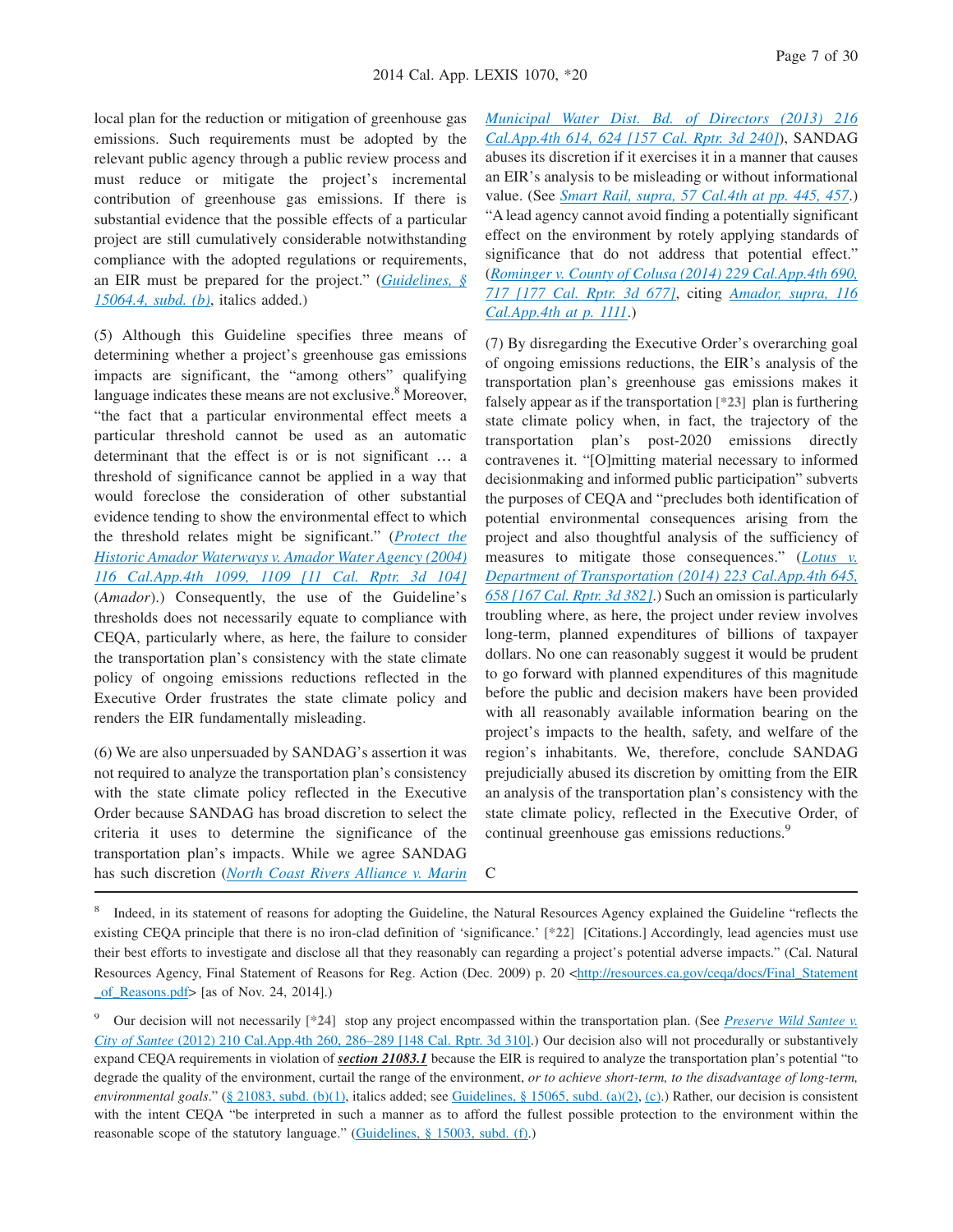*Mitigation of Greenhouse Gas Emissions Impacts*

#### 1

Although the EIR did not analyze the transportation plan's consistency with the state climate policy reflected in the Executive Order, the EIR nevertheless, analyzed the transportation plan's greenhouse gas emissions impacts against three significance thresholds for each of the planning years 2020, 2035, and 2050. Under the first threshold, the EIR posited the transportation plan's impacts would be significant if the transportation plan's implementation were to increase greenhouse gas emissions compared **[\*25]** to existing, or 2010, conditions. Under the second threshold, the EIR posited the transportation plan's impacts would be significant if the transportation plan's implementation conflicted with CARB's regional automobile and light truck emissions reductions targets. Under the third threshold, the EIR stated the transportation plan's impacts would be significant if the transportation plan's implementation conflicted with either CARB's climate change scoping plan (Scoping Plan) or SANDAG's own Climate Action Strategy.<sup>10</sup>

The EIR concluded the transportation plan's greenhouse gas emissions impacts would be significant under the first significance threshold for the 2035 and 2050 planning years because the emissions would be higher in those planning years than in 2010. The EIR concluded the greenhouse gas emissions impacts would be less than significant in all other respects analyzed.<sup>11</sup>

comprehensive plans, regional transportation plans, and sustainable communities plans to incorporate policies and measures leading to reduced greenhouse gas emissions. The second mitigation measure encouraged the San Diego region cities and the County of San Diego (County) to adopt and implement climate **[\*27]** action plans for reducing greenhouse gas emissions to a level the particular city or the County determined would not be cumulatively considerable. The second mitigation measure also identified various provisions the plans should include and stated SANDAG would assist in the preparation of the plans and other climate strategies through the continued implementation of its own Climate Action Strategy and energy roadmap program.<sup>13</sup> The third mitigation measure stated SANDAG would and other agencies should require the use of best available control technology to reduce greenhouse gas emissions during the construction and operation of projects. According to the EIR, these mitigation measures encourage reduction in greenhouse gas emissions, but they do not provide a **[\*28]** mechanism guaranteeing such reductions. Consequently, the EIR concluded the significant impacts found under the first threshold would remain significant and unavoidable.

measure required SANDAG to update its future regional

The EIR also considered and rejected three other mitigation measures deemed infeasible. These mitigation measures were: (1) requiring all vehicles driven within the region to be zero-emission vehicles or to be powered by renewable energy; (2) requiring all future construction to be net-zero energy use; and (3) requiring all future construction activity to include only equipment retrofitted to significantly reduce greenhouse gas emissions.

#### 2

To mitigate the significant greenhouse gas emissions impacts found under the first threshold, the EIR identified three mitigation measures it deemed feasible.<sup>12</sup> The first mitigation 3

SANDAG contends the EIR adequately addressed mitigation for the transportation plan's significant greenhouse gas

<sup>10</sup> The Scoping Plan is CARB's roadmap for achieving greenhouse gas emissions reductions. The Climate Action Strategy is SANDAG's guide for addressing climate change. The Climate Action Strategy emphasizes the areas where the greatest impact can be made at the local level, including transportation infrastructure.

<sup>11</sup> The [\*26] People and Cleveland have not challenged these conclusions and their propriety is not before us. Nonetheless, regarding the third significance threshold, we note the Climate Action Strategy expresses far stronger views than the transportation plan on the steps necessary to achieve the state's long-term greenhouse gas emissions reductions goals. For example, the Climate Action Strategy maintains achieving the goals "will require fundamental changes in policy, technology, and behavior" and "[b]y 2030, the region must have met and gone below the 1990 [emissions] level and be well on its way to doing its share for achieving the 2050 greenhouse gas reduction level."

<sup>12</sup> "'Feasible' means capable of being accomplished in a successful manner within a reasonable period of time, taking into account economic, environmental, legal, social, and technological factors." [\(Guidelines, § 15364.](http://advance.lexis.com/api/document?collection=administrative-codes&id=urn:contentItem:5381-TND0-0012-J04V-00000-00&context=1000516))

<sup>13</sup> According to the record, the energy roadmap program "identifies energy-saving measures that can be integrated into local planning and permitting processes, ordinances, outreach and education efforts, and municipal operations."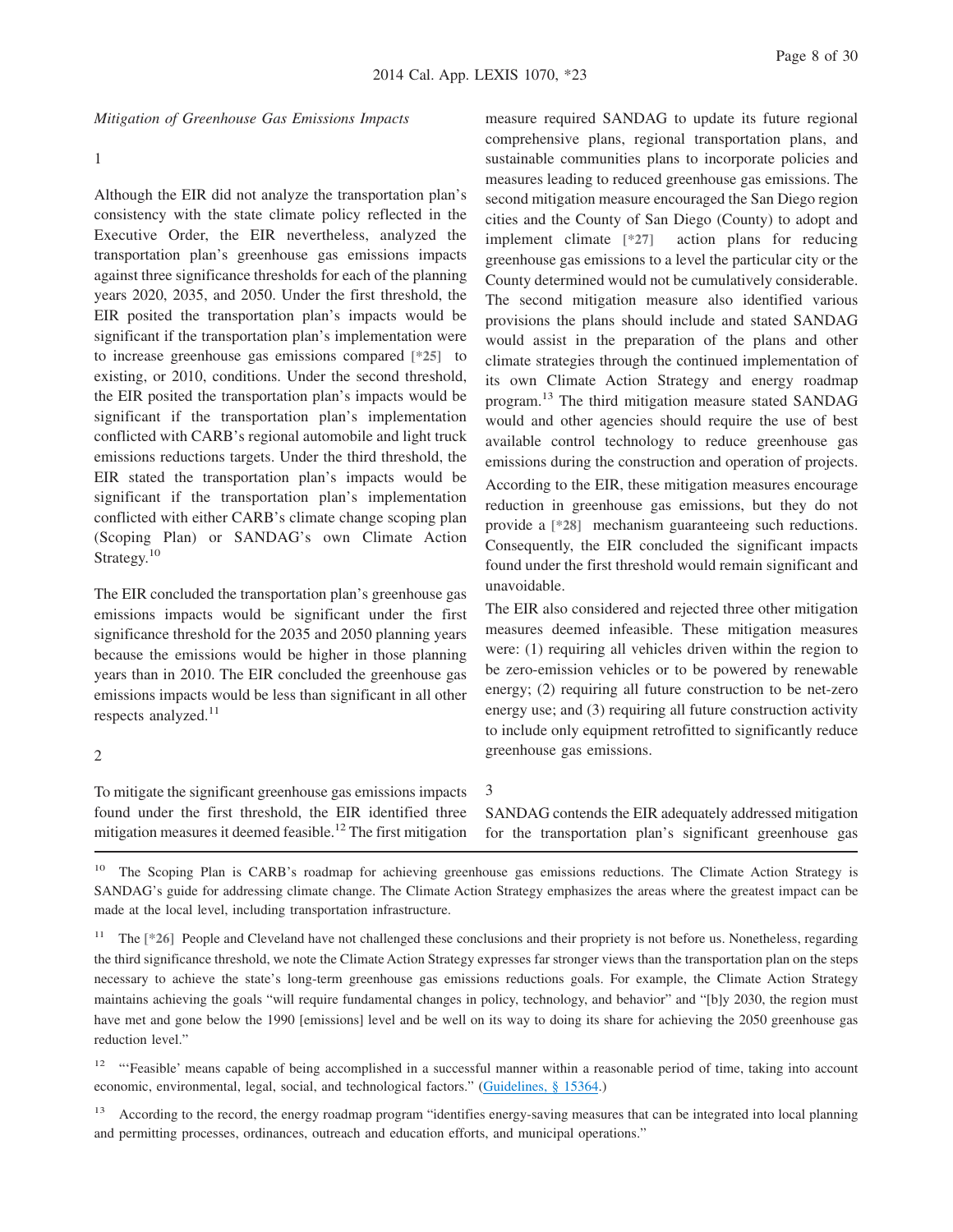emissions impacts. Given our conclusion in part IIB, *ante*, this challenge is at least partially moot as the additional analysis necessary to properly address the transportation plan's consistency with the state climate policy reflected in the Executive Order will likely require revisions to related sections of the EIR, including the EIR's discussion of mitigation measures. (*[Communities for a Better Environment](http://advance.lexis.com/api/document?collection=cases&id=urn:contentItem:7YB7-41B0-YB0K-H05Y-00000-00&context=1000516) [v. City of Richmond \(2010\) 184 Cal.App.4th 70, 91 \[108](http://advance.lexis.com/api/document?collection=cases&id=urn:contentItem:7YB7-41B0-YB0K-H05Y-00000-00&context=1000516) [Cal. Rptr. 3d 478\]](http://advance.lexis.com/api/document?collection=cases&id=urn:contentItem:7YB7-41B0-YB0K-H05Y-00000-00&context=1000516)* [once a lead agency recognizes an impact is significant, the agency must describe, evaluate, and **[\*29]** adopt feasible mitigation measures to mitigate or avoid the impact].)<sup>14</sup> We, nonetheless, briefly address SANDAG's contention. As this contention is predominately factual, our review is for substantial evidence. (*[Vineyard, supra, 40](http://advance.lexis.com/api/document?collection=cases&id=urn:contentItem:4MYG-C580-0039-40F2-00000-00&context=1000516) [Cal.4th at p. 435](http://advance.lexis.com/api/document?collection=cases&id=urn:contentItem:4MYG-C580-0039-40F2-00000-00&context=1000516)*.)

#### a

(8) "The core of an EIR is the mitigation and alternatives sections." (*[Citizens of Goleta Valley v. Board of Supervisors](http://advance.lexis.com/api/document?collection=cases&id=urn:contentItem:3RX4-8Y60-003D-J14Y-00000-00&context=1000516) [\(1990\) 52 Cal.3d 553, 564 \[276 Cal. Rptr. 410, 801 P.2d](http://advance.lexis.com/api/document?collection=cases&id=urn:contentItem:3RX4-8Y60-003D-J14Y-00000-00&context=1000516) [1161\]](http://advance.lexis.com/api/document?collection=cases&id=urn:contentItem:3RX4-8Y60-003D-J14Y-00000-00&context=1000516)*; see *[Watsonville Pilots Assn. v. City of Watsonville](http://advance.lexis.com/api/document?collection=cases&id=urn:contentItem:7Y74-MM10-YB0K-H1GP-00000-00&context=1000516) [\(2010\) 183 Cal.App.4th 1059, 1089 \[108 Cal. Rptr. 3d](http://advance.lexis.com/api/document?collection=cases&id=urn:contentItem:7Y74-MM10-YB0K-H1GP-00000-00&context=1000516) [577\]](http://advance.lexis.com/api/document?collection=cases&id=urn:contentItem:7Y74-MM10-YB0K-H1GP-00000-00&context=1000516)*.) "*[\[S\]ection 21002](http://advance.lexis.com/api/document?collection=statutes-legislation&id=urn:contentItem:4WN4-1BN0-R03K-G179-00000-00&context=1000516)* requires agencies to adopt feasible mitigation measures to substantially lessen or avoid otherwise significant adverse environmental impacts. [¶] The CEQA guidelines state that to be legally adequate mitigation measures must be capable of: '(a) Avoiding the impact altogether by not taking a certain action or parts of an action. (b) Minimizing impacts by limiting the degree or magnitude of the action and its implementation. (c) Rectifying the impact by repairing, rehabilitating, or restoring the impacted environment. (d) Reducing or eliminating the impact over time by preservation and maintenance operations **[\*30]** during the life of the action.' [Citation.]

"For each significant effect, the EIR must identify specific mitigation measures; where several potential mitigation measures are available, each should be discussed separately, and the reasons for choosing one over the others should be stated. If the inclusion of a mitigation measure would itself create new significant effects, these too, must be discussed, though in less detail than required for those caused by the project itself." (*[Sacramento Old City Assn. v. City Council](http://advance.lexis.com/api/document?collection=cases&id=urn:contentItem:3RX6-HC40-003D-J0Y0-00000-00&context=1000516) [\(1991\) 229 Cal.App.3d 1011, 1027 \[280 Cal. Rptr. 478\]](http://advance.lexis.com/api/document?collection=cases&id=urn:contentItem:3RX6-HC40-003D-J0Y0-00000-00&context=1000516)*.)

(9) For significant greenhouse gas emissions effects, feasible mitigation measures may include: "(1) Measures in an

existing plan or mitigation program for the reduction of emissions that are required as part of the lead agency's decision; [¶] (2) Reductions in emissions resulting from a project through implementation of project features, project design, or other measures … ; [¶] (3) Off-site measures, including offsets that are not otherwise required, to mitigate a project's emissions; [¶] (4) Measures that sequester greenhouse gases; [¶] [and] (5) In the case of the adoption of a plan, such as a general plan, long range development plan, or plans for the reduction of greenhouse gas emissions, mitigation may **[\*31]** include the identification of specific measures that may be implemented on a project-by-project basis. Mitigation may also include the incorporation of specific measures or policies found in an adopted ordinance or regulation that reduces the cumulative effect of emissions." (*[Guidelines, § 15126.4, subd. \(c\)](http://advance.lexis.com/api/document?collection=administrative-codes&id=urn:contentItem:5381-TN90-0012-J554-00000-00&context=1000516)*.)

#### b

(10) At one extreme, the EIR in this case considered and deemed feasible three measures requiring little to no effort to implement and assuring little to no concrete steps toward emissions reduction. In addition, according to the EIR, many of the suggestions contained in these measures have already been incorporated into the transportation plan and, by implication, the transportation plan's emissions estimates. "A 'mitigation measure' is a suggestion or change that would reduce or minimize significant adverse impacts on the environment caused by the project as proposed." (*[Lincoln](http://advance.lexis.com/api/document?collection=cases&id=urn:contentItem:4PPR-6J60-TXFN-7221-00000-00&context=1000516) [Place Tenants Assn. v. City of Los Angeles \(2007\) 155](http://advance.lexis.com/api/document?collection=cases&id=urn:contentItem:4PPR-6J60-TXFN-7221-00000-00&context=1000516) [Cal.App.4th 425, 445 \[66 Cal. Rptr. 3d 120\]](http://advance.lexis.com/api/document?collection=cases&id=urn:contentItem:4PPR-6J60-TXFN-7221-00000-00&context=1000516)*.) A mitigation measure is not part of the project. (*[Lotus v. Department of](http://advance.lexis.com/api/document?collection=cases&id=urn:contentItem:5BD9-DGT1-F04B-N3CR-00000-00&context=1000516) [Transportation, supra, 223 Cal.App.4th at p. 656](http://advance.lexis.com/api/document?collection=cases&id=urn:contentItem:5BD9-DGT1-F04B-N3CR-00000-00&context=1000516)* & fn. 8.) Thus, it is questionable whether these measures even qualify as mitigation measures.

(11) At the other extreme, the EIR considered and deemed infeasible three particularly onerous measures. Each of the measures would be difficult, if not impossible, to enforce and each requires **[\*32]** implementation resources not readily available. Unrealistic mitigation measures, similar to unrealistic project alternatives, do not contribute to a useful CEQA analysis. (See *[Watsonville Pilots Assn. v. City of](http://advance.lexis.com/api/document?collection=cases&id=urn:contentItem:7Y74-MM10-YB0K-H1GP-00000-00&context=1000516) [Watsonville, supra, 183 Cal.App.4th at p. 1089](http://advance.lexis.com/api/document?collection=cases&id=urn:contentItem:7Y74-MM10-YB0K-H1GP-00000-00&context=1000516)*; 1 Kostka & Zischke, Practice Under the Cal. Environmental Quality Act (Cont.Ed.Bar 2014) § 15.10, p. 15-16 (rev. 3/14).) As none of these measures had any probability of implementation, their inclusion in the EIR was illusory.

<sup>&</sup>lt;sup>14</sup> We do not express any view on precisely how SANDAG must remedy the analytical deficiencies identified in this opinion as we recognize a court may direct SANDAG to comply with CEQA, but a court may not direct SANDAG to exercise its discretion in a particular fashion or to produce a particular result. (*§ 21168.9, subd. (c)*; *[Schellinger Brothers v. City of Sebastopol](http://advance.lexis.com/api/document?collection=cases&id=urn:contentItem:7X76-W760-YB0K-H0SH-00000-00&context=1000516)* (2009) 179 [Cal.App.4th 1245, 1266 \[102 Cal. Rptr. 3d 394\].](http://advance.lexis.com/api/document?collection=cases&id=urn:contentItem:7X76-W760-YB0K-H0SH-00000-00&context=1000516))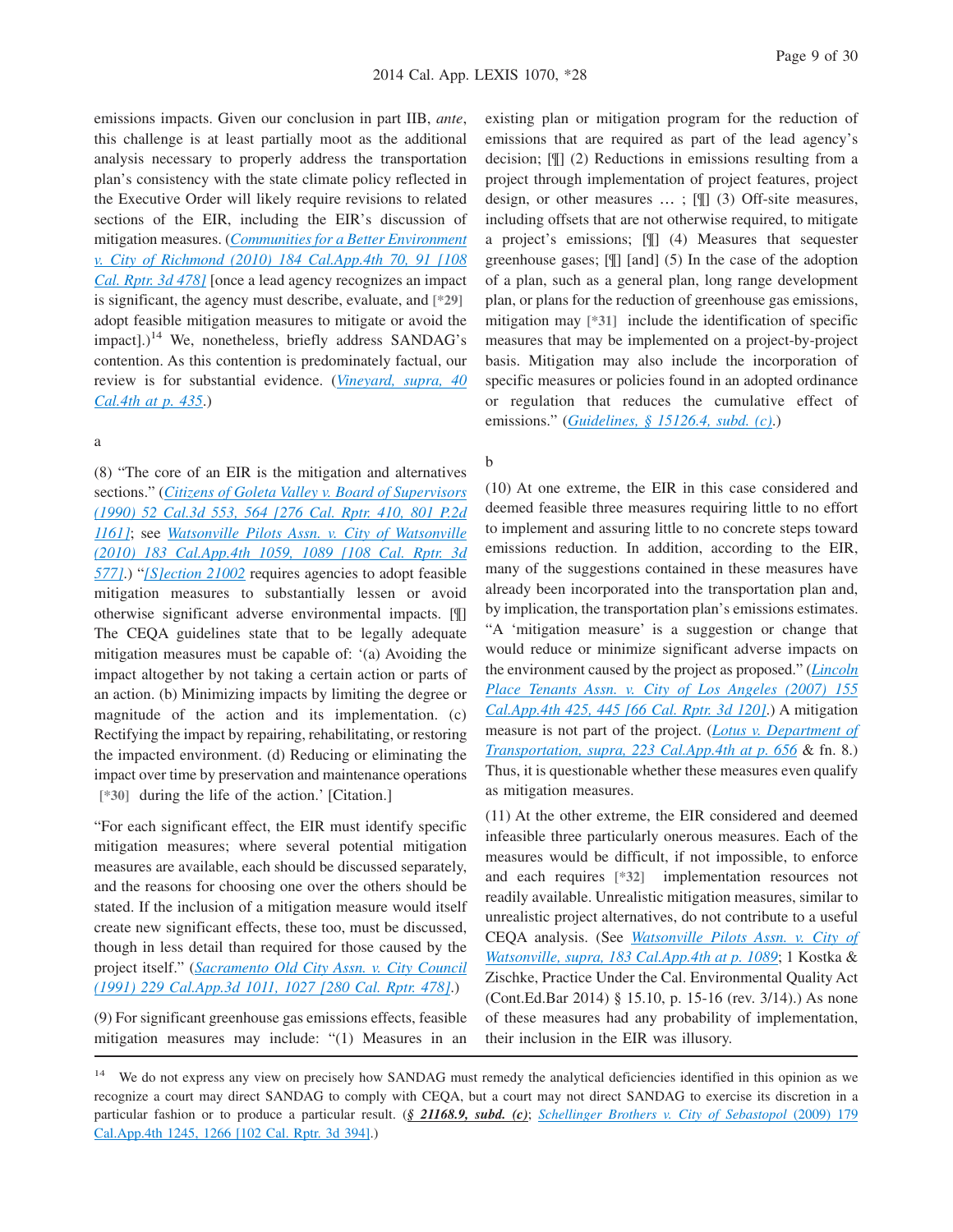Missing from the EIR is what CEQA requires: a discussion of mitigation alternatives that could both substantially lessen the transportation plan's significant greenhouse gas emissions impacts and feasibly be implemented. (*[Lincoln](http://advance.lexis.com/api/document?collection=cases&id=urn:contentItem:4PPR-6J60-TXFN-7221-00000-00&context=1000516) [Place Tenants Assn. v. City of Los Angeles, supra, 155](http://advance.lexis.com/api/document?collection=cases&id=urn:contentItem:4PPR-6J60-TXFN-7221-00000-00&context=1000516) [Cal.App.4th at p. 445](http://advance.lexis.com/api/document?collection=cases&id=urn:contentItem:4PPR-6J60-TXFN-7221-00000-00&context=1000516)*.) A few examples of potential alternatives identified in the Climate Action Strategy include supporting the planning and development of smart growth areas through transportation investments and other funding decisions; offering incentives for transit-oriented developments in smart growth areas; coordinating the funding of low carbon transportation with smart growth development; and encouraging parking management measures that promote walking and transit use in smart growth areas. Given the absence of any discussion of such mitigation alternatives, we conclude there is not substantial **[\*33]** evidence to support SANDAG's determination the EIR adequately addressed mitigation for the transportation plan's greenhouse gas emissions impacts. The error is prejudicial because it precluded informed public participation and decisionmaking. (*[§ 21005, subd. \(a\)](http://advance.lexis.com/api/document?collection=statutes-legislation&id=urn:contentItem:4WN4-1BN0-R03K-G17G-00000-00&context=1000516)*; *[City of Maywood,](http://advance.lexis.com/api/document?collection=cases&id=urn:contentItem:56BT-PBP1-F04B-N19T-00000-00&context=1000516) [supra, 208 Cal.App.4th at p. 386](http://advance.lexis.com/api/document?collection=cases&id=urn:contentItem:56BT-PBP1-F04B-N19T-00000-00&context=1000516)*.)

III

*Cross-appeals*

#### A

#### *Forfeiture*

The People's and Cleveland's pleadings and briefs below challenged many aspects of the EIR in addition to the EIR's analysis and mitigation of greenhouse gas emissions impacts. In its tentative ruling, the superior court acknowledged the other challenges, but determined it could resolve the case solely on the greenhouse gas emissions impacts analysis and mitigation issues and, consequently, it did not need to address the other challenges. The People and Cleveland through their cross-appeals now seek rulings from this court on many of the other challenges. SANDAG contends they forfeited these challenges by failing to attempt to obtain rulings on them below.

Even if SANDAG's contention were correct, the application of the forfeiture rule is not automatic and we may excuse forfeiture in cases presenting "an important legal issue." (*[In](http://advance.lexis.com/api/document?collection=cases&id=urn:contentItem:4CGG-XVK0-0039-4357-00000-00&context=1000516) [re S.B. \(2004\) 32 Cal.4th 1287, 1293 \[13 Cal.Rptr.3d 786,](http://advance.lexis.com/api/document?collection=cases&id=urn:contentItem:4CGG-XVK0-0039-4357-00000-00&context=1000516) [90 P.3d 746\]](http://advance.lexis.com/api/document?collection=cases&id=urn:contentItem:4CGG-XVK0-0039-4357-00000-00&context=1000516)*.) We are persuaded the legal issues raised in the cross-appeals are sufficiently important **[\*34]** we should exercise our discretion to excuse any forfeiture. Moreover, we are mindful of the Legislature's intent "that any court,

which finds, or, in the process of reviewing a previous court finding, finds, that a public agency has taken an action without compliance with [CEQA], shall specifically address each of the alleged grounds for noncompliance." (*[§ 21005,](http://advance.lexis.com/api/document?collection=statutes-legislation&id=urn:contentItem:4WN4-1BN0-R03K-G17G-00000-00&context=1000516) [subd. \(c\)](http://advance.lexis.com/api/document?collection=statutes-legislation&id=urn:contentItem:4WN4-1BN0-R03K-G17G-00000-00&context=1000516)*.)

B

#### *Project Alternatives*

1

The EIR analyzed seven project alternatives. They were:

(1) A no-project alternative, which assumed the transportation plan would not be adopted and only transportation improvements under construction or development would be built (Alternative 1);

(2) A modified funding strategy alternative, which deleted some highway improvements, delayed other highway improvements, added some transit projects, advanced other transit projects, and increased some transit service frequencies (Alternative 2a);

(3) The same modified funding strategy alternative coupled with a modified "smart growth" land use pattern, which assumed added infill and redevelopment to increase residential development density in urban and town center areas and increased employment within job centers (Alternative 2b);

(4) A transit emphasis alternative, which **[\*35]** advanced the development of some transit projects, but did not add any new transit projects (Alternative 3a);

(5) The same transit emphasis alternative, but assuming the modified smart growth land use pattern (Alternative 3b);

(6) An alternative implementing the transportation plan's transportation network, but assuming the modified smart growth land use pattern (Alternative 4); and

(7) A slow growth alternative, which assumed the application of regulations and/or economic disincentives to slow population and employment and delayed the complete implementation of the transportation plan by five years (Alternative 5).

2

Cleveland contends the EIR fails to comply with CEQA because the EIR did not analyze a reasonable range of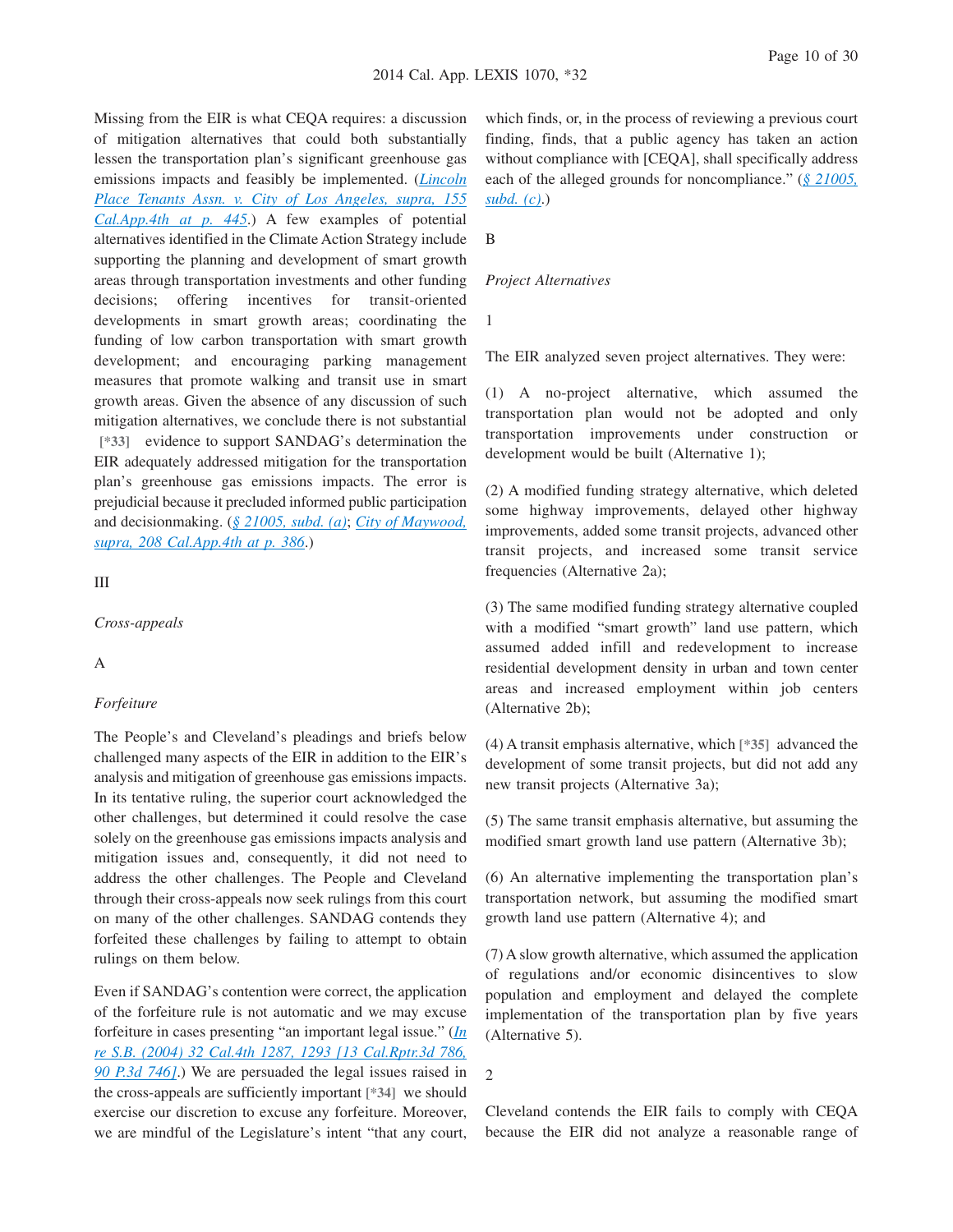project alternatives. As the focus of this contention is whether the analysis was reasonable and not whether it occurred, the contention presents a predominately factual question and our review is for substantial evidence. (*[Vineyard, supra, 40 Cal.4th at p. 435](http://advance.lexis.com/api/document?collection=cases&id=urn:contentItem:4MYG-C580-0039-40F2-00000-00&context=1000516)*.)

(12) "CEQA requires that an EIR, in addition to analyzing the environmental effects of a proposed project, also consider and analyze project alternatives that would reduce adverse environmental impacts. [Citations.] The [Guidelines] state that an EIR must **[\*36]** 'describe a range of reasonable alternatives to the project … which would feasibly attain most of the basic objectives of the project but would avoid or substantially lessen any of the significant effects of the project … .' [Citation.] An EIR need not consider every conceivable alternative to a project or alternatives that are infeasible. [Citations.] [¶] … [¶]

"'There is no ironclad rule governing the nature or scope of the alternatives to be discussed other than the rule of reason.' [Citation.] The rule of reason 'requires the EIR to set forth only those alternatives necessary to permit a reasoned choice' and to 'examine in detail only the ones that the lead agency determines could feasibly attain most of the basic objectives of the project.' [Citations.] An EIR does not have to consider alternatives 'whose effect cannot be reasonably ascertained and whose implementation is remote and speculative.'" (*[Bay-Delta, supra, 43 Cal.4th at p. 1163](http://advance.lexis.com/api/document?collection=cases&id=urn:contentItem:4SP4-6FT0-TX4N-G17X-00000-00&context=1000516)*.) A court will uphold the selection of project alternatives unless the challenger demonstrates "'that the alternatives are manifestly unreasonable and that they do not contribute to a reasonable range of alternatives.'" (*[California Native](http://advance.lexis.com/api/document?collection=cases&id=urn:contentItem:4X86-1DF0-TXFN-72JG-00000-00&context=1000516) [Plant Society v. City of Santa Cruz \(2009\) 177 Cal.App.4th](http://advance.lexis.com/api/document?collection=cases&id=urn:contentItem:4X86-1DF0-TXFN-72JG-00000-00&context=1000516) [957, 988 \[99 Cal. Rptr. 3d 572\]](http://advance.lexis.com/api/document?collection=cases&id=urn:contentItem:4X86-1DF0-TXFN-72JG-00000-00&context=1000516)*.)

In this case, the EIR's discussion **[\*37]** of project alternatives is deficient because it does not discuss an alternative which could significantly reduce total vehicle miles traveled. Although Alternatives 3a and 3b are labeled "transit emphasis" alternatives, the labeling is a misnomer. These alternatives mainly advance certain rapid bus projects, but leave the planned rail and trolley projects largely unchanged. In addition, these alternatives do not provide any new transit projects or significant service increases. In fact, the "transit emphasis" alternatives include fewer transit projects than some of the other non-"transit-emphasis" alternatives.

The omission of an alternative which could significantly reduce total vehicle miles traveled is inexplicable given SANDAG's acknowledgment in its Climate Action Strategy that the state's efforts to reduce greenhouse gas emissions from on-road transportation will not succeed if the amount of driving, or vehicle miles traveled, is not significantly reduced. The Climate Action Strategy explained, "Lowering vehicle miles traveled means providing high-quality opportunities to make trips by alternative means to driving alone such as walking, bicycling, ridesharing, and public transit, **[\*38]** and by shortening vehicle trips that are made. This can be accomplished through improved land use and transportation planning and related measures, policies and investments that increase the options people have when they travel." Accordingly, the Climate Action Strategy recommended policy measures to increase and prioritize funding and system investments for public transit and transit operations, increase the level of service on existing routes and provide new public transit service through expanded investments, and improve the performance of public transit with infrastructure upgrades. Given these recommendations, their purpose, and their source, it is reasonable to expect at least one project alternative to have been focused primarily on significantly reducing vehicle trips.

Instead, it appears the project alternatives focused primarily on congestion relief. The Climate Action Strategy provides evidentiary support for the consideration of congestion relief alternatives as it notes, "Eliminating or reducing congestion can lead to more efficient travel conditions for vehicles and greenhouse gas savings." However, the transportation plan is a long-term plan and congestion relief is not **[\*39]** necessarily an effective long-term strategy. As the Climate Action Strategy explains, "Measures to relieve congestion also may induce additional vehicle travel during uncongested periods, particularly over the long-term, which can partially or fully offset the greenhouse gas reductions achieved in the short-term from congestion relief. Induced demand (sometimes called the rebound effect) in transportation refers to the increase in travel that can occur when the level of service on a roadway or other facility improves. Travelers sometimes respond to faster travel times and decreased costs of travel by traveling more, resulting in increased vehicle miles traveled." (Fns. omitted.) Given the acknowledged long-term drawbacks of congestion relief alternatives, there is not substantial evidence to support the EIR's exclusion of an alternative focused primarily on significantly reducing vehicle trips. The error is prejudicial because it precluded informed public participation and decisionmaking. (*[§ 21005, subd. \(a\)](http://advance.lexis.com/api/document?collection=statutes-legislation&id=urn:contentItem:4WN4-1BN0-R03K-G17G-00000-00&context=1000516)*; *[City](http://advance.lexis.com/api/document?collection=cases&id=urn:contentItem:56BT-PBP1-F04B-N19T-00000-00&context=1000516) [of Maywood, supra, 208 Cal.App.4th at p. 386](http://advance.lexis.com/api/document?collection=cases&id=urn:contentItem:56BT-PBP1-F04B-N19T-00000-00&context=1000516)*.)

C

#### *Air Quality Impacts*

1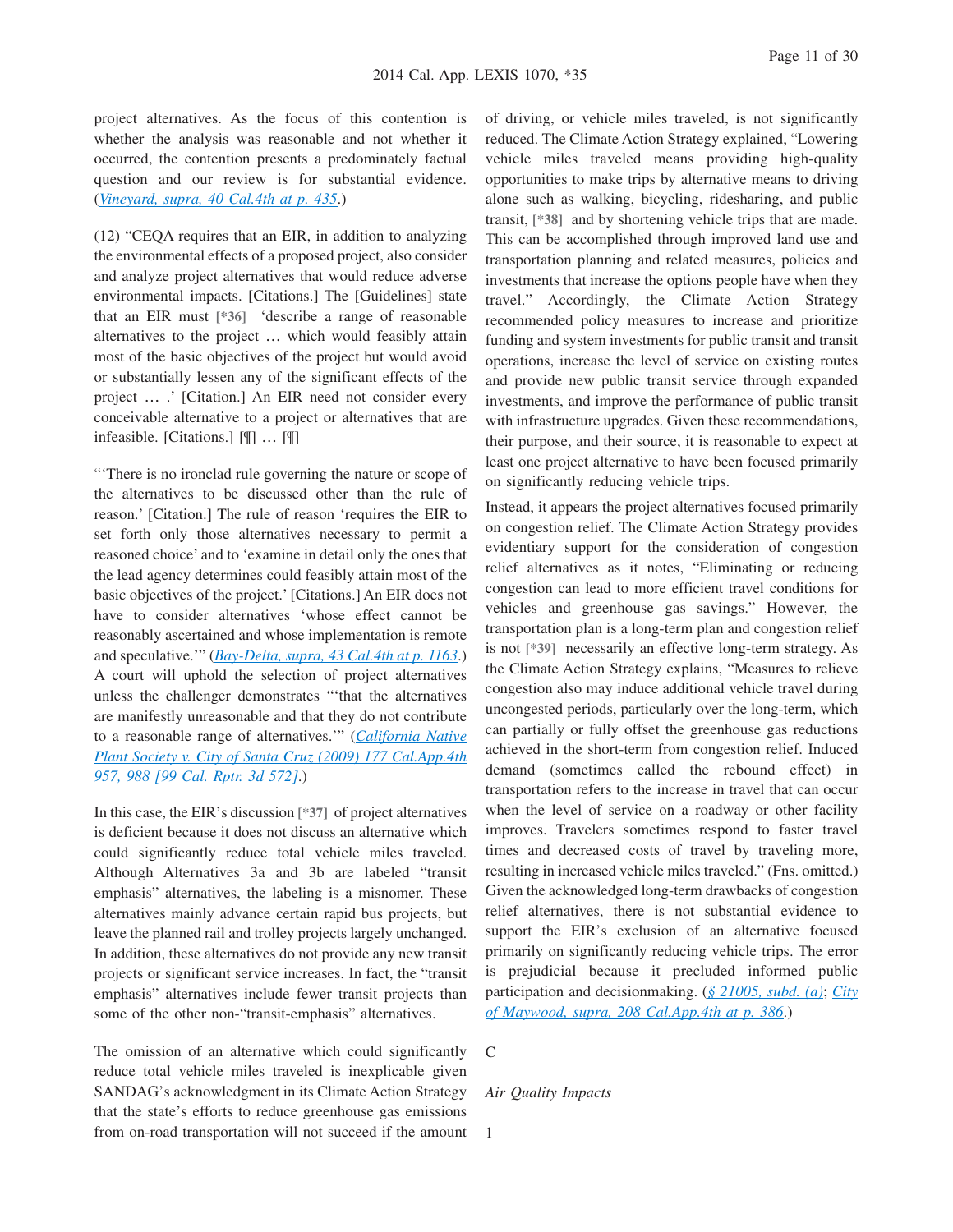Eleven air quality monitoring stations throughout the region measure ambient air pollutant concentrations to determine whether the region's air quality meets federal and **[\*40]** state standards. The region does not meet the state standards for emissions of respirable particulate matter with an aerodynamic resistance diameter of 10 micrometers or less  $(PM_{10})$  and fine particulate matter with an aerodynamic resistance diameter of 2.5 micrometers or less  $(PM_{2.5})$ .<sup>15</sup> The EIR forecasted the daily tonnage of on-road mobile emissions of  $PM_{10}$  and  $PM_{2.5}$  from the transportation plan's transportation network improvements would steadily and substantially increase from 2010 to 2050. The EIR did not forecast whether there would be any increase in these emissions from regional growth or land use changes associated with the transportation plan. Instead, the EIR indicated such forecasting would be done during the next tier of environmental review.

(13) Five of the region's air quality monitoring stations also sample toxic air contaminants (TACs), which are contaminants known or suspected to cause cancer or serious health problems, but for which there are no federal or state ambient air quality standards. State law also requires **[\*41]** facilities to report any emissions of TACs in order to quantify the amount released, the location of the release, the concentrations to which the public is exposed, and the resulting potential health risk. (*[Health & Saf. Code, § 44300](http://advance.lexis.com/api/document?collection=statutes-legislation&id=urn:contentItem:559S-5XM0-R03N-J50Y-00000-00&context=1000516) [et seq.](http://advance.lexis.com/api/document?collection=statutes-legislation&id=urn:contentItem:559S-5XM0-R03N-J50Y-00000-00&context=1000516)*) In 2009, annual emissions of TACs in the region were estimated to be more than 64.9 million pounds.

According to the EIR, exposure to TACs can cause cancer and other serious health problems. This is especially true of exposure to diesel particulate matter, which is respirable (see fn. 15, *ante)*. The EIR further explained, "The carcinogenic potential of TACs is a particular public health concern because many scientists currently believe that there is no 'safe' level of exposure to carcinogens. Any exposure to a carcinogen poses some risk of contracting cancer."

One of the thresholds the EIR used to determine the significance of the transportation plan's air quality impacts was whether sensitive receptors would be exposed to substantial pollutant concentrations. For purposes of this threshold, "sensitive receptors" included children, the elderly, and communities already experiencing high levels of air pollution and related diseases.

As to  $PM_{10}$  and  $PM_{2.5}^{2.5}$  emissions, the EIR indicated [\*42] sensitive receptors could be significantly impacted if they were located near congested intersections. As to TACs, the EIR indicated TACs emitted from highway vehicles and nonroad equipment tend to impact those closest to the emission sources. The EIR explained, "[a] growing body of scientific evidence shows that living or going to school near roadways with heavy traffic volumes is associated with a number of adverse effects. These include increased respiratory symptoms, increased risk of heart and lung disease, and elevated mortality rates."

Although the EIR recognized regional growth and land use changes associated with the transportation plan had the potential to expose sensitive receptors to substantial localized pollutant concentrations, the EIR stated the level of exposure could not and would not be determined until the next tier of environmental review when facility designs of individual projects became available. The EIR made identical statements regarding proposed transportation improvements associated with the transportation plan.

The EIR summarized several studies linking proximity to heavily traveled roads and freeways to harmful health effects to children. The EIR also noted **[\*43]** CARB had estimated the region's health risk from diesel particulate matter in 2000 was 720 excess cancer cases per million and had recommended sensitive land uses not be sited within 500 feet of a freeway, urban roads with 100,000 vehicles per day, and rural roads with 50,000 vehicles per day.

Cleveland contends the EIR's air quality impacts analysis violates CEQA because the EIR's description of existing conditions does not adequately depict the public's existing exposure to TACs. Cleveland contends the existing conditions description also fails to identify the approximate number and location of sensitive receptors near planned transportation projects. SANDAG, however, asserts its existing conditions description is sufficiently detailed for a program-level EIR. As these contentions focus on the reasonableness of the EIR's analysis, they present predominately factual questions and our review is for substantial evidence. (*[Vineyard, supra, 40 Cal.4th at p. 435](http://advance.lexis.com/api/document?collection=cases&id=urn:contentItem:4MYG-C580-0039-40F2-00000-00&context=1000516)*; accord, *[Smart Rail, supra, 57 Cal.4th at pp. 447–449](http://advance.lexis.com/api/document?collection=cases&id=urn:contentItem:592B-3NT1-F04B-P001-00000-00&context=1000516)*; *[Communities for a Better Environment v. South Coast Air](http://advance.lexis.com/api/document?collection=cases&id=urn:contentItem:7Y15-86G0-YB0K-J03S-00000-00&context=1000516) [Quality Management Dist. \(2010\) 48 Cal.4th 310, 328 \[106](http://advance.lexis.com/api/document?collection=cases&id=urn:contentItem:7Y15-86G0-YB0K-J03S-00000-00&context=1000516) [Cal. Rptr. 3d 502, 226 P.3d 985\]](http://advance.lexis.com/api/document?collection=cases&id=urn:contentItem:7Y15-86G0-YB0K-J03S-00000-00&context=1000516)*.)

(14) To fulfill its information disclosure function, "an EIR must delineate environmental conditions prevailing absent

<sup>2</sup>

<sup>&</sup>lt;sup>15</sup> According to the EIR, "respirable" means the particulate matter can "avoid many of the human respiratory system defense mechanisms and enter deeply into the lung."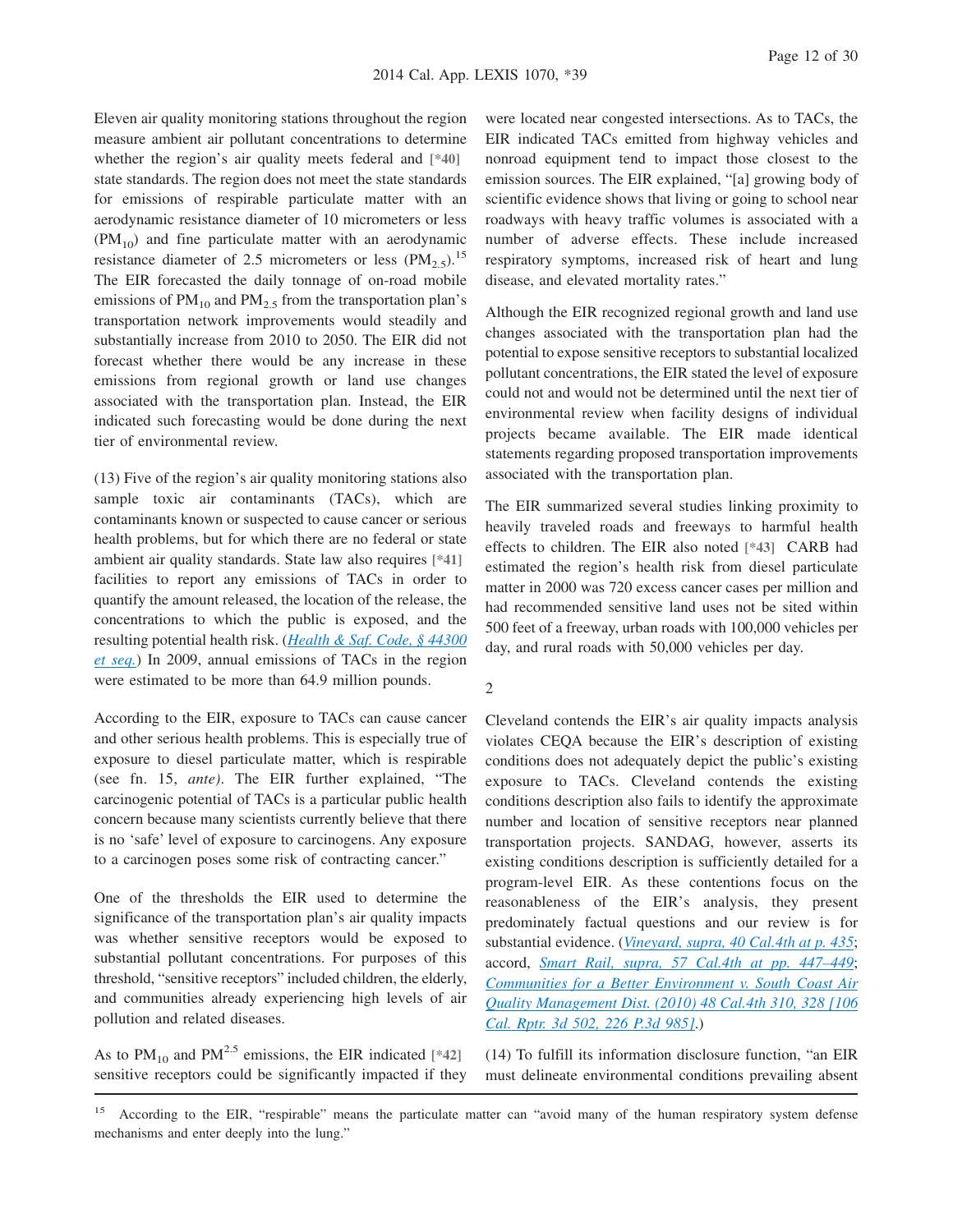the project, defining a baseline against which predicted effects can be described and quantified." (*[Smart Rail, supra,](http://advance.lexis.com/api/document?collection=cases&id=urn:contentItem:592B-3NT1-F04B-P001-00000-00&context=1000516) [57 Cal.4th at p. 447](http://advance.lexis.com/api/document?collection=cases&id=urn:contentItem:592B-3NT1-F04B-P001-00000-00&context=1000516)*; see *[County of Amador v. El Dorado](http://advance.lexis.com/api/document?collection=cases&id=urn:contentItem:3Y21-XYF0-0039-40KT-00000-00&context=1000516) [County Water Agency \(1999\) 76 Cal.App.4th 931, 953 \[91](http://advance.lexis.com/api/document?collection=cases&id=urn:contentItem:3Y21-XYF0-0039-40KT-00000-00&context=1000516) [Cal. Rptr. 2d 66\]](http://advance.lexis.com/api/document?collection=cases&id=urn:contentItem:3Y21-XYF0-0039-40KT-00000-00&context=1000516)* [without an adequate baseline **[\*44]** description, "analysis of impacts, mitigation measures and project alternatives becomes impossible"]; *[Guidelines, §](http://advance.lexis.com/api/document?collection=administrative-codes&id=urn:contentItem:5381-TN90-0012-J551-00000-00&context=1000516)* 15125, subd.  $(a)$ .)<sup>16</sup> If the description of the environmental setting "'is inaccurate, incomplete or misleading, the EIR does not comply with CEQA. [Citation.] "Without accurate and complete information pertaining to the setting of the project and surrounding uses, it cannot be found that the [EIR] adequately investigated and discussed the environmental impacts of the development project.""" (*[Clover Valley Foundation v. City of Rocklin \(2011\) 197](http://advance.lexis.com/api/document?collection=cases&id=urn:contentItem:538G-F051-F04B-N4RT-00000-00&context=1000516) [Cal.App.4th 200, 219 \[128 Cal. Rptr. 3d 733\]](http://advance.lexis.com/api/document?collection=cases&id=urn:contentItem:538G-F051-F04B-N4RT-00000-00&context=1000516)*.)

In this case, for TACs exposures, the record shows there was available data from monitoring stations and mandatory reports with which SANDAG could have developed a reasoned estimate of the region's existing TACs exposures. **[\*45]** Likewise, for sensitive receptors, the record shows SANDAG has data showing current population and land use patterns and current transportation infrastructure from which it could have developed a reasoned estimate of the number and location of sensitive receptors adjacent to highways and heavily traveled roadways.

(15) The fact more precise information may be available during the next tier of environmental review does not excuse SANDAG from providing what information it reasonably can now. (*[Guidelines, § 15144](http://advance.lexis.com/api/document?collection=administrative-codes&id=urn:contentItem:5381-TNB0-0012-J55J-00000-00&context=1000516)*.) Moreover, if known impacts are not analyzed and addressed in a program EIR, they may potentially escape analysis in a later tier EIR. (*[§ 21166](http://advance.lexis.com/api/document?collection=statutes-legislation&id=urn:contentItem:4WN4-1PW0-R03K-K1G6-00000-00&context=1000516)*; *[Citizens Against Airport Pollution v. City of San](http://advance.lexis.com/api/document?collection=cases&id=urn:contentItem:5CJY-DBC1-F04B-N034-00000-00&context=1000516) [Jose, supra, 227 Cal.App.4th at pp. 807–808](http://advance.lexis.com/api/document?collection=cases&id=urn:contentItem:5CJY-DBC1-F04B-N034-00000-00&context=1000516)*; *[Concerned](http://advance.lexis.com/api/document?collection=cases&id=urn:contentItem:582K-WSC1-F04B-N0GT-00000-00&context=1000516) [Dublin Citizens v. City of Dublin, supra, 214 Cal.App.4th at](http://advance.lexis.com/api/document?collection=cases&id=urn:contentItem:582K-WSC1-F04B-N0GT-00000-00&context=1000516) [p. 1320](http://advance.lexis.com/api/document?collection=cases&id=urn:contentItem:582K-WSC1-F04B-N0GT-00000-00&context=1000516)*; *[Citizens for Responsible Equitable Environmental](http://advance.lexis.com/api/document?collection=cases&id=urn:contentItem:532H-BHG1-F04B-N3MF-00000-00&context=1000516) [Development v. City of San Diego, supra, 196 Cal.App.4th](http://advance.lexis.com/api/document?collection=cases&id=urn:contentItem:532H-BHG1-F04B-N3MF-00000-00&context=1000516) [at pp. 531–532](http://advance.lexis.com/api/document?collection=cases&id=urn:contentItem:532H-BHG1-F04B-N3MF-00000-00&context=1000516)*; *[Fort Mojave Indian Tribe v. Department of](http://advance.lexis.com/api/document?collection=cases&id=urn:contentItem:3RX6-FJ10-003D-J41Y-00000-00&context=1000516) [Health Services, supra, 38 Cal.App.4th at p. 1605](http://advance.lexis.com/api/document?collection=cases&id=urn:contentItem:3RX6-FJ10-003D-J41Y-00000-00&context=1000516)*.) We, therefore, conclude there is not substantial evidence to support SANDAG's determination it could not reasonably provide additional baseline information in the EIR about TACs exposures and the location of sensitive receptors. The error is prejudicial because it precluded informed public participation and decisionmaking. (*[§ 21005, subd. \(a\)](http://advance.lexis.com/api/document?collection=statutes-legislation&id=urn:contentItem:4WN4-1BN0-R03K-G17G-00000-00&context=1000516)*; *[City](http://advance.lexis.com/api/document?collection=cases&id=urn:contentItem:56BT-PBP1-F04B-N19T-00000-00&context=1000516) [of Maywood, supra, 208 Cal.App.4th at p. 386](http://advance.lexis.com/api/document?collection=cases&id=urn:contentItem:56BT-PBP1-F04B-N19T-00000-00&context=1000516)*.)

3

Both the People and Cleveland contend the EIR's analysis of air quality impacts fails to comply with CEQA because it fails to correlate the transportation plan's adverse air quality impacts to resulting adverse health **[\*46]** impacts. SANDAG again contends its disclosure efforts are adequate for the program level of environmental review and producing additional information at this level is infeasible. As with the parties' other contention, this contention is predominantly factual and our review is for substantial evidence. (*[Vineyard,](http://advance.lexis.com/api/document?collection=cases&id=urn:contentItem:4MYG-C580-0039-40F2-00000-00&context=1000516) [supra, 40 Cal.4th at p. 435](http://advance.lexis.com/api/document?collection=cases&id=urn:contentItem:4MYG-C580-0039-40F2-00000-00&context=1000516)*.)

(16) "*[Guidelines section 15126.2, subdivision \(a\)](http://advance.lexis.com/api/document?collection=administrative-codes&id=urn:contentItem:5381-TN90-0012-J553-00000-00&context=1000516)* requires an EIR to discuss, inter alia, 'health and safety problems caused by the physical changes' that the proposed project will precipitate." (*[Bakersfield Citizens for Local Control v.](http://advance.lexis.com/api/document?collection=cases&id=urn:contentItem:4F15-3KY0-0039-445V-00000-00&context=1000516) [City of Bakersfield \(2004\) 124 Cal.App.4th 1184, 1219 \[22](http://advance.lexis.com/api/document?collection=cases&id=urn:contentItem:4F15-3KY0-0039-445V-00000-00&context=1000516) [Cal. Rptr. 3d 203\]](http://advance.lexis.com/api/document?collection=cases&id=urn:contentItem:4F15-3KY0-0039-445V-00000-00&context=1000516)* (*Bakersfield Citizens*).) Accordingly, an EIR must identify and analyze the adverse health impacts likely to result from the project's air quality impacts. (*[Id., at](http://advance.lexis.com/api/document?collection=cases&id=urn:contentItem:4F15-3KY0-0039-445V-00000-00&context=1000516) [p. 1220](http://advance.lexis.com/api/document?collection=cases&id=urn:contentItem:4F15-3KY0-0039-445V-00000-00&context=1000516)*; *[Berkeley Keep Jets Over the Bay Com. v. Board of](http://advance.lexis.com/api/document?collection=cases&id=urn:contentItem:43W2-5TC0-0039-43KH-00000-00&context=1000516) [Port Comrs. \(2001\) 91 Cal.App.4th 1344, 1367–1371 \[111](http://advance.lexis.com/api/document?collection=cases&id=urn:contentItem:43W2-5TC0-0039-43KH-00000-00&context=1000516) [Cal.Rptr.2d 598\]](http://advance.lexis.com/api/document?collection=cases&id=urn:contentItem:43W2-5TC0-0039-43KH-00000-00&context=1000516)*.)

Here, the EIR identified in a general manner the adverse health impacts that might result from the transportation plan's air quality impacts. However, the EIR failed to correlate the additional tons of annual transportation-plan-related emissions to anticipated adverse health impacts from the emissions. Although the public and decision makers might infer from the EIR the transportation plan will make air quality and human health worse, at least in some respects for some people, this is not sufficient information to understand the adverse impact. (*[Bakersfield](http://advance.lexis.com/api/document?collection=cases&id=urn:contentItem:4F15-3KY0-0039-445V-00000-00&context=1000516) [Citizens, supra, 124 Cal.App.4th at p. 1220](http://advance.lexis.com/api/document?collection=cases&id=urn:contentItem:4F15-3KY0-0039-445V-00000-00&context=1000516)* [EIR analysis of air **[\*47]** quality impacts deficient where public would have no idea of the health consequences of increased air pollution.].)

While SANDAG contends it is not feasible to provide more definite information at this juncture, we have not located nor has SANDAG identified any evidence in the record supporting this contention. Instead, SANDAG impermissibly relies solely on its own bald assertions of infeasibility contained in the EIR. (*[City of Maywood, supra, 208](http://advance.lexis.com/api/document?collection=cases&id=urn:contentItem:56BT-PBP1-F04B-N19T-00000-00&context=1000516) [Cal.App.4th at p. 385](http://advance.lexis.com/api/document?collection=cases&id=urn:contentItem:56BT-PBP1-F04B-N19T-00000-00&context=1000516)* [an EIR must contain facts and

<sup>&</sup>lt;sup>16</sup> [Guidelines section 15125, subdivision \(a\),](http://advance.lexis.com/api/document?collection=administrative-codes&id=urn:contentItem:5381-TN90-0012-J551-00000-00&context=1000516) provides: "An EIR must include a description of the physical environmental conditions in the vicinity of the project, as they exist at the time the notice of preparation is published, or if no notice of preparation is published, at the time environmental analysis is commenced, from both a local and regional perspective. This environmental setting will normally constitute the baseline physical conditions by which a lead agency determines whether an impact is significant."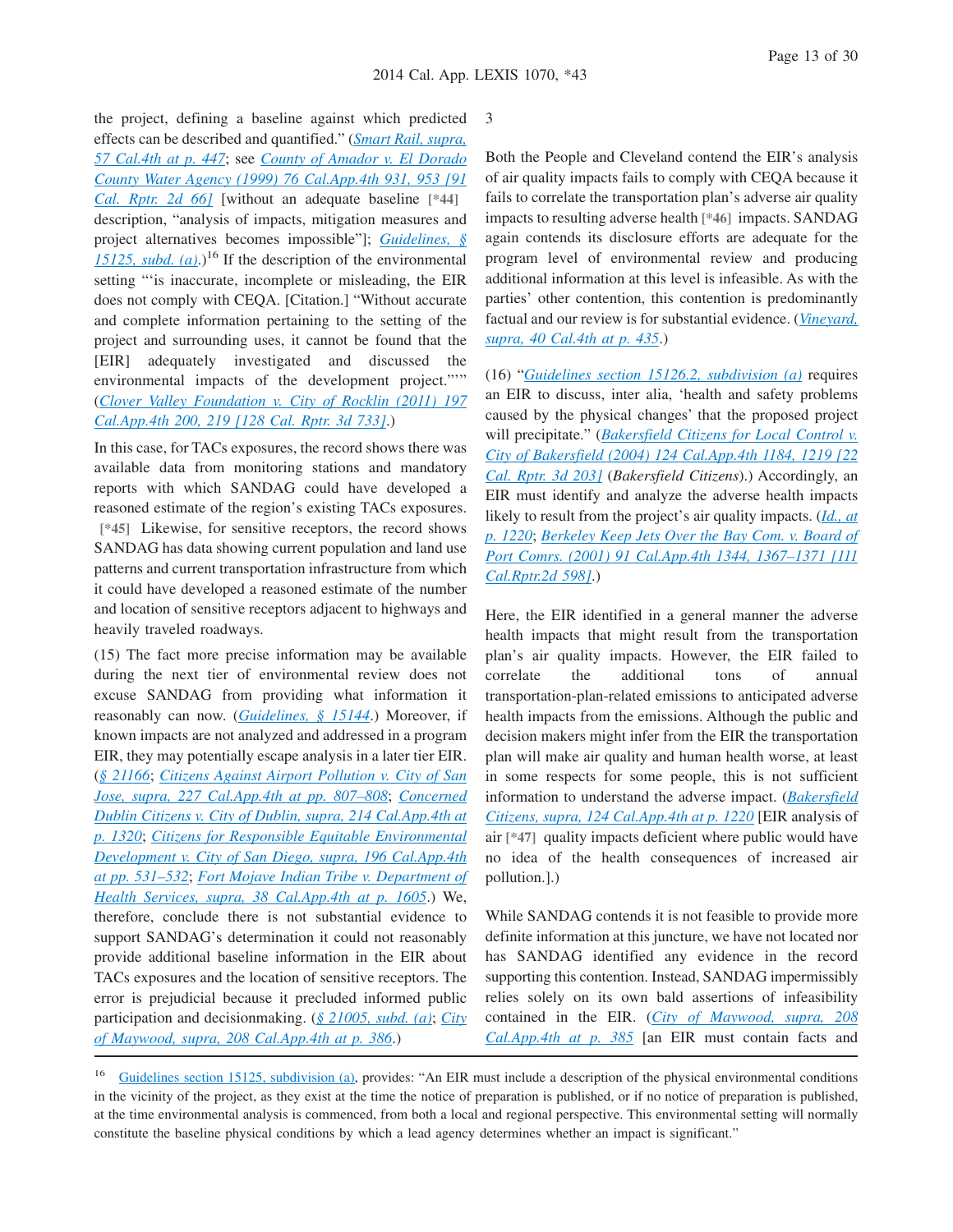analysis, not just the agency's bare conclusions].) Certainly, we recognize there are limitations to the precision of a program-level analysis. SANDAG is nonetheless obliged to disclose what it reasonably can about the correlation; it has not done so, and there is not substantial evidence showing it could not do so. The error is prejudicial because it precluded informed public participation and decisionmaking.<sup>17</sup> (*[§](http://advance.lexis.com/api/document?collection=statutes-legislation&id=urn:contentItem:4WN4-1BN0-R03K-G17G-00000-00&context=1000516) [21005, subd. \(a\)](http://advance.lexis.com/api/document?collection=statutes-legislation&id=urn:contentItem:4WN4-1BN0-R03K-G17G-00000-00&context=1000516)*; *[City of Maywood, supra, at p. 386](http://advance.lexis.com/api/document?collection=cases&id=urn:contentItem:56BT-PBP1-F04B-N19T-00000-00&context=1000516)*.)

#### 4

a

To mitigate the transportation plan's air quality impacts, the EIR identified the following mitigation **[\*48]** measures:

(1) Local jurisdictions should incorporate into their land use decisions certain measures recommended by the California Attorney General for reducing greenhouse gas emissions.

(2) At the next tier of environmental review, SANDAG will and other implementing agencies should incorporate certain dust control measures into project specifications for transportation network improvements.

(3) At the next tier of environmental review, SANDAG will and other implementing agencies should require any heavy duty off-road vehicles used to construct transportation network improvements to utilize all feasible measures to reduce specified emissions to a less than significant level.

(4) At the next tier of environmental review, SANDAG will and other implementing agencies should evaluate potential impacts from carbon monoxide,  $PM_{10}$  and  $PM_{2.5}$  emissions and their health risks, and, if required, add one or more recommended mitigation measures to reduce the emissions.

The EIR further concluded these were the only mitigation measures available at the program level of environmental review.

#### b

Both the People and Cleveland contend these measures, except for the second, violate CEQA because they improperly defer **[\*49]** mitigation of the transportation plan's significant air quality impacts. SANDAG once more counters these measures are adequate for the program level of environmental review.

This issue, like the issue involving the mitigation of greenhouse gas emissions impacts, is at least partially moot given our conclusion in parts IIIC2 and 3, *ante*, as the additional analysis necessary to correct the noted deficiencies will likely require revisions to related sections of the EIR, including the discussion of mitigation measures. (*[Communities for a Better Environment v. City of Richmond,](http://advance.lexis.com/api/document?collection=cases&id=urn:contentItem:7YB7-41B0-YB0K-H05Y-00000-00&context=1000516) [supra, 184 Cal.App.4th at p. 91](http://advance.lexis.com/api/document?collection=cases&id=urn:contentItem:7YB7-41B0-YB0K-H05Y-00000-00&context=1000516)*.) However, we briefly address the People's and Cleveland's contentions. As these contentions are predominantly factual, our review is for substantial evidence. (*[Vineyard, supra, 40 Cal.4th at p.](http://advance.lexis.com/api/document?collection=cases&id=urn:contentItem:4MYG-C580-0039-40F2-00000-00&context=1000516) [435](http://advance.lexis.com/api/document?collection=cases&id=urn:contentItem:4MYG-C580-0039-40F2-00000-00&context=1000516)*.)

(17) "An EIR shall describe feasible measures which could minimize significant adverse impacts … ." (*[Guidelines, §](http://advance.lexis.com/api/document?collection=administrative-codes&id=urn:contentItem:5381-TN90-0012-J554-00000-00&context=1000516) [15126.4, subd. \(a\)\(1\)](http://advance.lexis.com/api/document?collection=administrative-codes&id=urn:contentItem:5381-TN90-0012-J554-00000-00&context=1000516)*.) An EIR may not defer the formulation of mitigation measures to a future time, but mitigation measures may specify performance standards which would mitigate the project's significant effects and may be accomplished in more than one specified way. (*[Id., subd.](http://advance.lexis.com/api/document?collection=administrative-codes&id=urn:contentItem:5381-TN90-0012-J554-00000-00&context=1000516) [\(a\)\(1\)\(B\)](http://advance.lexis.com/api/document?collection=administrative-codes&id=urn:contentItem:5381-TN90-0012-J554-00000-00&context=1000516)*.)

"Thus, '"'for [the] kinds of impacts for which mitigation is known to be feasible, but where practical considerations prohibit devising such **[\*50]** measures early in the planning process (e.g., at the general plan amendment or rezone stage), the agency can commit itself to eventually devising measures that will satisfy specific performance criteria articulated at the time of project approval. Where future action to carry a project forward is contingent on devising means to satisfy such criteria, the agency should be able to rely on its commitment as evidence that significant impacts will in fact be mitigated."" [Citation.] Conversely, '"[i]mpermissible deferral of mitigation measures occurs when an EIR puts off analysis or orders a report without either setting standards or demonstrating how the impact can be mitigated in the manner described in the EIR."'" (*[Preserve Wild Santee v. City of Santee, supra, 210](http://advance.lexis.com/api/document?collection=cases&id=urn:contentItem:56VG-T8T1-F04B-N1WK-00000-00&context=1000516) [Cal.App.4th at pp. 280–281](http://advance.lexis.com/api/document?collection=cases&id=urn:contentItem:56VG-T8T1-F04B-N1WK-00000-00&context=1000516)*.)

In this case, with one exception, the EIR defers the analysis of appropriate mitigation measures. It also fails to set performance standards and commit SANDAG to complying with them. Although SANDAG contends no other mitigation is feasible at the program level of environmental review, we have not located, nor has SANDAG pointed to, any evidence in the record supporting this contention. Accordingly, we conclude there is not substantial evidence to support SANDAG's determination the EIR adequately **[\*51]**

Given this conclusion and its bases, we need not decide the People's conditional motion for judicial notice of examples of correlative information contained in comparable EIRs from other jurisdictions.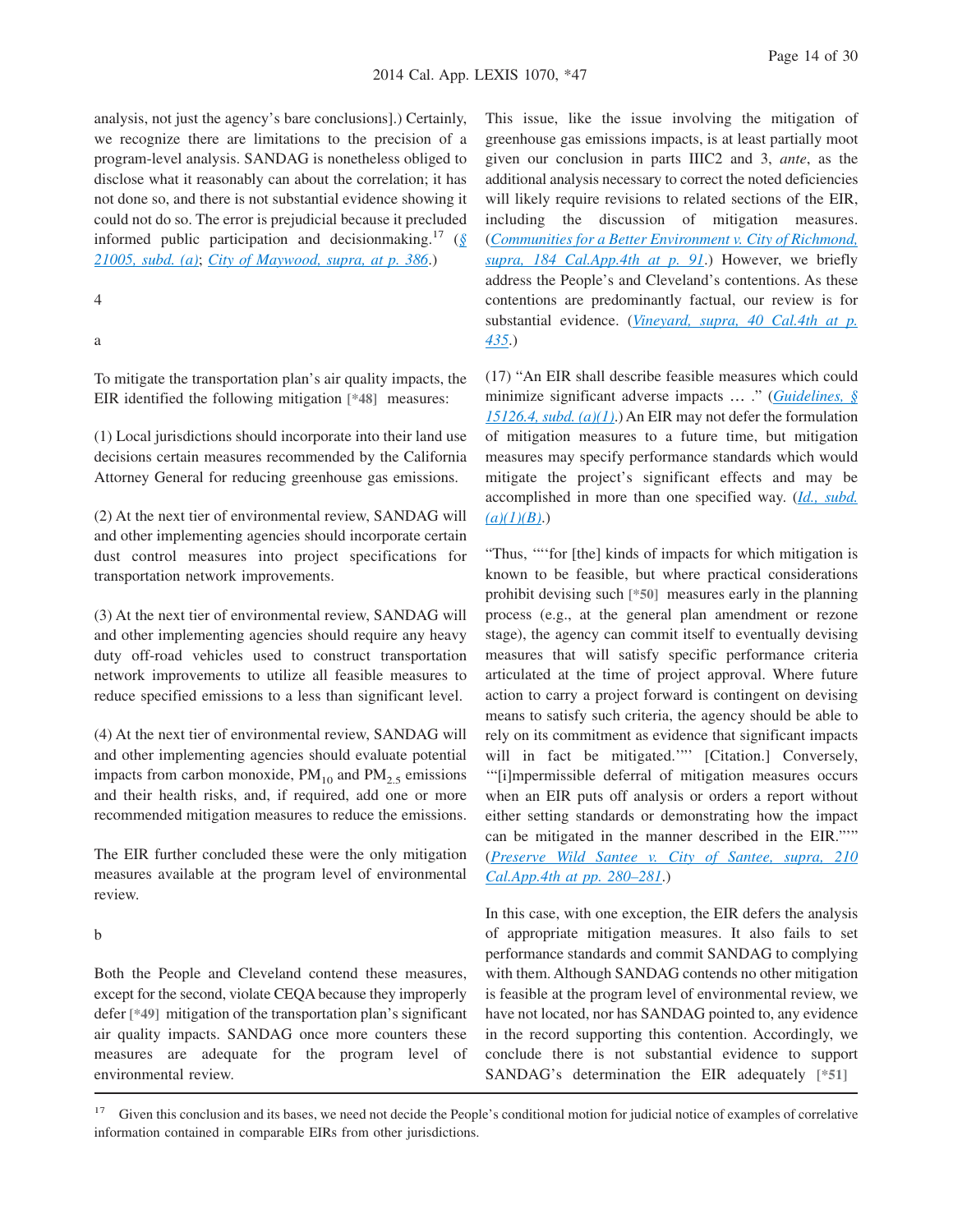addressed mitigation for the transportation plan's air quality impacts. The error is prejudicial because it precluded informed public participation and decisionmaking. (*[§ 21005,](http://advance.lexis.com/api/document?collection=statutes-legislation&id=urn:contentItem:4WN4-1BN0-R03K-G17G-00000-00&context=1000516) [subd. \(a\)](http://advance.lexis.com/api/document?collection=statutes-legislation&id=urn:contentItem:4WN4-1BN0-R03K-G17G-00000-00&context=1000516)*; *[City of Maywood, supra, 208 Cal.App.4th at p.](http://advance.lexis.com/api/document?collection=cases&id=urn:contentItem:56BT-PBP1-F04B-N19T-00000-00&context=1000516) [386](http://advance.lexis.com/api/document?collection=cases&id=urn:contentItem:56BT-PBP1-F04B-N19T-00000-00&context=1000516)*.)

#### D

#### *Agricultural Impacts*

## 1

The EIR evaluated the transportation plan's agricultural impacts under two significance thresholds. Under the first threshold, the EIR evaluated the impacts to land designated prime farmland, unique farmland or farmland of statewide significance under California's Natural Resources Agency's farmland mapping and monitoring program.<sup>18</sup> The EIR concluded implementation of the transportation plan would result in the conversion of 3,485.09 acres of such farmland by 2050.

Under the second threshold, the EIR evaluated impacts to all land **[\*52]** with existing agricultural uses regardless of classification, lands subject to Williamson Act contracts, and lands designated under the California Farmland Conservancy Program Act ( $\frac{\xi}{\xi}$  10200 *et seq.*).<sup>19</sup> The EIR concluded implementation of the transportation plan would result in the conversion of 7,023.07 acres of such land by 2050. The conclusion was based on data from the farmland mapping and monitoring program augmented with data from SANDAG's own geographic information system.

## 2

#### a

Cleveland contends the EIR violates CEQA by understating the transportation plan's growth-induced impacts on agricultural lands. As this contention is predominantly **[\*53]** factual, our review is for substantial evidence. (*[Vineyard,](http://advance.lexis.com/api/document?collection=cases&id=urn:contentItem:4MYG-C580-0039-40F2-00000-00&context=1000516) [supra, 40 Cal.4th at p. 435](http://advance.lexis.com/api/document?collection=cases&id=urn:contentItem:4MYG-C580-0039-40F2-00000-00&context=1000516)*.)

(18) As we have previously indicated, when reviewing the adequacy of an EIR's disclosures, we are chiefly concerned with whether the EIR reasonably fulfills its function of facilitating informed decisionmaking. An analysis which understates the severity of a project's impacts "impedes meaningful public discussion and skews the decisionmaker's perspective concerning the environmental consequences of the project, the necessity for mitigation measures, and the appropriateness of project approval." (*[Citizens to Preserve](http://advance.lexis.com/api/document?collection=cases&id=urn:contentItem:3RX6-K900-003D-J43D-00000-00&context=1000516) [the Ojai v. County of Ventura \(1985\) 176 Cal.App.3d 421,](http://advance.lexis.com/api/document?collection=cases&id=urn:contentItem:3RX6-K900-003D-J43D-00000-00&context=1000516) [431 \[222 Cal. Rptr. 247\]](http://advance.lexis.com/api/document?collection=cases&id=urn:contentItem:3RX6-K900-003D-J43D-00000-00&context=1000516)*.)

In this case, both of the data sets used to analyze the transportation plan's agricultural impacts have important limitations. The farmland mapping and monitoring program does not capture information for farmland under 10 acres. In addition, according to SANDAG, its own geographic information system's inventory of agricultural land may not include any agricultural lands that went into production after the mid-1990's. The combined effect of these limitations is that there is not substantial evidence to show the EIR's analysis accounted for impacts to farmland of less than 10 acres put into production within the last 20 years. The error necessarily **[\*54]** prejudiced informed public participation and decisionmaking because 68 percent of the farmland in the County is between one and nine acres, with the average farm size being four acres. (*[§ 21005, subd. \(a\)](http://advance.lexis.com/api/document?collection=statutes-legislation&id=urn:contentItem:4WN4-1BN0-R03K-G17G-00000-00&context=1000516)*; *[City of](http://advance.lexis.com/api/document?collection=cases&id=urn:contentItem:56BT-PBP1-F04B-N19T-00000-00&context=1000516) [Maywood, supra, 208 Cal.App.4th at p. 386](http://advance.lexis.com/api/document?collection=cases&id=urn:contentItem:56BT-PBP1-F04B-N19T-00000-00&context=1000516)*.)

While SANDAG correctly points out CEQA permits the use of data from the farmland mapping and monitoring program to analyze a project's agricultural impacts (Guidelines, exhibit G), CEQA does not mandate the use of such data nor does it insulate an EIR from further scrutiny if the EIR relies on the data. Moreover, because the transportation plan included the sustainable communities strategy, SANDAG was required by statute to "gather and consider the best practically available scientific information regarding resource areas and farmland in the region … ." (*[Gov. Code, § 65080,](http://advance.lexis.com/api/document?collection=statutes-legislation&id=urn:contentItem:4WN7-X0P0-R03K-N109-00000-00&context=1000516)*  $subd. (b)(2)(B)(v)$ .) By choosing a methodology with known data gaps, SANDAG produced unreliable estimates of the

<sup>18</sup> According to the EIR, the farmland mapping and monitoring program is used to identify agricultural resources of 10 acres or more. "Farmlands are classified according to soil factors, including available water holding capacity, temperature regime, acidity, depth to the water table, electrical conductivity, flooding potential, erosion hazard, permeability, rock content, and rooting depth. The best quality land is identified as Prime Farmland and Farmland of Statewide Importance."

<sup>19</sup> According to the EIR, "the Williamson Act  $[(Gov. Code, § 51200 et seq.)]$  $[(Gov. Code, § 51200 et seq.)]$  $[(Gov. Code, § 51200 et seq.)]$  enables local governments to enter into contracts with private landowners for the purpose of restricting specific parcels of land to agricultural or related open space use. In return, landowners receive property tax assessments that are much lower than normal because they are based upon farming and open space uses as opposed to full market value."

The California Farmland Conservancy Program Act [\(§ 10200 et seq.\)](http://advance.lexis.com/api/document?collection=statutes-legislation&id=urn:contentItem:4WN4-08D0-R03N-402F-00000-00&context=1000516) encourages "the long-term, private stewardship of agricultural lands through the voluntary use of agricultural conservation easements."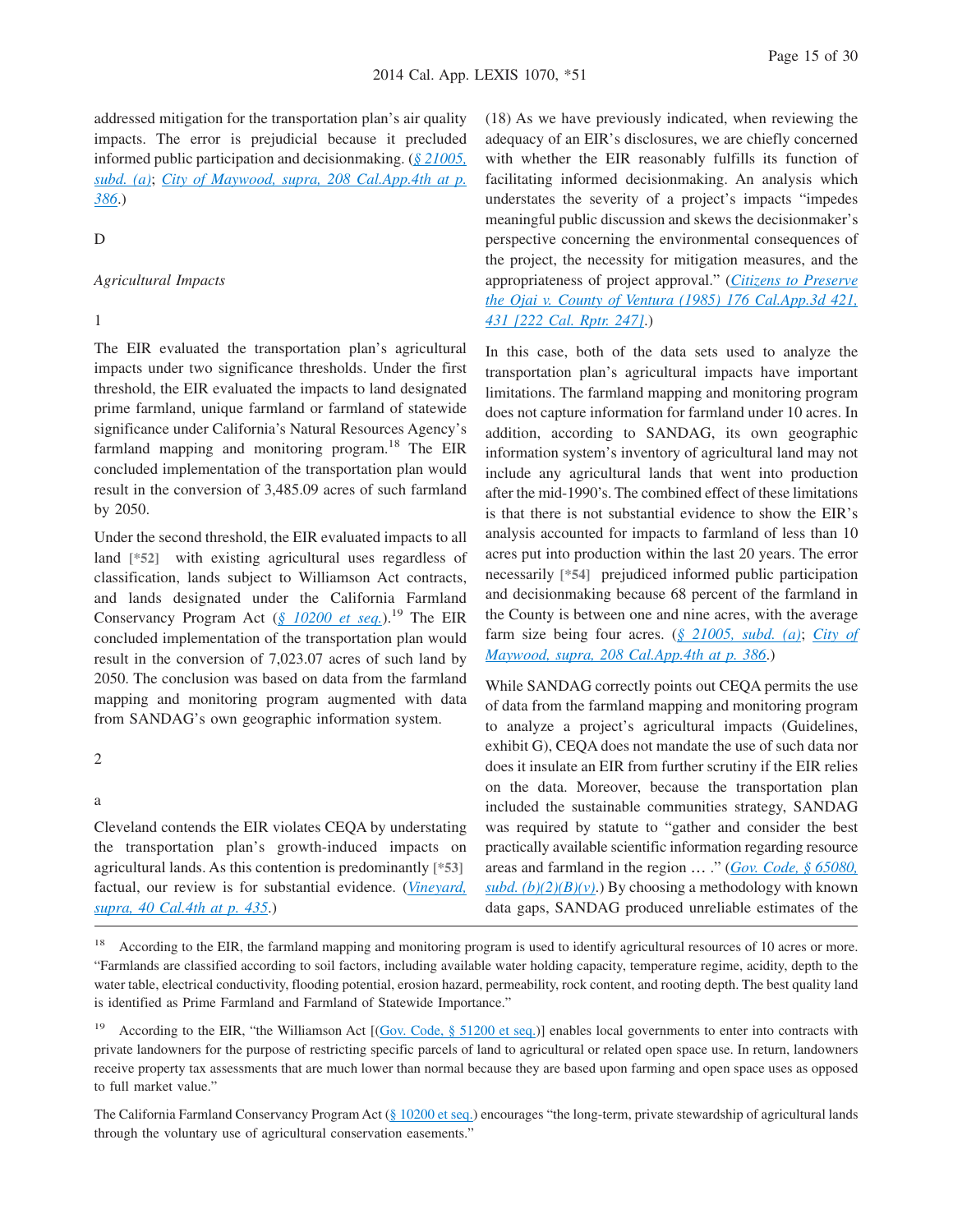amount of existing farmland and, consequently, unreliable estimates of the transportation plan's impacts to existing farmland. Accordingly, SANDAG failed to comply with its statutory obligation as well as CEQA's information disclosure requirements.

#### b

Finally, in addition to Cleveland's general contention that the EIR understated the transportation plan's **[\*55]** agricultural impacts, Cleveland raises two specific contentions: (1) the EIR failed to disclose and analyze the transportation plan's impacts to small farms, and (2) the EIR's discussion of impacts to agricultural land from growth inaccurately assumed land converted to a rural residential designation would remain farmland. SANDAG counters Cleveland is precluded under *section 21177, subdivision (a)*, from raising these two specific contentions because Cleveland never exhausted its administrative remedies as to them.<sup>20</sup> Except to the extent the specific contentions are subsumed within the general contention, we agree.

(19) "A CEQA challenge is not preserved 'unless the alleged grounds for noncompliance with [CEQA] were presented to the public agency orally or in writing by any person during the public comment period provided by this division or prior to **[\*56]** the close of the public hearing … .' [Citation.] 'Exhaustion of administrative remedies is a jurisdictional prerequisite to maintenance of a CEQA action.' [Citation.]

"'To advance the exhaustion doctrine's purpose "[t]he 'exact issue' must have been presented to the administrative agency … ." [Citation.] While "'less specificity is required to preserve an issue for appeal in an administrative proceeding than in a judicial proceeding … because, … parties in such proceedings generally are not represented by counsel …' [citation]" [citation], "generalized environmental comments at public hearings," "relatively … bland and general references to environmental matters" [citation], or "isolated and unelaborated comment[s]" [citation] will not suffice. The same is true for "'[g]eneral objections to project approval … .' [Citations.]" [Citation.] "'[T]he objections must be sufficiently specific so that the agency has the opportunity to evaluate and respond to them.'"' [Citation.]

""The petitioner bears the burden of demonstrating that the issues raised in the judicial proceeding were first raised at the administrative level. [Citation.]" [Citation.] An appellate court employs a de novo standard of **[\*57]** review when determining whether the exhaustion of administrative remedies doctrine applies.'" (*[Citizens for Responsible](http://advance.lexis.com/api/document?collection=cases&id=urn:contentItem:532H-BHG1-F04B-N3MF-00000-00&context=1000516) [Equitable Environmental Development v. City of San Diego,](http://advance.lexis.com/api/document?collection=cases&id=urn:contentItem:532H-BHG1-F04B-N3MF-00000-00&context=1000516) [supra, 196 Cal.App.4th at p. 527](http://advance.lexis.com/api/document?collection=cases&id=urn:contentItem:532H-BHG1-F04B-N3MF-00000-00&context=1000516)*.)

Cleveland has not met its burden in this case. Before SANDAG approved the EIR, Cleveland submitted a letter commenting on the EIR's analysis of agricultural impacts from growth as follows: "[T]he [EIR] states that approximately  $10,500^{[21]}$  acres of agricultural land will be impacted due to regional growth and land use change by the year 2050. [Citations.] The [EIR] also acknowledges that its regional growth projections are based on current planning assumptions for San Diego County and the jurisdictions therein. [Citation.] However, the EIR for the County's current General Plan update, which by definition reflects current planning assumptions (as of 2011), shows that the General Plan expects *55,963* acres of agricultural land to convert to non-agricultural uses by the year 2030. [Citation.] Even though they account for conditions expected to exist 20 years sooner, these impacts are more than five times greater than the impacts identified in the [transportation plan's EIR].

"It is not clear how the [EIR] could use current planning assumptions for growth and determine that there will be only 10,500 acres of agricultural land impacted, when the current plans on which it bases its assumptions assume there will be more than five times as many acres impacted. SANDAG must explain if there is a basis for this discrepancy. Without any such explanation, the [EIR] appears to severely underestimate the amount of agricultural land that will be impacted, in contravention of CEQA. [¶] In sum, the [EIR's] failure to accurately account for impacts to agricultural land renders it inadequate as a matter of law."

Even read liberally, Cleveland's comment letter did not fairly apprise SANDAG that Cleveland had specific concerns about the EIR's handling of impacts to small farms and lands redesignated rural residential. Instead, Cleveland's comment letter focused on the discrepancy between

<sup>&</sup>lt;sup>20</sup> **Section 21177, subdivision (a)**, provides: "An action or proceeding shall not be brought pursuant to [Section 21167](http://advance.lexis.com/api/document?collection=statutes-legislation&id=urn:contentItem:4WN4-1PW0-R03K-K1G8-00000-00&context=1000516) unless the alleged grounds for noncompliance with this division were presented to the public agency orally or in writing by any person during the public comment period provided by this division or prior to the close of the public hearing on the project before the issuance of the notice of determination."

<sup>[21]</sup> This figure apparently represents the combined total of the impacts identified under both significance thresholds (see pt. IIID1, **[\*58]** *ante*).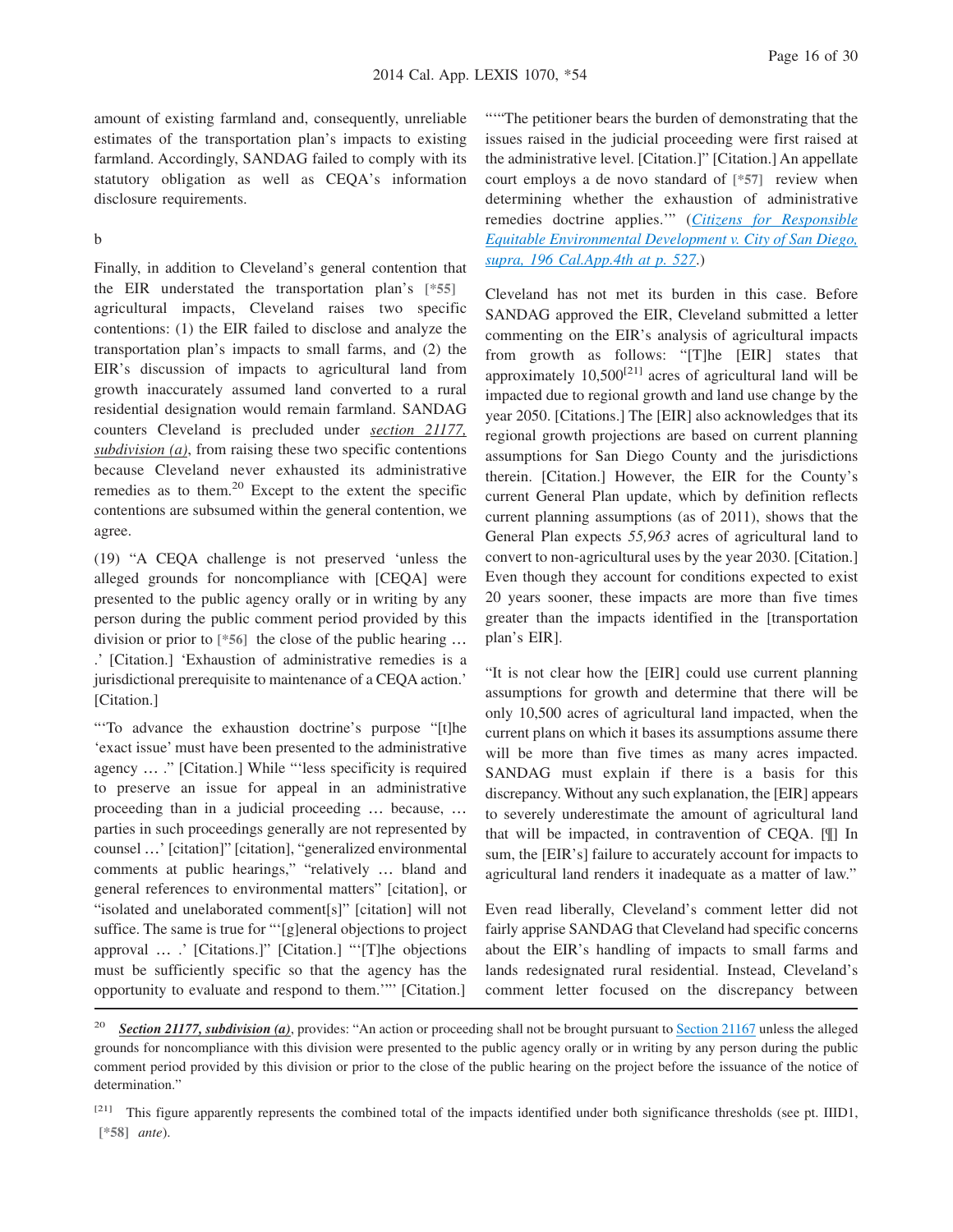SANDAG's estimate of overall growth-induced impacts and the County's estimate of overall growth-induced impacts. Cleveland cites to no other place in the record where any other person or organization raised specific concerns about the EIR's handling of impacts to small farms and lands **[\*59]** designated rural residential. Consequently, Cleveland has not demonstrated exhaustion of administrative remedies as to these concerns.

#### DISPOSITION

The matter is remanded to the superior court with directions to modify the judgment and writ of mandate to incorporate our decision on the cross-appeals. The judgment is affirmed as so modified. The People and Cleveland are awarded their appeal and cross-appeal costs.

Irion, J., concurred.

**Dissent by:** BENKE

## **Dissent**

**BENKE, J.,** Dissenting.—My colleagues and I have vastly different views on the extent to which this court can and should control environmental review of the planning decisions of a regional transportation agency such as the San Diego Association of Governments (SANDAG). Where the majority, as a result of the alleged inadequacy of the environmental impact report's (EIR) analysis of greenhouse gas (GHG) impacts, would strike down the EIR implementing SANDAG's regional transportation plan (RTP) calling for investment of about \$214 billion over the next several decades in the San Diego region, I would not. Where the majority purports to enforce the California Environmental Quality Act (CEQA) and its guidelines,<sup>1</sup> I believe my colleagues weaken and confuse the law. Thus, **[\*60]** although I conclude that substantial evidence supports the finding SANDAG's GHG impacts analysis is CEQA compliant, I preface that substantial evidence analysis with the following observations and concerns.

In order to understand the full impact of my colleagues' decision regarding the adequacy of SANDAG's assessment of the GHG impacts of the project, it is first necessary to define a "threshold of significance." CEQA requires "[a]ll public agencies … adopt by ordinance, resolution, rule, or regulation, objectives, criteria, and procedures for the evaluation of projects and the preparation of environmental impact reports ... ." (*[Pub. Resources Code, § 21082](http://advance.lexis.com/api/document?collection=statutes-legislation&id=urn:contentItem:4WN4-1BN0-R03K-G1B2-00000-00&context=1000516)*.)<sup>2</sup> Such "objectives, criteria, and procedures" (*[§ 21082](http://advance.lexis.com/api/document?collection=statutes-legislation&id=urn:contentItem:4WN4-1BN0-R03K-G1B2-00000-00&context=1000516)*) are also known as "thresholds of significance" and are used by an agency as a benchmark in determining the significance of environmental effects of a project. (*[Guidelines, § 15064.7,](http://advance.lexis.com/api/document?collection=administrative-codes&id=urn:contentItem:5381-TN80-0012-J538-00000-00&context=1000516) [subd. \(a\)](http://advance.lexis.com/api/document?collection=administrative-codes&id=urn:contentItem:5381-TN80-0012-J538-00000-00&context=1000516)*.) A threshold of significance for GHG impacts *may* be accompanied by a plan to achieve the reduction or mitigation of GHG emissions, but the plan *must* be adopted through a public review process. (*[Guidelines, § 15064.4,](http://advance.lexis.com/api/document?collection=administrative-codes&id=urn:contentItem:5381-TN80-0012-J536-00000-00&context=1000516) [subd. \(b\)\(3\)](http://advance.lexis.com/api/document?collection=administrative-codes&id=urn:contentItem:5381-TN80-0012-J536-00000-00&context=1000516)*.)

Executive Order No. S-3-05, signed in 2005 by then Governor Arnold Schwarzenegger (Executive Order), does not unilaterally qualify as a threshold of significance. To reach this conclusion, one need go no further than our Supreme Court's opinion of *[Professional Engineers in](http://advance.lexis.com/api/document?collection=cases&id=urn:contentItem:515D-9D41-F04B-P002-00000-00&context=1000516) [California Government v. Schwarzenegger \(2010\) 50 Cal.4th](http://advance.lexis.com/api/document?collection=cases&id=urn:contentItem:515D-9D41-F04B-P002-00000-00&context=1000516) [989 \[116 Cal. Rptr. 3d 480, 239 P.3d 1186\]](http://advance.lexis.com/api/document?collection=cases&id=urn:contentItem:515D-9D41-F04B-P002-00000-00&context=1000516)* (*Professional Engineers*). In *Professional Engineers*, the court concluded that an executive order, which attempted to implement a mandatory furlough program during our state's fiscal crisis, had no foundation in the state constitution or existing statutes. In particular, the court noted "the Governor fails to cite any judicial decision or other supporting authority holding or suggesting that the power under the California Constitution to establish or revise the terms and conditions of state employment, even in a fiscal emergency, resides in the Governor (or any other executive officer or entity) rather than in the Legislature. To the contrary, the following is well established: (1) Under the California Constitution it is *the Legislature*, rather than the Governor, that generally possesses the ultimate authority to establish or revise the terms and conditions of state employment through legislative **[\*62]** enactments, and (2) any authority that the Governor or an executive branch entity … is entitled to exercise in this area emanates from the Legislature's delegation of a portion of its legislative authority to such executive officials or entities through statutory enactments." (*[Id. at p. 1015](http://advance.lexis.com/api/document?collection=cases&id=urn:contentItem:515D-9D41-F04B-P002-00000-00&context=1000516)*.)

The court in *Professional Engineers* likewise rejected the Governor's argument that his power to impose a mandatory work furlough program through an executive order was supported by statutes, including several specific statutory provisions. Among the factors noted contrary to this position, the court recognized that "the Legislature has demonstrated a special interest in retaining … [the] ultimate control over

<sup>1</sup> Citations to "Guidelines" refer to [California Code of Regulations, title 14, section 15000 et seq.,](http://advance.lexis.com/api/document?collection=administrative-codes&id=urn:contentItem:5381-TN70-0012-J524-00000-00&context=1000516) which are the guidelines for the application of CEQA. [\(Cal. Code Regs., tit. 14, §§ 15000,](http://advance.lexis.com/api/document?collection=administrative-codes&id=urn:contentItem:5381-TN70-0012-J524-00000-00&context=1000516) [15001.](http://advance.lexis.com/api/document?collection=administrative-codes&id=urn:contentItem:5381-TN70-0012-J525-00000-00&context=1000516))

<sup>2</sup> All further statutory citations refer to the **[\*61]** Public Resources Code unless otherwise indicated.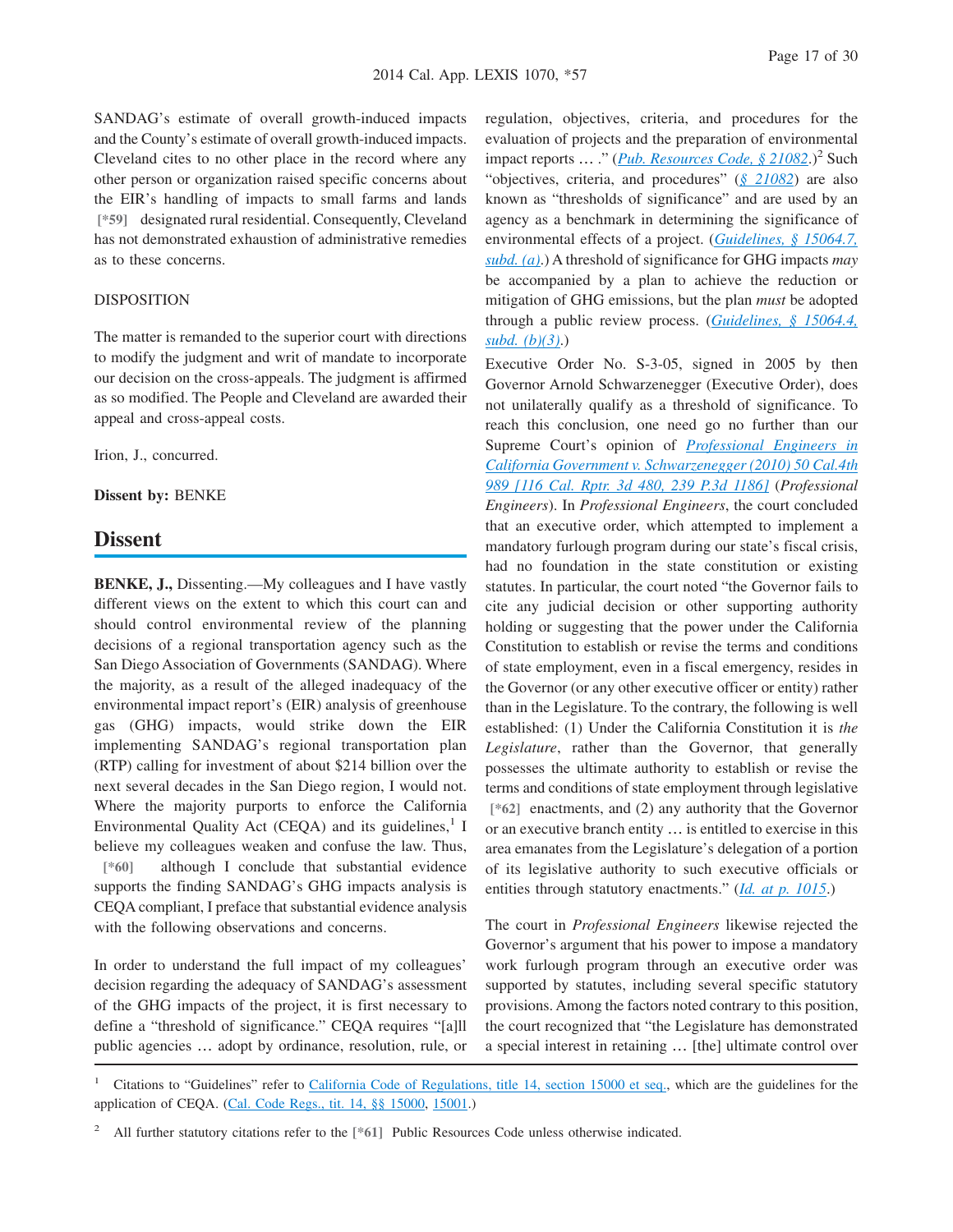the salary and wages of such employees." (*[Professional](http://advance.lexis.com/api/document?collection=cases&id=urn:contentItem:515D-9D41-F04B-P002-00000-00&context=1000516) [Engineers, supra, 50 Cal.4th at p. 1024](http://advance.lexis.com/api/document?collection=cases&id=urn:contentItem:515D-9D41-F04B-P002-00000-00&context=1000516)*.) The court held that the mandatory furlough program was valid *only* because the Legislature, "*through the exercise of its own legislative prerogative*," independently adopted the program. (*[Id. at p.](http://advance.lexis.com/api/document?collection=cases&id=urn:contentItem:515D-9D41-F04B-P002-00000-00&context=1000516) [1047](http://advance.lexis.com/api/document?collection=cases&id=urn:contentItem:515D-9D41-F04B-P002-00000-00&context=1000516)*.)

Similarly, the Executive Order at issue in this case, which includes *statewide* GHG reduction targets for 2020, 2035 and 2050, was at its inception merely a broad policy statement of goals issued by the Governor. Like the order at issue in *Professional Engineers* **[\*63]** , it too does not have an identifiable foundation in the constitutional power of the Governor or in statutory law.

The majority cites no judicial decision or other supporting authority holding or even suggesting that the power to establish thresholds of significance, qualitative or quantitative, resides in the Governor rather than in the Legislature. Nor is there any authority supporting the view that the Legislature has delegated to the Governor any power to enact or establish thresholds of significance, including with respect to GHG at issue in this case.

To the contrary, as I discuss, the Legislature has clearly demonstrated it intends to retain ultimate control over the regulation of environmental planning. It has vested in the State Air Resources Board (CARB) the responsibility for coordinating efforts to attain and maintain ambient air quality standards, to conduct research into the causes of and solution to air pollution, and to systematically attack the serious problem caused by motor vehicles. (*[Health & Saf.](http://advance.lexis.com/api/document?collection=statutes-legislation&id=urn:contentItem:4WK4-7CV0-R03K-N0R8-00000-00&context=1000516) [Code, § 39003](http://advance.lexis.com/api/document?collection=statutes-legislation&id=urn:contentItem:4WK4-7CV0-R03K-N0R8-00000-00&context=1000516)*.) It also has limited by statute the ability of courts to add substantive or procedural requirements to CEQA provisions. (*[Pub. Resources Code, § 21083](http://advance.lexis.com/api/document?collection=statutes-legislation&id=urn:contentItem:4WN4-1BN0-R03K-G1B5-00000-00&context=1000516)*.)

The majority is either unable or unwilling to expressly declare **[\*64]** its position on whether the Executive Order is a threshold of significance as that term is employed in CEQA analysis. I sympathize with their apparent uneasiness. If the majority declares the Executive Order is a threshold of significance, it is faced with the reality that the Executive Order simply does not meet the requirements necessary to have attained that status. If it expressly acknowledges that the Executive Order is *not* a threshold of significance, then it must also acknowledge that SANDAG is quite correct that it was not required to employ it as a CEQA measuring stick in assessing compliance.

My colleagues attempt to avoid the dilemma altogether. They offer that the *policy* underlying the Executive Order is of such overarching importance that it *must* be included within the significance factors listed in *[Guidelines section](http://advance.lexis.com/api/document?collection=administrative-codes&id=urn:contentItem:5381-TN80-0012-J536-00000-00&context=1000516) [15064.4, subdivision \(b\)](http://advance.lexis.com/api/document?collection=administrative-codes&id=urn:contentItem:5381-TN80-0012-J536-00000-00&context=1000516)*, and, therefore, SANDAG was *required* to consider that policy in what they euphemistically refer to as a "consistency analysis" involving the GHG impacts of its project and the Executive Order. (Maj. opn., *ante*, at p. \_\_\_.) Because SANDAG failed to provide such a policy analysis in its EIR, my colleagues conclude SANDAG abused its discretion. By this exercise in linguistics, the majority in contravention **[\*65]** of *Professional Engineers* has elevated the Executive Order to the status of a threshold of significance without ever having to expressly declare they are doing so. Its action is judicial fiat, pure and simple.

The majority seeks support for its new formulation of the law by noting that important legislation has sprung from the Executive Order, and they offer that the Executive Order will continue to be the springboard for legislative action. Relying on *Professional Engineers*, the majority also concludes the policy underlying the Executive Order has been "ratified" by subsequent legislation. (Maj. opn., *ante*, at p. \_\_\_.) If, by this reasoning, the majority implies that subsequent environmental legislation somehow bestowed on the Executive Order a power it did not have, I believe it is mistaken. As *Professional Engineers* recognizes, our Legislature acts independently. As I discuss, the fact that the Legislature has enacted environmental legislation in recognition of the Executive Order's goals does not bestow on the Executive Order any more power than it had before the Legislature acted.

Moreover, although the Legislature has exercised its own independent prerogative by tasking CARB with adopting **[\*66]** regional GHG reduction targets for 2020 and 2035, it has not done so for 2050. As I also discuss, the Legislature is currently considering a comprehensive and complex plan for 2050 that tasks the CARB to establish regional targets. It is possible the Legislature may alter the Executive Order's 2050 goals or reject them altogether. Using the majority's own logic, the Legislature has not ratified the Executive Order's qualitative or quantitative goals for 2050.

It is true, of course, that *qualitative* thresholds of significance are acceptable in assessing significance. (See *[Guidelines, §](http://advance.lexis.com/api/document?collection=administrative-codes&id=urn:contentItem:5381-TN80-0012-J538-00000-00&context=1000516) [15064.7, subd. \(a\)](http://advance.lexis.com/api/document?collection=administrative-codes&id=urn:contentItem:5381-TN80-0012-J538-00000-00&context=1000516)*.) However, qualitatively addressing the policy and sciences underlying the Executive Order—if this in fact is what the majority means by a "consistency analysis"—adds little if any meaning to the discussion of the significance of GHG impacts. SANDAG considered in its EIR the important public policy of GHG emissions reduction in implementing its project. It acknowledged the Executive Order and its goals. It concluded the 2050 goal in that order was not at this time applicable. The purpose of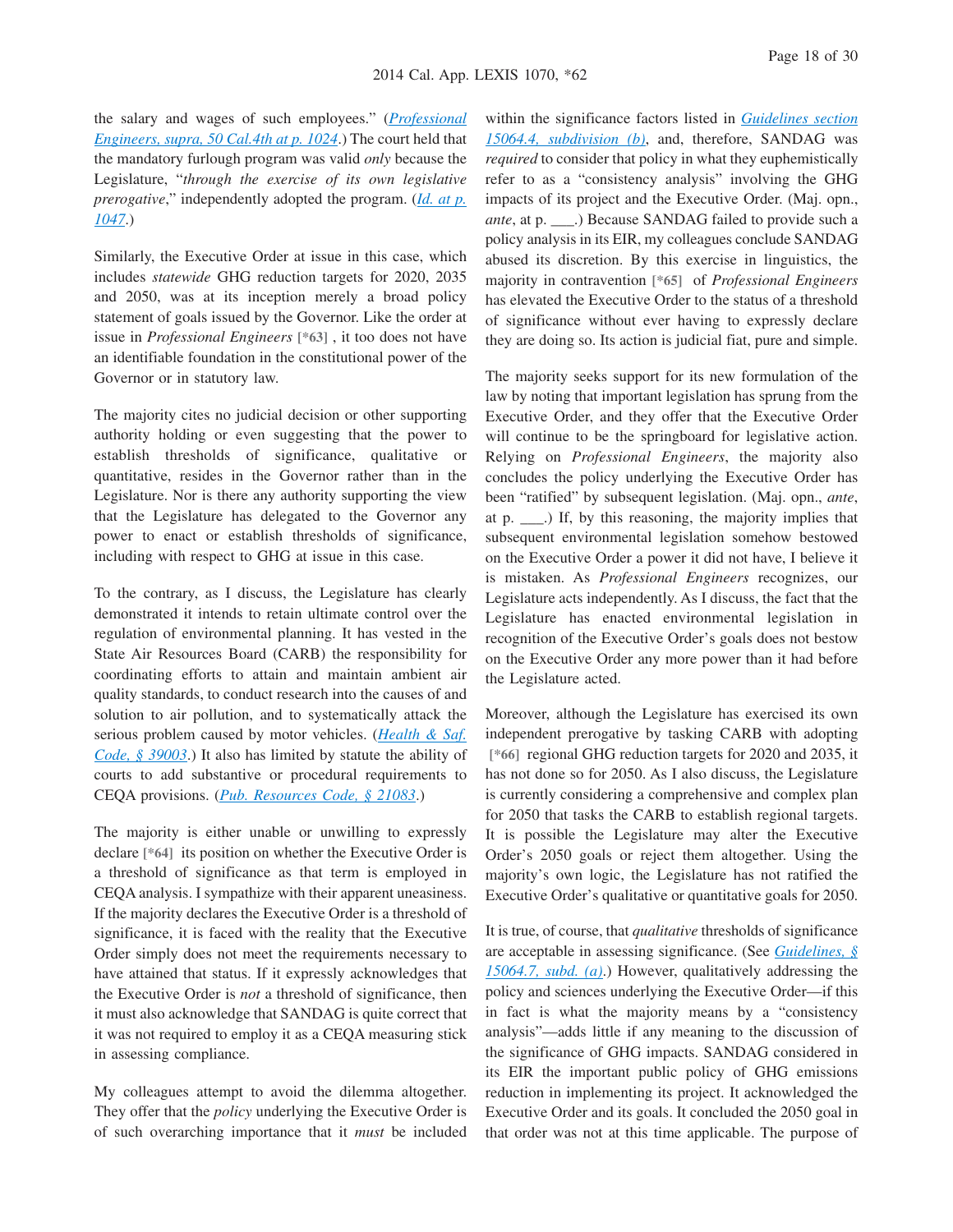remand is therefore unclear to me if the majority merely requires additional, undefined consideration of the qualitative **[\*67]** aspects of the Executive Order.

*Quantitatively* speaking, as noted, SANDAG in its EIR considered, but did not use, the 2050 GHG reduction targets set forth in the Executive Order. Until the Legislature independently acts and tasks the CARB with adopting regional 2050 GHG emissions reduction targets, SANDAG in my view was not required to consider in its EIR the broad 2050 statewide goals set forth in the Executive Order. (See *[Professional Engineers, supra, 50 Cal.4th at p. 1047](http://advance.lexis.com/api/document?collection=cases&id=urn:contentItem:515D-9D41-F04B-P002-00000-00&context=1000516)*.)

The majority states that it is not requiring SANDAG's project to "*achieve* the Executive Order's 2050 goal or any other specific numerical goal" (maj. opn., *ante*, at p. \_\_\_, fn. 6) in undertaking the now-required "consistency analysis." This comes as little surprise, inasmuch as an EIR is merely an "informational document." (*[Guidelines, § 15003, subd.](http://advance.lexis.com/api/document?collection=administrative-codes&id=urn:contentItem:5381-TN70-0012-J527-00000-00&context=1000516) [\(i\)](http://advance.lexis.com/api/document?collection=administrative-codes&id=urn:contentItem:5381-TN70-0012-J527-00000-00&context=1000516)*.)

Nonetheless, whether qualitative or quantitative, it is not clear to me how, in assessing the significance of GHG impacts of the project—including for 2050—a lead agency is supposed to adopt from the Executive Order *regional* GHG emissions reduction targets. The majority appears to answer this question by stating SANDAG can determine its "share" of GHG emissions reduction responsibility from theoretical targets. With respect **[\*68]** to SANDAG's share of responsibility, it is important to emphasize what the majority has not acknowledged: SANDAG is responsible only for its "*fair* share" when assessing significance. Establishing an agency's "*fair* share" is a complex and science-based process. It begins by recognizing that the level of GHG emissions is a statewide problem encompassing a diverse array of emitters. Included in the array is not only transportation but also, for example, land use and development, agriculture, electricity generation, forestry, and industrial sectors. The analysis of GHG impacts thus involves emissions across sectors both within SANDAG's planning discretion (i.e., transportation and land use) and outside SANDAG's planning discretion (i.e., heavy industry). SANDAG is not empowered or equipped to offer and use analyses in statewide sectors over which it has no control.

The point is SANDAG, unlike the CARB, is a *regional* and not a state agency. Without a model addressing *regional* GHG emissions reduction targets between 2035 and 2050, it is impossible for SANDAG in its RTP to conduct a "consistency analysis" for these years of study.

As the lack of substance in the now-required "consistency analysis" **[\*69]** attests, there is little to say except that, in the world of GHG emissions, "more of them are bad and less is good." It is a reasonable conclusion here that the SANDAG Board of Directors, comprised of locally elected officials from San Diego County and the 18 cities in the region, are already well aware of this. The EIR in any event recognizes the important policy goal of reducing GHG emissions.

As I discuss, there is legislation currently pending tasking the CARB with setting state and regional targets for 2050. This pending legislation further demonstrates my point that the Legislature has not yet independently adopted the Executive Order's 2050 statewide GHG emissions reduction goals. Once the CARB sets these regional targets, which incidentally, may be different than the Executive Order's statewide goal, SANDAG and the other 18 metropolitan planning agencies (MPO's) throughout the state can then use them to determine their "*fair* share" of GHG emissions in analyzing the significance of GHG impacts of their projects. I fear the majority's demand that SANDAG "do more" *now* based on mere policy goals and/or theoretical targets, and without providing any guidance as to what more should **[\*70]** be done, will in effect require SANDAG to set unilaterally 2050 regional GHG reduction targets in order to try to satisfy, somehow, the majority's "consistency analysis." In doing so, it may take action that ultimately conflicts with requirements set by CARB.

Perhaps the most profound harm arising from the majority's finesse of CEQA is the lasting damage it does to *[Guidelines](http://advance.lexis.com/api/document?collection=administrative-codes&id=urn:contentItem:5381-TN80-0012-J536-00000-00&context=1000516) [section 15064.4](http://advance.lexis.com/api/document?collection=administrative-codes&id=urn:contentItem:5381-TN80-0012-J536-00000-00&context=1000516)*. This section gives a lead agency substantial discretion to determine both the amount of GHG emissions from a project and whether such emissions are significant. *[Subdivision \(b\) of Guidelines section 15064.4](http://advance.lexis.com/api/document?collection=administrative-codes&id=urn:contentItem:5381-TN80-0012-J536-00000-00&context=1000516)* in particular states that in assessing GHG impacts, the lead agency *should* consider three factors, *among others*. One such factor expressly gives a *lead agency* the discretion to determine the thresholds of significance that should apply to its project in determining significance. (*[Guidelines, §](http://advance.lexis.com/api/document?collection=administrative-codes&id=urn:contentItem:5381-TN80-0012-J536-00000-00&context=1000516) [15064.4, subd. \(b\)\(2\)](http://advance.lexis.com/api/document?collection=administrative-codes&id=urn:contentItem:5381-TN80-0012-J536-00000-00&context=1000516)*.) To the extent thresholds of significance *other* than the three expressly provided in *[subdivision \(b\)](http://advance.lexis.com/api/document?collection=administrative-codes&id=urn:contentItem:5381-TN80-0012-J536-00000-00&context=1000516)* apply, that should be a determination made by an agency in the proper exercise of its discretion.

It is apparent to me that identifying and selecting thresholds of significance is not a judicial function. Despite the clear language of **[\*71]** *[Guidelines section 15064.4, subdivision](http://advance.lexis.com/api/document?collection=administrative-codes&id=urn:contentItem:5381-TN80-0012-J536-00000-00&context=1000516) [\(b\)](http://advance.lexis.com/api/document?collection=administrative-codes&id=urn:contentItem:5381-TN80-0012-J536-00000-00&context=1000516)* and the obvious intent of that section, the majority asserts a right to determine that a gubernatorial policy statement, which does not qualify as a threshold of significance, is to be included among the "other factors" and then *orders* SANDAG on remand to develop an undefined "consistency analysis" between the lead agency's plan and the policy statement.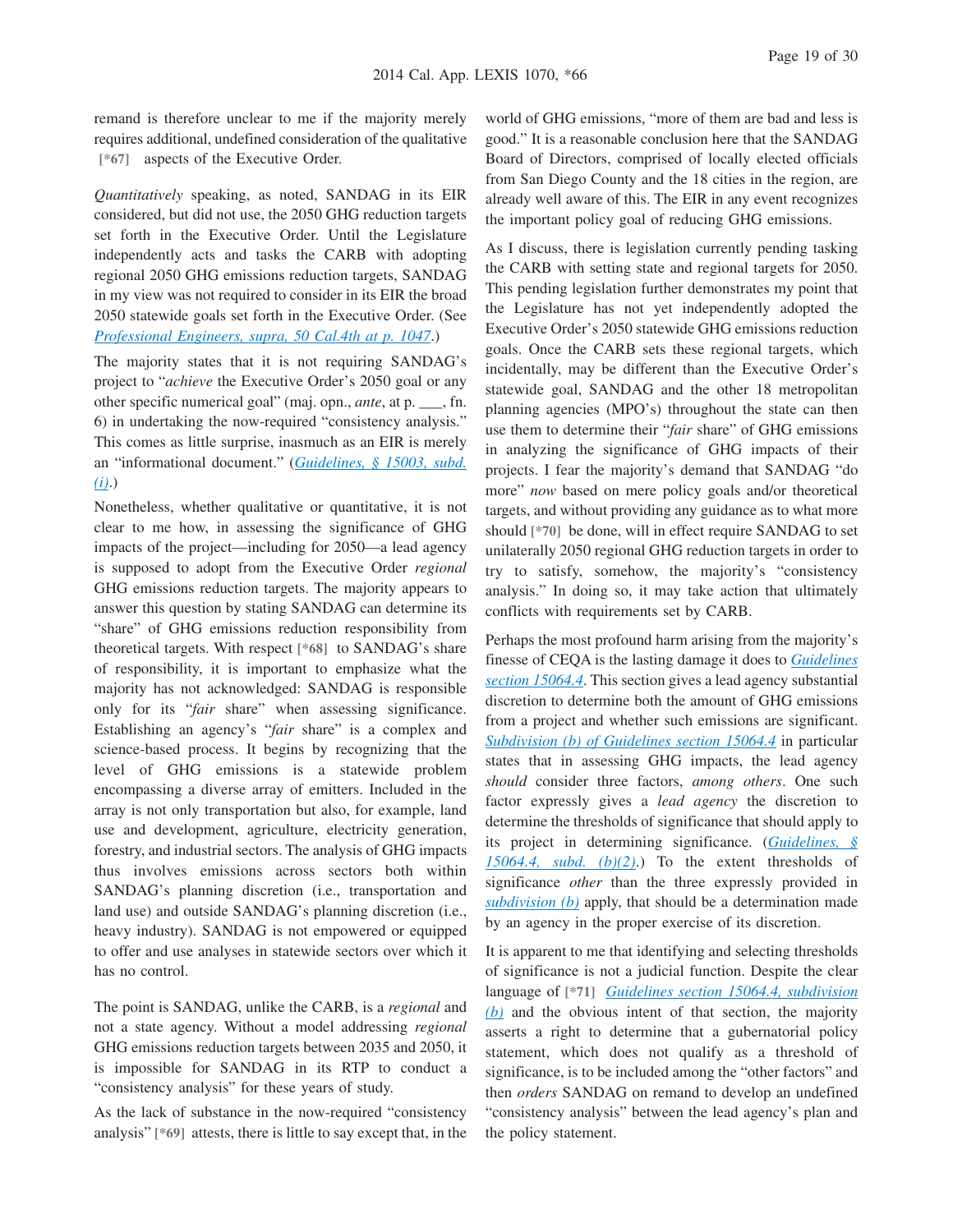This insinuation of judicial power into the environmental planning process and usurping of legislative prerogative is breathtaking. Now we, the courts, without institutional planning expertise or knowledge, get to tell a lead agency what it must use as a threshold of significance. As a consequence of not being prescient enough to know what a court might select, the EIR's of projects such as this RTP, which, as noted, calls for investment of about \$214 billion in the San Diego region over the next few decades, are invalidated and sent back to the lead agency to anticipate what we, the court, might next decide is or has become of such critical policy significance that the agency must use it as a threshold of significance. There is no legal support for our action, which strips lead agencies of the discretion vested in them **[\*72]** by the Legislature and reposes that discretion in the courts. To be clear, I do not believe our action expands *[Guidelines section 15064.4](http://advance.lexis.com/api/document?collection=administrative-codes&id=urn:contentItem:5381-TN80-0012-J536-00000-00&context=1000516)*; instead, I believe it destroys the integrity of that section. (See Maj. opn., *ante*, at p.  $\_\_$ , fn. 9.)

The mischief caused by the majority would not be confined to the SANDAG region. The majority would have each of our states' six appellate districts, and multiple divisions within many of them, instructing the 18 MPO's regarding whether a "consistency analysis" is required based on, for example, the Executive Order, and, if so, what it should contain. It does not take much energy to foresee the permutations possible as each MPO receives judicial instruction. Chaos in environmental planning comes to mind.

The Legislature, in its wisdom, has foreseen the kind of damage we do today, and it has taken steps to forbid such judicial interference. First, the Legislature vested one agency, CARB, with creating the targets and metrics in assessing, and ultimately reducing, GHG emissions regionally and statewide. (*[Health & Saf. Code, § 39003](http://advance.lexis.com/api/document?collection=statutes-legislation&id=urn:contentItem:4WK4-7CV0-R03K-N0R8-00000-00&context=1000516)*.) Second, it has, in CEQA itself, expressly prevented courts from selecting what "other factors" an agency should consider in assessing significance of GHG impacts. **[\*73]**

Indeed, *section 21083.1* provides the legislative intent underlying CEQA and the interpretation of its statutes and guidelines by our courts: "It is the intent of the Legislature that courts, consistent with generally accepted rules of statutory interpretation, shall not interpret this division or the state guidelines adopted pursuant to *[Section 21083](http://advance.lexis.com/api/document?collection=statutes-legislation&id=urn:contentItem:4WN4-1BN0-R03K-G1B5-00000-00&context=1000516)* in a manner which imposes procedural or substantive requirements beyond those explicitly stated in this division or in the state guidelines." Judicial imposition of significance thresholds does precisely what the statute prohibits.

As I discuss in more detail *post*, I conclude substantial evidence in the record shows SANDAG made a good faith and reasonable effort to analyze in its EIR the GHG impacts of its project. In its 39-page GHG impacts analysis, SANDAG, as noted, analyzed the targets set by the CARB for 2020 and 2035 under three thresholds of significance, in compliance with *[Guidelines section 15064.4](http://advance.lexis.com/api/document?collection=administrative-codes&id=urn:contentItem:5381-TN80-0012-J536-00000-00&context=1000516)*. I thus would *reverse* the trial court's order finding SANDAG's GHG impacts analysis of the project was inadequate, including because SANDAG did not address the 2050 GHG *statewide* reduction goals set forth in the Executive Order.

As to the cross-appeal, because the trial court declined **[\*74]** to reach those issues and because the majority in any event is remanding the matter with respect to the EIR's treatment of GHG impacts and mitigation measures of the project, I would defer the issues raised in the cross-appeal to the trial court for consideration in the first instance. I do, however, note that our instructions on remand include what appears to be a directive that SANDAG consider further analysis of mass transportation. This directive, coupled with the vague requirement of a "consistency analysis," leaves me with an uncomfortable feeling that some might believe that, in sending this case back, we are *sub rosa* directing SANDAG to shift the emphasis in its plan to mass transportation. If that is a direction in which we inadvertently venture, I would only comment that it is not a journey we are empowered or equipped to undertake.

#### DISCUSSION

I

#### GHG Impacts

#### A. *Regulation of GHG by the CARB*

On June 1, 2005, at the United Nations World Environment Day in San Francisco, Governor Schwarzenegger signed the Executive Order in front of hundreds of international leaders. The Governor told his invited guests, which included mayors from more than 70 cities from around the world, that the **[\*75]** "debate" over global warming from GHG emissions was "over." (Marshall, *Schwarzenegger Issues Plan to Reduce Greenhouse Gases* N.Y. Times (June 2, 2005) <*[http://www.nytimes.com/2005/06/02/national/](http://www.nytimes.com/2005/06/02/national/02arnold.html?_r=0) [02arnold.html?\\_r=0](http://www.nytimes.com/2005/06/02/national/02arnold.html?_r=0)*> [as of Nov. 24, 2014].)

The Executive Order established the following *statewide* reduction targets for greenhouse gas emissions: by 2010, to 2000 levels; by 2020, to 1990 levels; and by 2050, to 80 percent below 1990 levels. It also directed the California Environmental Protection Agency (Cal-EPA) to develop strategies to meet these targets. In response, the "Climate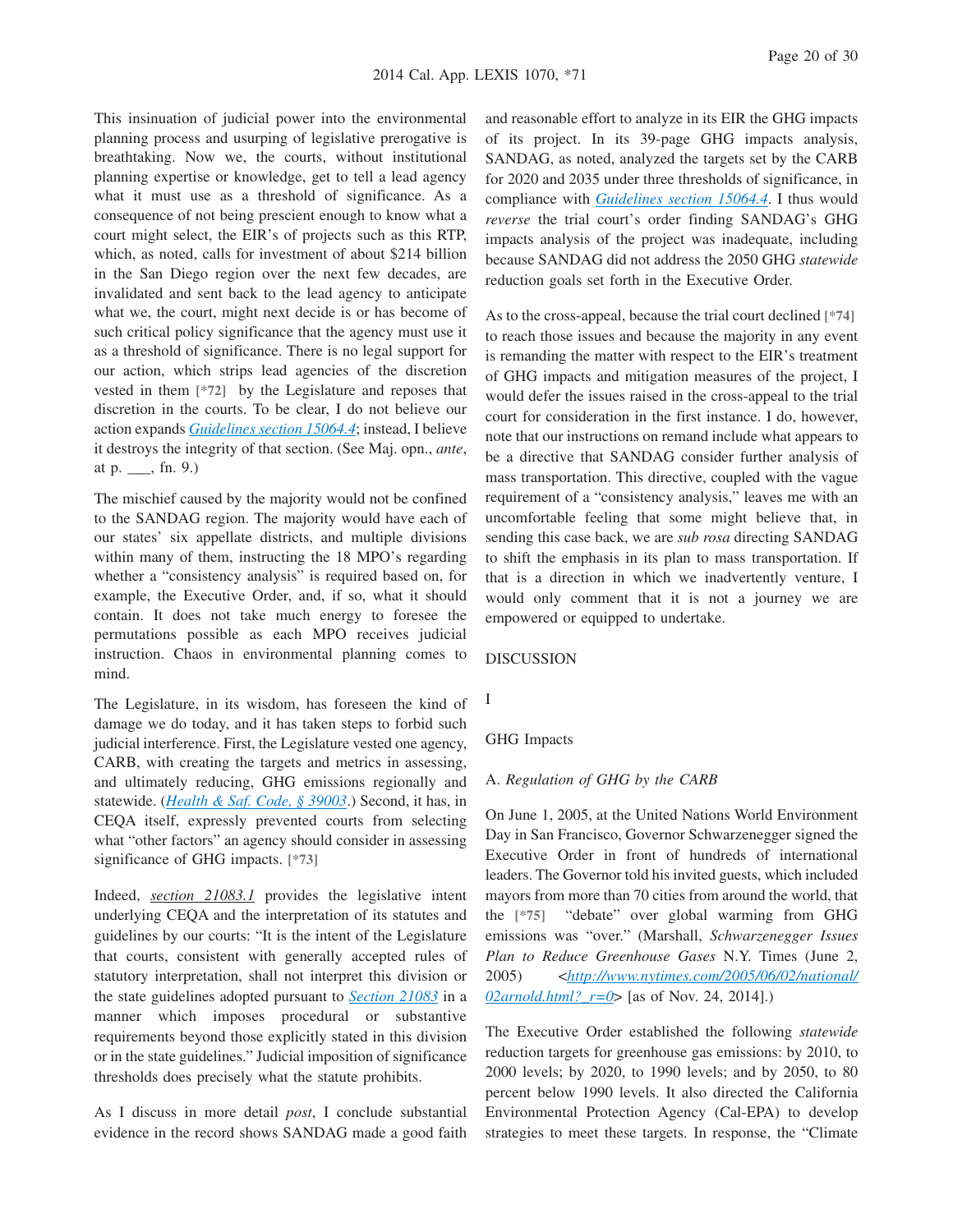Action Team," comprised of representatives from various agencies and commissions including the Cal-EPA and the CARB, was created. (See *[Rialto Citizens for Responsible](http://advance.lexis.com/api/document?collection=cases&id=urn:contentItem:56FC-K921-F04B-N1DS-00000-00&context=1000516) [Growth v. City of Rialto \(2012\) 208 Cal.App.4th 899, 938](http://advance.lexis.com/api/document?collection=cases&id=urn:contentItem:56FC-K921-F04B-N1DS-00000-00&context=1000516) [\[146 Cal. Rptr. 3d 12\]](http://advance.lexis.com/api/document?collection=cases&id=urn:contentItem:56FC-K921-F04B-N1DS-00000-00&context=1000516)*; see also Comment, *Quantifying an Uncertain Future: The Demands of the California Environmental Quality Act and the Challenge of Climate Change Analysis* (2012) *[43 McGeorge L.Rev. 1065,](http://advance.lexis.com/api/document?collection=analytical-materials&id=urn:contentItem:57FK-5FV0-00CV-80CC-00000-00&context=1000516) [1068–1069](http://advance.lexis.com/api/document?collection=analytical-materials&id=urn:contentItem:57FK-5FV0-00CV-80CC-00000-00&context=1000516)*.)

Although the Executive Order provided the "power" for its issuance was derived from "the Constitution and statutes of the State of California," that order did *not* identify any article, section and/or statute as the source of this alleged authority. In any event, as noted, I do not believe our Constitution, including article V, vested the Governor with **[\*76]** the authority to singlehandedly issue and enforce the Executive Order. (See, i.e., *[Professional Engineers, supra,](http://advance.lexis.com/api/document?collection=cases&id=urn:contentItem:515D-9D41-F04B-P002-00000-00&context=1000516) [50 Cal.4th at p. 1015](http://advance.lexis.com/api/document?collection=cases&id=urn:contentItem:515D-9D41-F04B-P002-00000-00&context=1000516)* [rejecting the argument the Governor had the unilateral authority to implement a mandatory furlough program].) I also do not believe that our Legislature expressly granted that authority to the Governor. (See *[id. at](http://advance.lexis.com/api/document?collection=cases&id=urn:contentItem:515D-9D41-F04B-P002-00000-00&context=1000516) [p. 1000](http://advance.lexis.com/api/document?collection=cases&id=urn:contentItem:515D-9D41-F04B-P002-00000-00&context=1000516)*.) Therefore, I believe the GHG statewide emission reduction targets set forth in the Executive Order are nothing more than mere policy recommendations unless and until our Legislature independently acts to adopt such targets, which, as I explain, it has done for 2020 and 2035, but not for 2050. (See *[50 Cal.4th at p. 1000](http://advance.lexis.com/api/document?collection=cases&id=urn:contentItem:515D-9D41-F04B-P002-00000-00&context=1000516)*.)

The Executive Order was by no means the first attempt in our state to address GHG emissions. In 2002, our Legislature passed a law regulating GHG vehicle emissions. (See Stats. 2002, ch. 200, p. 864, enacting Assem. Bill No. 1493 (2001–2002 Reg. Sess.) (Assembly Bill 1493).) Under this law, the CARB was required to develop and adopt, by January 1, 2005, "regulations that achieve the maximum feasible and cost-effective reduction of greenhouse gas emissions from motor vehicles." (*[Health & Saf. Code, §](http://advance.lexis.com/api/document?collection=statutes-legislation&id=urn:contentItem:559S-5V70-R03N-X3VN-00000-00&context=1000516) [43018.5, subd. \(a\)](http://advance.lexis.com/api/document?collection=statutes-legislation&id=urn:contentItem:559S-5V70-R03N-X3VN-00000-00&context=1000516)*.) In enacting this law, our Legislature noted that the "control and reduction of emissions of greenhouse gases are critical to slow **[\*77]** the effects of global warming." (Stats. 2002, ch. 200, § 1(c), p. 864.) Thus, Assembly Bill 1493 shows that our state policy of reducing GHG emissions did *not* originate with the 2005 Executive Order, as the majority appears to suggest, but

rather was in existence before the Executive Order was issued.<sup>3</sup>

The California Global Warming Solutions Act of 2006 (*[Health & Saf. Code, § 38500 et seq.](http://advance.lexis.com/api/document?collection=statutes-legislation&id=urn:contentItem:4WK4-7CV0-R03K-N0P5-00000-00&context=1000516)*, added by Stats. 2006, ch. 488, § 1, p. 3419, enacting Assem. Bill No. 32 (Assembly Bill 32)) implemented the 2020 reduction target set forth in the Executive Order. (See *[Health & Saf. Code,](http://advance.lexis.com/api/document?collection=statutes-legislation&id=urn:contentItem:4WK4-7CV0-R03K-N0PB-00000-00&context=1000516) [§ 38550](http://advance.lexis.com/api/document?collection=statutes-legislation&id=urn:contentItem:4WK4-7CV0-R03K-N0PB-00000-00&context=1000516)*; see also *[Rialto Citizens for Responsible Growth v.](http://advance.lexis.com/api/document?collection=cases&id=urn:contentItem:56FC-K921-F04B-N1DS-00000-00&context=1000516) [City of Rialto, supra, 208 Cal.App.4th at p. 939](http://advance.lexis.com/api/document?collection=cases&id=urn:contentItem:56FC-K921-F04B-N1DS-00000-00&context=1000516)*.) Assembly Bill 32 directed the CARB to develop a "scoping plan … for achieving the maximum technologically feasible and cost-effective reductions in greenhouse gas emissions from sources or categories of sources of greenhouse gases ... ." (*[Health & Saf. Code, § 38561, subd. \(a\)](http://advance.lexis.com/api/document?collection=statutes-legislation&id=urn:contentItem:4WK4-7CV0-R03K-N0PG-00000-00&context=1000516)*; see *[Health & Saf.](http://advance.lexis.com/api/document?collection=statutes-legislation&id=urn:contentItem:4WK4-7CV0-R03K-N0PH-00000-00&context=1000516) [Code, § 38562, subd. \(a\)](http://advance.lexis.com/api/document?collection=statutes-legislation&id=urn:contentItem:4WK4-7CV0-R03K-N0PH-00000-00&context=1000516)* [requiring the CARB to "adopt greenhouse gas emission limits and emission reduction measures by **[\*78]** regulation … to become operative beginning on January 1, 2012"]; see also *[Association of](http://advance.lexis.com/api/document?collection=cases&id=urn:contentItem:55XG-F981-F04B-N0V5-00000-00&context=1000516) [Irritated Residents v. State Air Resources Bd. \(2012\) 206](http://advance.lexis.com/api/document?collection=cases&id=urn:contentItem:55XG-F981-F04B-N0V5-00000-00&context=1000516) [Cal.App.4th 1487, 1490 \[143 Cal. Rptr. 3d 65\]](http://advance.lexis.com/api/document?collection=cases&id=urn:contentItem:55XG-F981-F04B-N0V5-00000-00&context=1000516)* [noting Assembly Bill 32 designated the CARB as "'the state agency charged with monitoring and regulating sources of emissions of greenhouse gases that cause global warming in order to reduce emissions of greenhouse gases' … and imposes numerous directives and timelines on the [CARB] (citation omitted)"].)

To assist an agency in its analysis of GHG emissions in CEQA review, our Legislature in 2007 enacted, among other provisions, *section 21083.05* (added by Stats. 2007, ch. 185, § 1, p. 2329, enacting Sen. Bill No. 97 (2007–2008 Reg. Sess.) (Senate Bill 97)).<sup>4</sup> Senate Bill 97 directed the Office of Planning and Research (OPR) to prepare and submit to the Natural Resources Agency (NRA) "guidelines for the mitigation of greenhouse gas emissions or the effects of greenhouse gas emissions … including, but not limited to, effects associated with transportation or energy consumption." (Former *§ 21083.05, subd. (a)*.) Senate Bill 97 further provided that the OPR and NRA "shall periodically update the guidelines to incorporate new information or criteria" established by the CARB pursuant to Assembly Bill 32. (Former § 21083.05, subd. (c).)

The NRA adopted regulations on the significance of GHG **[\*79]** emissions for CEQA, which were then incorporated

<sup>&</sup>lt;sup>3</sup> Our Legislature as early as 1975 tasked the CARB with the responsibility of "coordinating efforts to attain and maintain ambient air quality standards, to conduct research into the causes of and solution to air pollution, and to systematically attack the serious problem caused by motor vehicles, which is the major source of air pollution in many areas of the state." [\(Health & Saf. Code, § 39003.](http://advance.lexis.com/api/document?collection=statutes-legislation&id=urn:contentItem:4WK4-7CV0-R03K-N0R8-00000-00&context=1000516))

<sup>4</sup> Senate Bill 97 was amended effective January 1, 2013. (Stats. 2012, ch. 548, § 5.)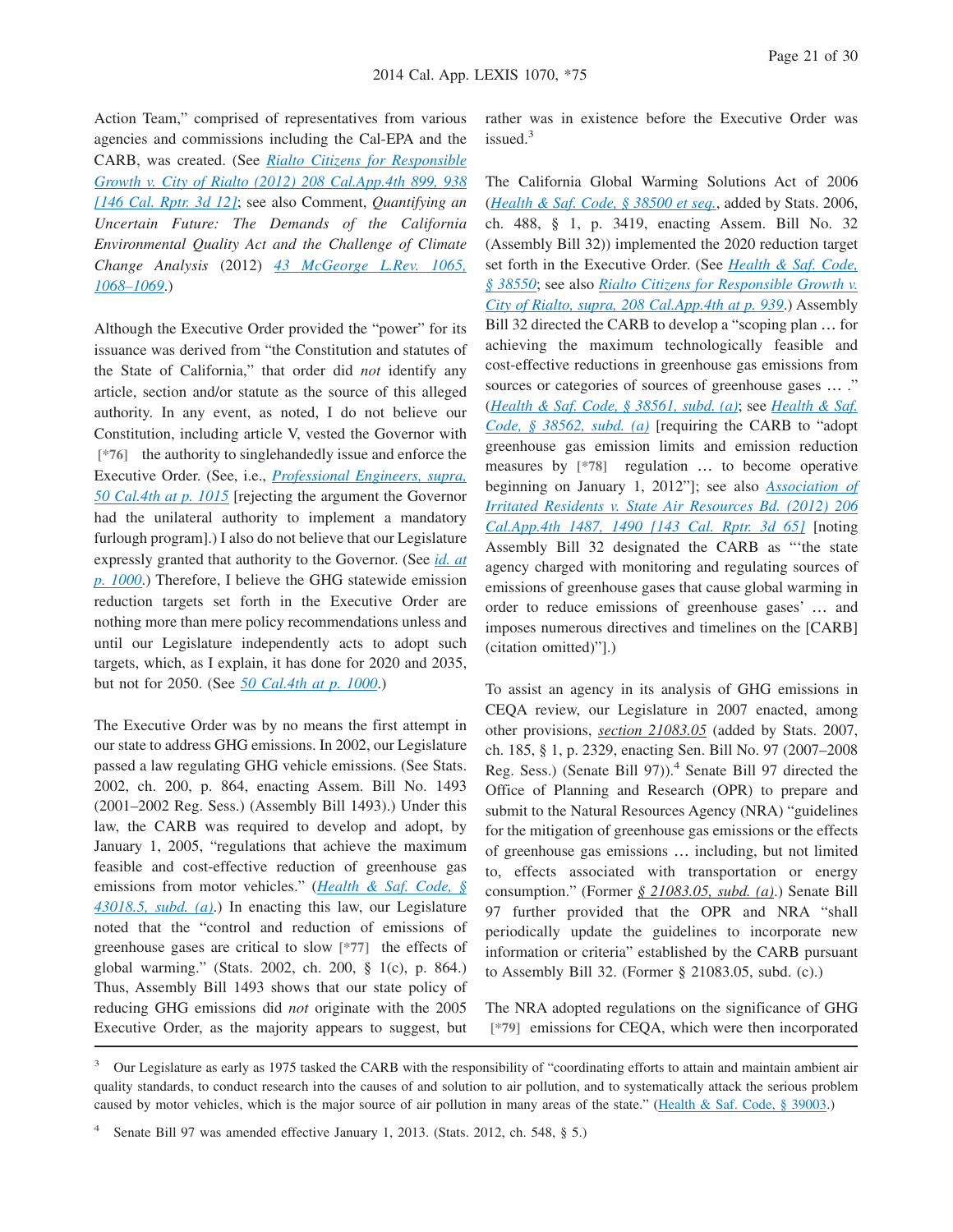into the CEQA Guidelines including, as perhaps most relevant here, *[Guidelines section 15064.4](http://advance.lexis.com/api/document?collection=administrative-codes&id=urn:contentItem:5381-TN80-0012-J536-00000-00&context=1000516)*, discussed *post*. 5

In 2008, our Legislature passed the Sustainable Communities and Climate Protection Act of 2008 (Sen. Bill No. 375 (2007–2008 Reg. Sess.) (Senate Bill 375)). As the majority recognizes, Senate Bill 375 supports the state's climate action goals to reduce GHG emissions through coordinated transportation and land use planning. Under Senate Bill 375, the CARB—once again—was directed to provide each region by no later than September 30, 2010, with GHG emission "reduction targets for the automobile and light truck sector for 2020 and 2035, respectively." (*[Gov. Code, §](http://advance.lexis.com/api/document?collection=statutes-legislation&id=urn:contentItem:4WN7-X0P0-R03K-N109-00000-00&context=1000516) [65080, subd. \(b\)\(2\)\(A\)](http://advance.lexis.com/api/document?collection=statutes-legislation&id=urn:contentItem:4WN7-X0P0-R03K-N109-00000-00&context=1000516)*.) Once these targets were established by the CARB, each of the state's MPO's was required to prepare under *[Government Code former section 65080,](http://advance.lexis.com/api/document?collection=statutes-legislation&id=urn:contentItem:4WN7-X0P0-R03K-N109-00000-00&context=1000516) [subdivision \(b\)\(2\)](http://advance.lexis.com/api/document?collection=statutes-legislation&id=urn:contentItem:4WN7-X0P0-R03K-N109-00000-00&context=1000516)* a "sustainable communities strategy" (SCS) as part of the MPO's RTP. (See *[Gov. Code, former §](http://advance.lexis.com/api/document?collection=statutes-legislation&id=urn:contentItem:4WN7-X0P0-R03K-N109-00000-00&context=1000516) [65080, subd. \(b\)\(2\)](http://advance.lexis.com/api/document?collection=statutes-legislation&id=urn:contentItem:4WN7-X0P0-R03K-N109-00000-00&context=1000516)*.)<sup>6</sup>

In developing the SCS, Senate Bill 375 required each MPO to "conduct at least two informational meetings … within the region for members of the board of supervisors and city councils" on the SCS. (*[Gov. Code, § 65080, subd. \(b\)\(2\)\(E\)](http://advance.lexis.com/api/document?collection=statutes-legislation&id=urn:contentItem:4WN7-X0P0-R03K-N109-00000-00&context=1000516)*.) The purpose of the meetings was to "discuss the [SCS] … , including the key land use and planning assumptions to the members of the board of supervisors and the city council members in that county and to solicit and consider their input and recommendations." (*Ibid.*) The SCS, if and when implemented, would allow the MPO to reach the GHG reduction targets established by the CARB. If those targets were unmet, the MPO would be required to prepare an alternative planning strategy to the SCS. (*[Gov. Code, §](http://advance.lexis.com/api/document?collection=statutes-legislation&id=urn:contentItem:4WN7-X0P0-R03K-N109-00000-00&context=1000516) [65080, subd. \(b\)\(2\)\(E\)](http://advance.lexis.com/api/document?collection=statutes-legislation&id=urn:contentItem:4WN7-X0P0-R03K-N109-00000-00&context=1000516)*.)

As *the* agency responsible for "target-setting" GHG emissions reductions, the CARB in 2010 created reduction targets for SANDAG's MPO region for 2020 and 2035. SANDAG used these targets in addressing in its EIR the GHG impacts of the project. However, as SANDAG properly recognized in its EIR impact analysis, the CARB has not yet set 2050 GHG emissions reduction targets for the MPO's. As noted and as I discuss, there is legislation currently pending, Assembly Bill No. 2050 (2013–2014 Reg. Sess.) (Assembly Bill 2050), that would **[\*81]** require the CARB to do so.<sup>7</sup>

Thus, our Legislature has recognized the strong public policy of GHG emissions reductions in our state and has fully occupied this enormously complex field by delegating the "target-setting responsibility" of such reductions to the CARB through a series of comprehensive legislative enactments, including in Assembly Bill 32, Senate Bill 97 and Senate Bill 375.<sup>8</sup> The CARB in response has then set reduction targets for each of the 18 MPO's in our state.

<sup>5</sup> "In interpreting CEQA, we accord the Guidelines great weight except where they are clearly unauthorized or erroneous." (*[Vineyard](http://advance.lexis.com/api/document?collection=cases&id=urn:contentItem:4MYG-C580-0039-40F2-00000-00&context=1000516) [Area Citizens for Responsible Growth, Inc. v. City of Rancho Cordova](http://advance.lexis.com/api/document?collection=cases&id=urn:contentItem:4MYG-C580-0039-40F2-00000-00&context=1000516)* (2007) 40 Cal.4th 412, 428, fn. 5 [53 Cal. Rptr. 3d 821, 150 P.3d [709\].](http://advance.lexis.com/api/document?collection=cases&id=urn:contentItem:4MYG-C580-0039-40F2-00000-00&context=1000516))

<sup>6</sup> [Government Code section 65080](http://advance.lexis.com/api/document?collection=statutes-legislation&id=urn:contentItem:4WN7-X0P0-R03K-N109-00000-00&context=1000516) was amended effective January 1, 2010 (Stats. 2009, ch. 354, § 1) and again effective January 1, 2011 (Stats. 2010, ch. 328, § 95). The requirement of an SCS as part of an MPO's RTP remains in the **[\*80]** current version of [Government Code section 65080, subdivision \(b\).](http://advance.lexis.com/api/document?collection=statutes-legislation&id=urn:contentItem:4WN7-X0P0-R03K-N109-00000-00&context=1000516)

<sup>7</sup> According to a recent summary prepared by the Senate Appropriations Committee, Assembly Bill 2050 would amend Senate Bill 32 by requiring "the California Air Resources Board ([C]ARB) to develop greenhouse gas (GHG) emissions reductions goals for 2050, including intermediate goals, and to perform a number of analyses of the strategies that would be required to reach those goals" for purposes of the next scoping plan update. (Sen. Appropriations Com., analysis of Assem. Bill No. 2050 (2013–2014 Reg. Sess.) p. 1.)

8 This list is not exhaustive. For example, in 2010 legislation was enacted requiring the Department of Transportation to update the federally mandated California Transportation Plan (CTP) by December 31, 2015, and every five years thereafter. [\(Gov. Code, §§ 65070,](http://advance.lexis.com/api/document?collection=statutes-legislation&id=urn:contentItem:4WN7-X0P0-R03K-N104-00000-00&context=1000516) [subd. \(a\),](http://advance.lexis.com/api/document?collection=statutes-legislation&id=urn:contentItem:4WN7-X0P0-R03K-N104-00000-00&context=1000516) [65071.](http://advance.lexis.com/api/document?collection=statutes-legislation&id=urn:contentItem:4WN7-X0P0-R03K-N105-00000-00&context=1000516)) The CTP **[\*82]** requires identification of a "statewide integrated multimodal transportation system" that includes among other requirements the incorporation of all SCS and/or alternate planning strategies required by Senate Bill 375. [\(Gov. Code, §](http://advance.lexis.com/api/document?collection=statutes-legislation&id=urn:contentItem:4XR9-4YY0-R03N-5011-00000-00&context=1000516) [65072.2.](http://advance.lexis.com/api/document?collection=statutes-legislation&id=urn:contentItem:4XR9-4YY0-R03N-5011-00000-00&context=1000516)) "In developing the  $[CTP]$   $\dots$ , the department shall address how the state will achieve maximum feasible emissions reductions in order to attain a statewide reduction of [GHG] emissions to 1990 levels by 2020 as required by [Assembly Bill 32] and 80 percent below 1990 levels by 2050." (*Ibid.*) The CTP must include: "(a) A policy element that describes the state's transportation policies and system performance objectives. These policies and objectives shall be consistent with legislative intent described in [Sections 14000,](http://advance.lexis.com/api/document?collection=statutes-legislation&id=urn:contentItem:4WK3-SRR0-R03M-W2KC-00000-00&context=1000516) [14000.5,](http://advance.lexis.com/api/document?collection=statutes-legislation&id=urn:contentItem:4WK3-SRR0-R03M-W2KD-00000-00&context=1000516) [14000.6,](http://advance.lexis.com/api/document?collection=statutes-legislation&id=urn:contentItem:4XPF-10Y0-R03M-V190-00000-00&context=1000516) and [65088.](http://advance.lexis.com/api/document?collection=statutes-legislation&id=urn:contentItem:4WN7-X0P0-R03K-N10Y-00000-00&context=1000516) [¶] (b) A strategies element that shall incorporate the broad system concepts and strategies synthesized from the adopted regional transportation plans prepared pursuant to [Section 65080.](http://advance.lexis.com/api/document?collection=statutes-legislation&id=urn:contentItem:4WN7-X0P0-R03K-N109-00000-00&context=1000516) The California Transportation Plan shall not be project specific. [¶] (c) A recommendation element that includes economic forecasts and recommendations to the Legislature and the Governor to achieve the plan's broad system concepts, strategies, and performance objectives." (*Id.*, [§ 65072.](http://advance.lexis.com/api/document?collection=statutes-legislation&id=urn:contentItem:4WN7-X0P0-R03K-N106-00000-00&context=1000516)) The Legislature [\*83] in the CTP directly (*id.*, [§ 14000.6, subd. \(b\)\)](http://advance.lexis.com/api/document?collection=statutes-legislation&id=urn:contentItem:4XPF-10Y0-R03M-V190-00000-00&context=1000516) and indirectly (*id.*[,§ 65072.2\)](http://advance.lexis.com/api/document?collection=statutes-legislation&id=urn:contentItem:4XR9-4YY0-R03N-5011-00000-00&context=1000516) referenced the Executive Order and its goal of reducing GHG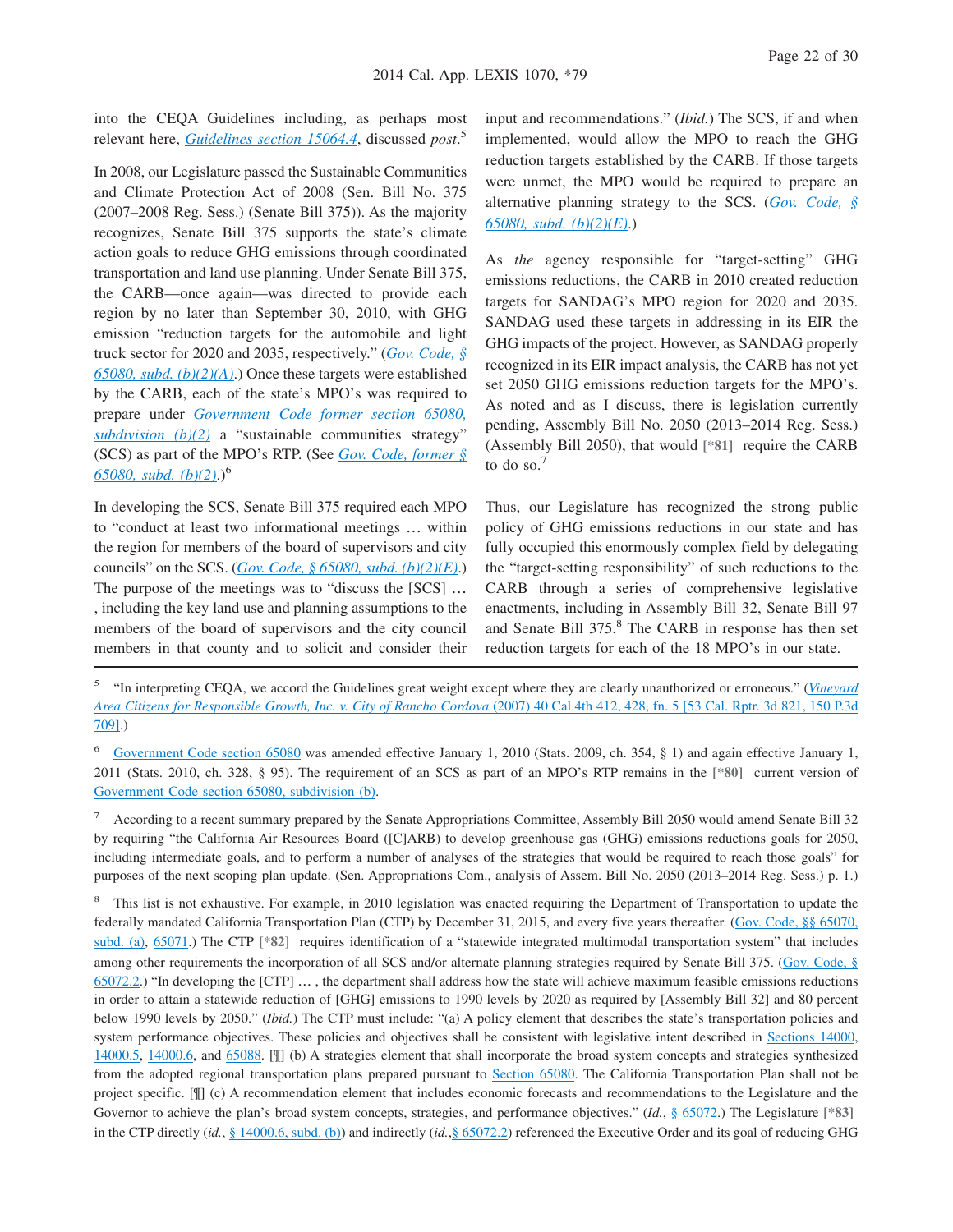Against this backdrop, I disagree with the majority's conclusion that SANDAG acted unreasonably in refusing to engage in a "consistency analysis" using the Executive Order as a CEQA measuring stick when accessing the GHG impacts of its regional project. (See *[Professional Engineers,](http://advance.lexis.com/api/document?collection=cases&id=urn:contentItem:515D-9D41-F04B-P002-00000-00&context=1000516) [supra, 50 Cal.4th at p. 1000](http://advance.lexis.com/api/document?collection=cases&id=urn:contentItem:515D-9D41-F04B-P002-00000-00&context=1000516)*.) Instead, in my view, the record contains more than sufficient evidence showing SANDAG acted in good faith and properly exercised its broad discretion under *[Guidelines section 15064.4](http://advance.lexis.com/api/document?collection=administrative-codes&id=urn:contentItem:5381-TN80-0012-J536-00000-00&context=1000516)* in assessing the significance of GHG impacts of the project.

## B. *[Guidelines Section 15064.4](http://advance.lexis.com/api/document?collection=administrative-codes&id=urn:contentItem:5381-TN80-0012-J536-00000-00&context=1000516)*<sup>9</sup>

As noted, CEQA requires that public agencies "adopt by ordinance, resolution, rule, or regulation" criteria for the evaluation of a project and the preparation of an EIR that are consistent with the statutory provisions of CEQA and its guidelines. (*[§ 21082](http://advance.lexis.com/api/document?collection=statutes-legislation&id=urn:contentItem:4WN4-1BN0-R03K-G1B2-00000-00&context=1000516)*.)

*[Section 21083, subdivision \(a\)](http://advance.lexis.com/api/document?collection=statutes-legislation&id=urn:contentItem:4WN4-1BN0-R03K-G1B5-00000-00&context=1000516)* directs the OPR to "prepare and develop proposed guidelines" for implementation by a public agency. Subdivision (b) of that statute states the "guidelines shall specifically include criteria for public agencies to follow in determining whether or not a proposed project may have a 'significant effect on the environment.'" As noted *ante*, *section 21083.05* was added by Senate Bill 97 to require the OPR to prepare specific guidelines dealing with CEQA review of GHG.

Adopted after passage of Senate Bill 97, *[Guidelines section](http://advance.lexis.com/api/document?collection=administrative-codes&id=urn:contentItem:5381-TN80-0012-J536-00000-00&context=1000516) [15064.4, subdivision \(a\)](http://advance.lexis.com/api/document?collection=administrative-codes&id=urn:contentItem:5381-TN80-0012-J536-00000-00&context=1000516)* requires a lead agency to make a "good-faith effort" to determine **[\*86]** the GHG emissions of a project. In making this determination, a lead agency has the discretion to "[u]se a model or methodology to quantify

greenhouse gas emissions resulting from a project, and which model or methodology to use" (*[Guidelines, § 15064.4,](http://advance.lexis.com/api/document?collection=administrative-codes&id=urn:contentItem:5381-TN80-0012-J536-00000-00&context=1000516) subd.* (a)(1)) and/or to "[r]ely on a qualitative analysis or performance based standards" (*[id., subd. \(a\)\(2\)](http://advance.lexis.com/api/document?collection=administrative-codes&id=urn:contentItem:5381-TN80-0012-J536-00000-00&context=1000516)*). After choosing a methodology and selecting significance thresholds, the lead agency next is required under *[Guidelines](http://advance.lexis.com/api/document?collection=administrative-codes&id=urn:contentItem:5381-TN80-0012-J536-00000-00&context=1000516) [section 15064.4](http://advance.lexis.com/api/document?collection=administrative-codes&id=urn:contentItem:5381-TN80-0012-J536-00000-00&context=1000516)* to assess the "significance of impacts" of GHG emissions. (*[Id., subd. \(b\)](http://advance.lexis.com/api/document?collection=administrative-codes&id=urn:contentItem:5381-TN80-0012-J536-00000-00&context=1000516)*.)

In assessing the significance of GHG impacts of a given project, *[Guidelines section 15064.4](http://advance.lexis.com/api/document?collection=administrative-codes&id=urn:contentItem:5381-TN80-0012-J536-00000-00&context=1000516)* states a lead agency "should" consider among others the following factors: (1) the extent to which the project may increase or reduce GHG "as compared to the existing environmental setting"; (2) whether the project's GHG emissions "exceed a threshold of significance that the *lead agency determines* applies to the project"; and (3) the extent to which the project "complies with regulations or requirements adopted to implement a statewide, regional, or local plan for the reduction or mitigation" of GHG. (*[Guidelines, § 15064.4,](http://advance.lexis.com/api/document?collection=administrative-codes&id=urn:contentItem:5381-TN80-0012-J536-00000-00&context=1000516) [subd. \(b\)\(1\)](http://advance.lexis.com/api/document?collection=administrative-codes&id=urn:contentItem:5381-TN80-0012-J536-00000-00&context=1000516)*, *[\(2\)](http://advance.lexis.com/api/document?collection=administrative-codes&id=urn:contentItem:5381-TN80-0012-J536-00000-00&context=1000516)* & *[\(3\)](http://advance.lexis.com/api/document?collection=administrative-codes&id=urn:contentItem:5381-TN80-0012-J536-00000-00&context=1000516)*, italics added.) *[Subdivision \(b\)\(3\) of](http://advance.lexis.com/api/document?collection=administrative-codes&id=urn:contentItem:5381-TN80-0012-J536-00000-00&context=1000516) [Guidelines section 15064.4](http://advance.lexis.com/api/document?collection=administrative-codes&id=urn:contentItem:5381-TN80-0012-J536-00000-00&context=1000516)* further provides that **[\*87]** "[s]uch requirements must be adopted by the relevant public agency through a public review process and must reduce or mitigate the project's incremental contribution of greenhouse gas emissions."

*[Guidelines section 15064.4](http://advance.lexis.com/api/document?collection=administrative-codes&id=urn:contentItem:5381-TN80-0012-J536-00000-00&context=1000516)* thus "'confirms that lead agencies retain the discretion to determine the significance of greenhouse gas emissions and should "make a good-faith effort, based to the extent possible on scientific and factual data, to describe, calculate or estimate the amount of [GHG] emissions resulting from a project." [Citation.]' [Citations.]"

emissions to 80 percent of 1990 levels by 2050. However, as noted, the Legislature has not yet tasked the CARB to set 2050 GHG regional reduction targets for the MPO's.

<sup>9</sup> [Guidelines section 15064.4](http://advance.lexis.com/api/document?collection=administrative-codes&id=urn:contentItem:5381-TN80-0012-J536-00000-00&context=1000516) provides: "(a) The determination of the significance of greenhouse gas emissions calls for a careful judgment by the lead agency consistent with the provisions in [section 15064.](http://advance.lexis.com/api/document?collection=administrative-codes&id=urn:contentItem:5381-TN80-0012-J535-00000-00&context=1000516) A lead agency should make a good-faith effort, based to the extent possible on scientific and factual data, to describe, calculate or estimate the amount of greenhouse gas emissions resulting from a project. A lead agency shall have discretion **[\*84]** to determine, in the context of a particular project, whether to: [¶] (1) Use a model or methodology to quantify greenhouse gas emissions resulting from a project, and which model or methodology to use. The lead agency has discretion to select the model or methodology it considers most appropriate provided it supports its decision with substantial evidence. The lead agency should explain the limitations of the particular model or methodology selected for use; and/or [¶] (2) Rely on a qualitative analysis or performance based standards. [¶] (b) A lead agency should consider the following factors, among others, when assessing the significance of impacts from greenhouse gas emissions on the environment: [¶] (1) The extent to which the project may increase or reduce greenhouse gas emissions as compared to the existing environmental setting; [¶] (2) Whether the project emissions exceed a threshold of significance that the lead agency determines applies to the project. [¶] (3) The extent to which the project complies with regulations or requirements adopted to implement a statewide, regional, or local plan for the reduction or mitigation of greenhouse gas emissions. Such requirements must **[\*85]** be adopted by the relevant public agency through a public review process and must reduce or mitigate the project's incremental contribution of greenhouse gas emissions. If there is substantial evidence that the possible effects of a particular project are still cumulatively considerable notwithstanding compliance with the adopted regulations or requirements, an EIR must be prepared for the project."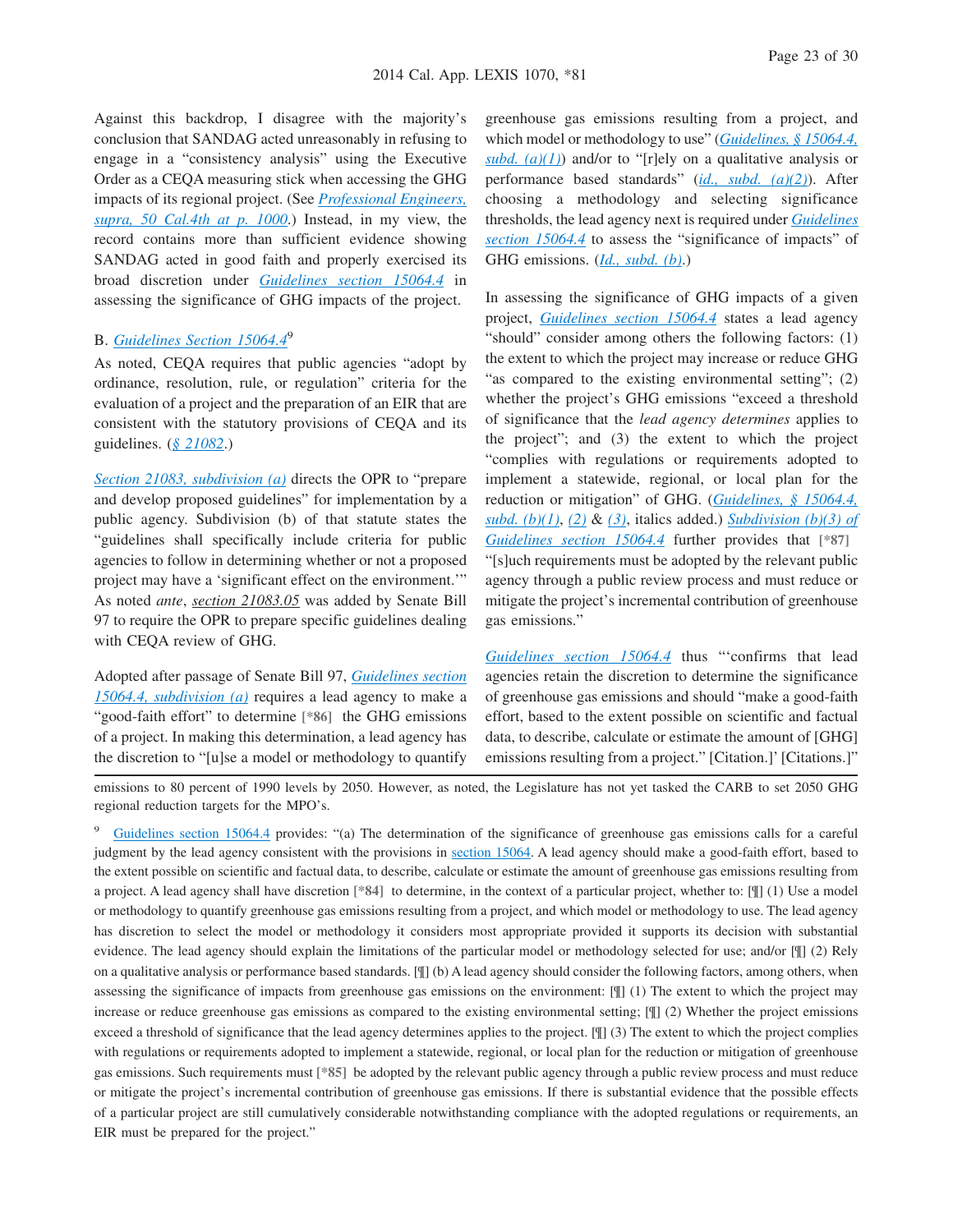## (*[Citizens Against Airport Pollution v. City of San Jose](http://advance.lexis.com/api/document?collection=cases&id=urn:contentItem:5CJY-DBC1-F04B-N034-00000-00&context=1000516) [\(2014\) 227 Cal.App.4th 788, 807 \[173 Cal. Rptr. 3d 794\]](http://advance.lexis.com/api/document?collection=cases&id=urn:contentItem:5CJY-DBC1-F04B-N034-00000-00&context=1000516)*.)

I therefore disagree with the majority's interpretation of *[Guidelines section 15064.4](http://advance.lexis.com/api/document?collection=administrative-codes&id=urn:contentItem:5381-TN80-0012-J536-00000-00&context=1000516)*; although *[subdivision \(b\)](http://advance.lexis.com/api/document?collection=administrative-codes&id=urn:contentItem:5381-TN80-0012-J536-00000-00&context=1000516)* of this section clearly states the factors listed in *[paragraphs \(1\)](http://advance.lexis.com/api/document?collection=administrative-codes&id=urn:contentItem:5381-TN80-0012-J536-00000-00&context=1000516)*, *[\(2\)](http://advance.lexis.com/api/document?collection=administrative-codes&id=urn:contentItem:5381-TN80-0012-J536-00000-00&context=1000516)* and *[\(3\)](http://advance.lexis.com/api/document?collection=administrative-codes&id=urn:contentItem:5381-TN80-0012-J536-00000-00&context=1000516)* are not exhaustive, that does not ipso facto mean the courts may require an agency to consider additional "factors" (i.e., the Executive Order) in evaluating the GHG impacts of a project, as the majority has done here. In my view, the majority's reading of *[Guidelines section 15064.4](http://advance.lexis.com/api/document?collection=administrative-codes&id=urn:contentItem:5381-TN80-0012-J536-00000-00&context=1000516)* usurps the broad discretion afforded an agency in analyzing significance and improperly puts courts in charge of determining whether benchmarks other than those expressly provided in *[subdivision \(b\)\(1\)](http://advance.lexis.com/api/document?collection=administrative-codes&id=urn:contentItem:5381-TN80-0012-J536-00000-00&context=1000516)*, [\(2\)](http://advance.lexis.com/api/document?collection=administrative-codes&id=urn:contentItem:5381-TN80-0012-J536-00000-00&context=1000516) and [\(3\)](http://advance.lexis.com/api/document?collection=administrative-codes&id=urn:contentItem:5381-TN80-0012-J536-00000-00&context=1000516) must  $[$ \*88] be considered by an agency when undertaking such an analysis.

Here, as I have noted, the EIR used three separate GHG analyses utilizing two of the specific significance criteria authorized by *[Guidelines section 15064.4](http://advance.lexis.com/api/document?collection=administrative-codes&id=urn:contentItem:5381-TN80-0012-J536-00000-00&context=1000516)*. The first analysis (GHG-1), is an "existing conditions" baseline analysis authorized by *[subdivision \(b\)\(1\) of Guidelines section](http://advance.lexis.com/api/document?collection=administrative-codes&id=urn:contentItem:5381-TN80-0012-J536-00000-00&context=1000516) [15064.4](http://advance.lexis.com/api/document?collection=administrative-codes&id=urn:contentItem:5381-TN80-0012-J536-00000-00&context=1000516)*. <sup>10</sup> Under this analysis, any increase of GHG emissions over existing conditions (i.e., 2010) was deemed to be a significant impact. The GHG-1 analysis concluded that, although regional GHG emissions would decrease under the project from existing levels until after 2020, they would increase above existing levels by 2035 and increase still further by 2050, largely as a result of population increase and development. The EIR therefore determined the GHG impacts in 2020 would be a less than significant impact but would be significant in 2035 and 2050.

The second analysis (GHG-2) used the GHG reduction targets set forth in Senate Bill 375 as a significance criteria. GHG-2 used a narrower range of GHG emissions than GHG-1. GHG-2's approach, in my view, was also fully consistent with *[Guidelines section 15064.4](http://advance.lexis.com/api/document?collection=administrative-codes&id=urn:contentItem:5381-TN80-0012-J536-00000-00&context=1000516)*.

Under Senate Bill 375, as I have noted, the CARB prepared regional GHG emission reduction targets, compared to 2005 emissions, for cars and light trucks for 2020 and 2035 for each of the state's MPO's. In response, each of the MPO's, including SANDAG, prepared an SCS as part of its RTP to "reduce GHGs by better aligning transportation, land use,

and housing. For SANDAG, the targets are to reduce per capita CO2 emissions 7 percent below 2005 levels by 2020 and 13 percent below 2005 levels by 2035. Because CARB has not developed a target for 2050, no analysis is provided for that year."

Using this significance criteria, the EIR concluded the project would have less than a significant impact because the project met Senate Bill 375's goals, as set by the CARB, for lowered per capital **[\*90]** vehicle-related GHG emissions in 2020 and 2035.

The third GHG impact analysis (GHG-3) analyzed whether regional GHG emissions (from both transportation and land use/growth) would conflict with (1) the scoping plan adopted by the CARB pursuant to Assembly Bill 32, which plan functions as a roadmap to achieve GHG reductions in our state, and (2) SANDAG's own adopted climate action strategy (CAS), which was created in 2010 under a partnership with the California Energy Commission "as a guide for SANDAG and local governments and policymakers in addressing climate change."

Because the scoping plan time horizon was limited to 2020, the EIR's analysis of whether or not the project under GHG-3 would have a significant impact with respect to GHG emissions was limited to 2020, and no analysis was presented for 2035 and 2050. Although recognizing 2035 and 2050 emission reduction targets for GHG's were established in the Executive Order, the EIR in my view properly concluded the order was not a "'plan'" adopted through a public review process as required in *[ssubdivision](http://advance.lexis.com/api/document?collection=administrative-codes&id=urn:contentItem:5381-TN80-0012-J536-00000-00&context=1000516) [\(b\)\(3\) of Guidelines ection 15064.4](http://advance.lexis.com/api/document?collection=administrative-codes&id=urn:contentItem:5381-TN80-0012-J536-00000-00&context=1000516)*. The EIR, however, analyzed transportation and land use/growth in 2035 and 2050 expected as a result of implementation of the project, **[\*91]** with respect to the CAS.

The EIR analysis concluded that with respect to transportation, the estimated emissions from transportation in 2020 would be less than required by Assembly Bill 32 and would constitute a less than significant impact under this threshold. The EIR also concluded that the project would not impede the CAS and its policy of promoting the reduction of vehicle miles traveled and minimization of GHG in transportation, inasmuch as the project also sought

<sup>&</sup>lt;sup>10</sup> I note the existing environmental setting "normally constitute[s] the baseline physical conditions by which a lead agency determines whether an impact is significant." [\(Guidelines, § 15125, subd. \(a\);](http://advance.lexis.com/api/document?collection=administrative-codes&id=urn:contentItem:5381-TN90-0012-J551-00000-00&context=1000516) see *[Neighbors for Smart Rail v. Exposition Metro Line Construction](http://advance.lexis.com/api/document?collection=cases&id=urn:contentItem:592B-3NT1-F04B-P001-00000-00&context=1000516) Authority* [\(2013\) 57 Cal.4th 439, 445 \[160 Cal. Rptr. 3d 1, 304 P.3d 499\]](http://advance.lexis.com/api/document?collection=cases&id=urn:contentItem:592B-3NT1-F04B-P001-00000-00&context=1000516) [holding that "[w]hile an agency has the discretion under some circumstances to omit environmental analysis of impacts on existing conditions and instead use **[\*89]** only a baseline of projected future conditions, existing conditions 'will normally constitute the baseline physical conditions by which a lead agency determines whether an impact is significant'"].)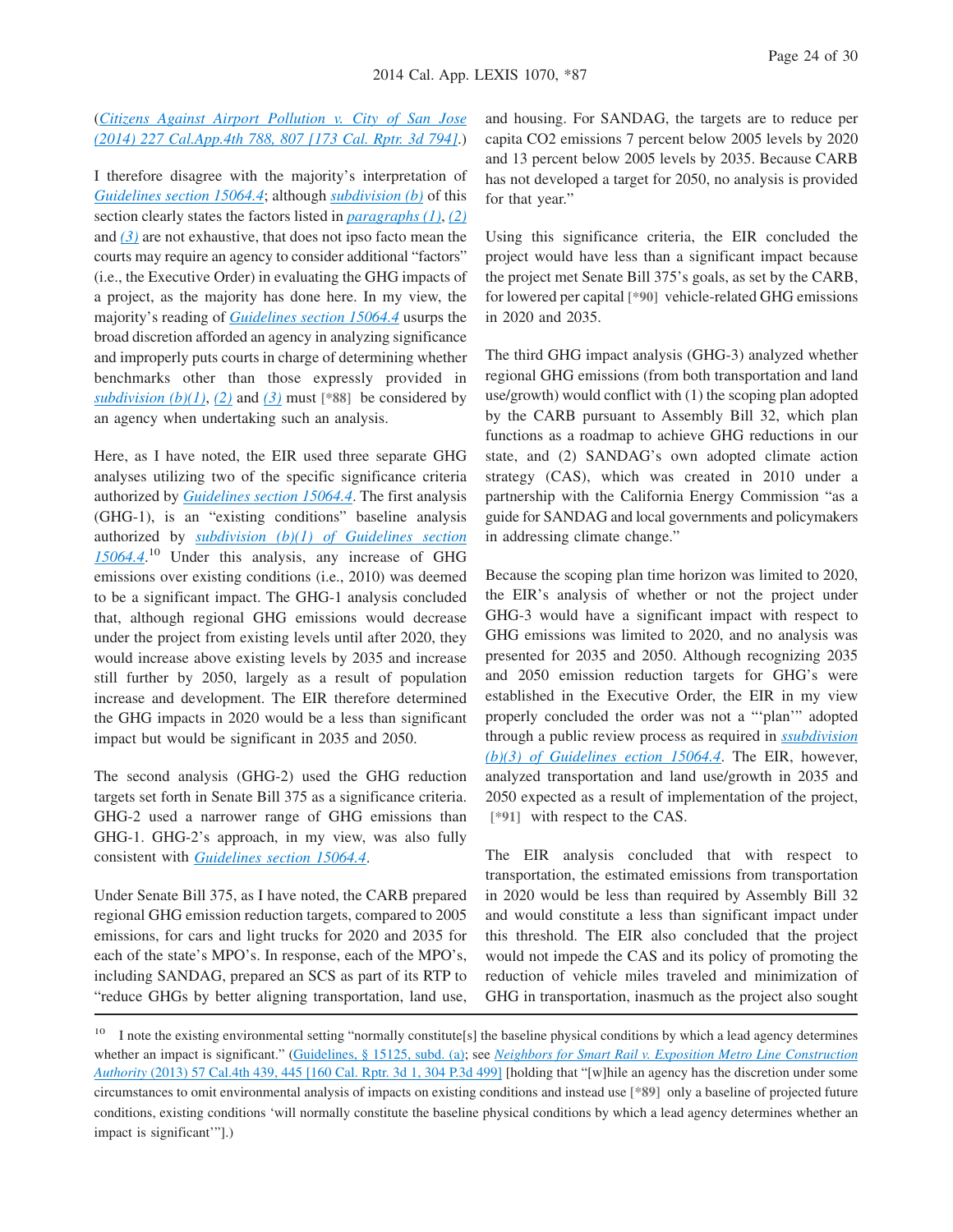to reduce GHG emissions in transportation through a series of projects. Therefore, for transportation, the EIR found the implementation of the project would constitute a less than significant impact under the CAS threshold for 2020, 2035 and 2050.

With respect to land use/growth, the EIR analysis concluded in GHG-3 that emissions of GHG in 2020 were expected to exceed the scoping plan reduction goals. However, it noted several other measures included in the scoping plan were not yet adopted or implemented, including "cap-and-trade," and, therefore, were not included in the GHG reduction calculations. Because the RTP was itself consistent with its role in the overall scoping plan strategy, SANDAG concluded for land use/growth that **[\*92]** for 2020 the impact would be less than significant under this threshold. The EIR further provided for 2020, 2035 and 2050, implementation of the project would not impede the CAS but in fact would promote it and the goals of increasing energy efficiency and reducing energy consumption and, therefore, would constitute a less than significant impact.

## C. *Substantial Evidence Supports the Finding SANDAG's Assessment of Significance of GHG Impacts in Its EIR Satisfied CEQA*

Unlike my colleagues, I do not believe SANDAG's failure to discuss the project's consistency with the Executive Order shows a lack of a "good-faith effort" to assess in the EIR the GHG impacts of the project.<sup>11</sup> Rather, in my view, there is abundant evidence in the record showing that SANDAG made a "good-faith effort, based to the extent possible on scientific and factual data, to describe, calculate or estimate the amount of greenhouse gas emissions [in the SANDAG MPO region] resulting from [the] project" (*[Guidelines, § 15064.4, subd. \(a\)](http://advance.lexis.com/api/document?collection=administrative-codes&id=urn:contentItem:5381-TN80-0012-J536-00000-00&context=1000516)*), and that it properly assessed the significance of these emissions under applicable thresholds (*[id., subd. \(b\)](http://advance.lexis.com/api/document?collection=administrative-codes&id=urn:contentItem:5381-TN80-0012-J536-00000-00&context=1000516)*), including those adopted by the CARB (through enabling legislation) for 2020 and 2035. (See *[Citizens for Responsible Equitable Environmental](http://advance.lexis.com/api/document?collection=cases&id=urn:contentItem:538H-2611-F04B-N4SD-00000-00&context=1000516) [Development v. City of Chula Vista \(2011\) 197 Cal.App.4th](http://advance.lexis.com/api/document?collection=cases&id=urn:contentItem:538H-2611-F04B-N4SD-00000-00&context=1000516) [327, 335–336 \[127 Cal. Rptr. 3d 435\]](http://advance.lexis.com/api/document?collection=cases&id=urn:contentItem:538H-2611-F04B-N4SD-00000-00&context=1000516)* ( **[\*93]** *City of Chula Vista*).)

Moreover, the record also contains substantial evidence showing SANDAG properly exercised its discretion when it decided not to use the Executive Order's 2050 statewide emission reduction target as a CEQA measuring stick for its regional plan. *[North Coast Rivers Alliance v. Marin](http://advance.lexis.com/api/document?collection=cases&id=urn:contentItem:58G5-71Y1-F04B-N00T-00000-00&context=1000516) [Municipal Water Dist. Bd. of Directors \(2013\) 216](http://advance.lexis.com/api/document?collection=cases&id=urn:contentItem:58G5-71Y1-F04B-N00T-00000-00&context=1000516) [Cal.App.4th 614 \[157 Cal. Rptr. 3d 240\]](http://advance.lexis.com/api/document?collection=cases&id=urn:contentItem:58G5-71Y1-F04B-N00T-00000-00&context=1000516)* (*North Coast*) informs my view on this issue.

There, the petitioners contended an EIR for a project to build a seawater desalination plant approved by a local water district was deficient because, among other reasons, it contained an inadequate analysis of GHG emissions. Although the trial court rejected this argument, it nonetheless found the EIR lacked substantial evidence to support the water district's conclusion the plant's GHG emissions were not cumulatively considerable. (*[North Coast, supra, 216](http://advance.lexis.com/api/document?collection=cases&id=urn:contentItem:58G5-71Y1-F04B-N00T-00000-00&context=1000516) [Cal.App.4th at p. 650](http://advance.lexis.com/api/document?collection=cases&id=urn:contentItem:58G5-71Y1-F04B-N00T-00000-00&context=1000516)*.)

In reversing, the court concluded the EIR's use of Assembly Bill 32, and its requirement that the CARB "'adopt regulations that would require the reporting and verification **[\*94]** of statewide GHG emissions and limit statewide GHG emissions to 1990 levels by 2020,'" was acceptable as a threshold of significance, inasmuch as the EIR properly noted "no CEQA thresholds of significance have been established for GHG[]." (*[North Coast, supra, 216](http://advance.lexis.com/api/document?collection=cases&id=urn:contentItem:58G5-71Y1-F04B-N00T-00000-00&context=1000516) [Cal.App.4th at p. 651](http://advance.lexis.com/api/document?collection=cases&id=urn:contentItem:58G5-71Y1-F04B-N00T-00000-00&context=1000516)*.) The court also concluded the EIR used as a threshold a program voluntarily adopted by Marin County, which the water district joined, where GHG emissions would be reduced to 15 percent below 1990 levels by 2020. (*Ibid*.)

The *North Coast* court then reviewed the EIR in light of these thresholds, which focused primarily on energy consumption for plant operations. (*[North Coast, supra, 216](http://advance.lexis.com/api/document?collection=cases&id=urn:contentItem:58G5-71Y1-F04B-N00T-00000-00&context=1000516) [Cal.App.4th at p. 652](http://advance.lexis.com/api/document?collection=cases&id=urn:contentItem:58G5-71Y1-F04B-N00T-00000-00&context=1000516)*.) In concluding the EIR's analysis "more than satisfied the requirements of CEQA" (*[id. at p.](http://advance.lexis.com/api/document?collection=cases&id=urn:contentItem:58G5-71Y1-F04B-N00T-00000-00&context=1000516) [652](http://advance.lexis.com/api/document?collection=cases&id=urn:contentItem:58G5-71Y1-F04B-N00T-00000-00&context=1000516)*), the court recognized that the petitioners' disagreement with the district's significance conclusion for GHG impacts was insufficient under CEQA because a "'"reviewing court 'may not set aside an agency's approval of an EIR on the ground that an opposite conclusion would have been equally or more reasonable,' for, on factual questions, [the court's] 'task is not to weigh conflicting evidence and determine who has the better argument'""" ([216 Cal.App.4th at p.](http://advance.lexis.com/api/document?collection=cases&id=urn:contentItem:58G5-71Y1-F04B-N00T-00000-00&context=1000516) *[653](http://advance.lexis.com/api/document?collection=cases&id=urn:contentItem:58G5-71Y1-F04B-N00T-00000-00&context=1000516)*).

Similarly, this court in *City of Chula Vista* rejected the petitioner's **[\*95]** contention the lead agency (i.e., the city) was required to use three other well-recognized potential thresholds of significance, instead of the goals set forth in

<sup>&</sup>lt;sup>11</sup> In finding an alleged lack of evidence in the record of a reasonable, good-faith effort by SANDAG to assess the GHG impacts, the majority, in my view, is in effect applying an independent standard of review, and its contention otherwise is one of form over substance. (Maj. opn., *ante*, at p. \_\_\_.)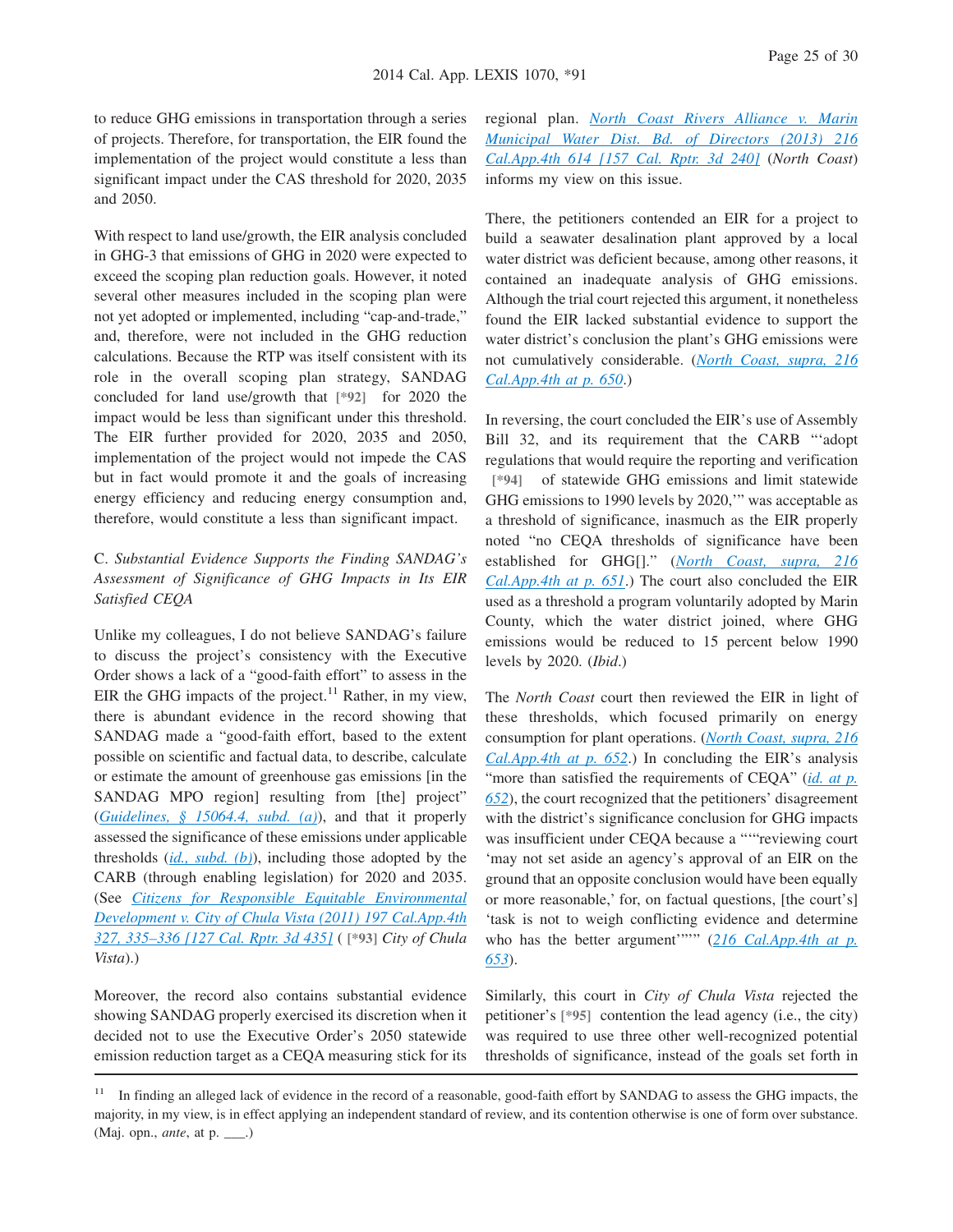Assembly Bill 32, in analyzing the GHG impacts of a store replacement project. Citing to then-newly enacted *[Guidelines](http://advance.lexis.com/api/document?collection=administrative-codes&id=urn:contentItem:5381-TN80-0012-J536-00000-00&context=1000516) [section 15064.4](http://advance.lexis.com/api/document?collection=administrative-codes&id=urn:contentItem:5381-TN80-0012-J536-00000-00&context=1000516)*, this court concluded that this regulation "confirms that lead agencies retain the discretion to determine the significance of greenhouse gas emissions." (*[City of Chula Vista, supra, 197 Cal.App.4th at p. 336](http://advance.lexis.com/api/document?collection=cases&id=urn:contentItem:538H-2611-F04B-N4SD-00000-00&context=1000516)*.) This court also concluded the lead agency "properly exercised its discretion to utilize compliance with [Assembly Bill 32] as the threshold" and, as such, *rejected* the petitioner' contention the lead agency erred by not applying different thresholds. (*Ibid.*; see *[Citizens Against Airport Pollution v. City of San](http://advance.lexis.com/api/document?collection=cases&id=urn:contentItem:5CJY-DBC1-F04B-N034-00000-00&context=1000516) [Jose, supra, 227 Cal.App.4th at p. 807](http://advance.lexis.com/api/document?collection=cases&id=urn:contentItem:5CJY-DBC1-F04B-N034-00000-00&context=1000516)* [recognizing that *[Guidelines, § 15064.4](http://advance.lexis.com/api/document?collection=administrative-codes&id=urn:contentItem:5381-TN80-0012-J536-00000-00&context=1000516)* gives a lead agency discretion to determine the significance of GHG emissions based to the extent possible on available scientific and factual data].)

*North Coast* and *City of Chula Vista*, in my view, provide guidance in the instant case and support the conclusion that SANDAG properly exercised its discretion under *[Guidelines](http://advance.lexis.com/api/document?collection=administrative-codes&id=urn:contentItem:5381-TN80-0012-J536-00000-00&context=1000516) [section 15064.4, subdivision \(b\)\(1\)](http://advance.lexis.com/api/document?collection=administrative-codes&id=urn:contentItem:5381-TN80-0012-J536-00000-00&context=1000516)*, *[\(2\)](http://advance.lexis.com/api/document?collection=administrative-codes&id=urn:contentItem:5381-TN80-0012-J536-00000-00&context=1000516)* and *[\(3\)](http://advance.lexis.com/api/document?collection=administrative-codes&id=urn:contentItem:5381-TN80-0012-J536-00000-00&context=1000516)*, including when it used the regional target numbers established by the CARB (developed in response to Assembly Bill 32 and Senate Bill 375) in analyzing the impacts of GHG **[\*96]** of the project. (See *[Citizens for a Sustainable Treasure Island](http://advance.lexis.com/api/document?collection=cases&id=urn:contentItem:5CM6-2V41-F04B-N045-00000-00&context=1000516) [v. City and County of San Francisco \(2014\) 227 Cal.App.4th](http://advance.lexis.com/api/document?collection=cases&id=urn:contentItem:5CM6-2V41-F04B-N045-00000-00&context=1000516) [1036, 1060–1061 \[174 Cal. Rptr. 3d 363\]](http://advance.lexis.com/api/document?collection=cases&id=urn:contentItem:5CM6-2V41-F04B-N045-00000-00&context=1000516)* (*Treasure Island*) [noting the "core principle" that an EIR is not required to engage in "speculative analysis," and, thus, a lead agency is not required to "'forsee[] the unforeseeable,'" "predict[] the unpredictable or quantify[] the unquantifiable"].) *North Coast* and *City of Chula Vista* also support the conclusion that, subject to the requirements of *[Guidelines section](http://advance.lexis.com/api/document?collection=administrative-codes&id=urn:contentItem:5381-TN80-0012-J536-00000-00&context=1000516) [15064.4](http://advance.lexis.com/api/document?collection=administrative-codes&id=urn:contentItem:5381-TN80-0012-J536-00000-00&context=1000516)*, lead agencies and not the courts have the discretion to determine the benchmarks to be used for determining the GHG impacts of a project.

Indeed, as I previously noted, there is legislation currently pending, Assembly Bill 2050, that among other purposes would delegate to the CARB the authority to set specific GHG emission reduction targets for the MPO's, including in the SANDAG region, but in this instance, the targets would be for 2050. Regardless of whether Assembly Bill 2050 ultimately passes, the bill is significant because it shows our Legislature has not yet acted to set Assembly Bill 2050 reduction targets (through the CARB). Assembly Bill 2050 also demonstrates, yet again, the intent of the Legislature to fully occupy the field of regulating GHG emissions in our state. I believe the majority ignores this intent by **[\*97]** requiring SANDAG, based on a strained interpretation of *[Guidelines section 15064.4](http://advance.lexis.com/api/document?collection=administrative-codes&id=urn:contentItem:5381-TN80-0012-J536-00000-00&context=1000516)*, to do a "consistency analysis" using the Executive Order as a CEQA measuring stick. I also believe doing so has far-reaching, negative consequences.

By imposing a requirement on SANDAG that does not exist under CEQA, including in the applicable GHG guidelines, the majority is contravening *section 21083.1*, as I have already discussed. In addition, as I have noted, the regulation of GHG emissions is better left to our Legislature and government agencies like the CARB in what is clearly an area that "involves numerous highly technical and novel scientific, technical and economic issues" that will span many decades. (*[Association of Irritated Residents v. State](http://advance.lexis.com/api/document?collection=cases&id=urn:contentItem:55XG-F981-F04B-N0V5-00000-00&context=1000516) [Air Resources Bd., supra, 206 Cal.App.4th at p. 1502](http://advance.lexis.com/api/document?collection=cases&id=urn:contentItem:55XG-F981-F04B-N0V5-00000-00&context=1000516)*; see *[id. at p. 1505](http://advance.lexis.com/api/document?collection=cases&id=urn:contentItem:55XG-F981-F04B-N0V5-00000-00&context=1000516)* [noting the CARB has been "assigned the responsibility of designing and overseeing the implementation of measures" to achieve the "challenging" goals of reducing GHG emissions in our state].)

The complexity of the issues addressed by SANDAG's RTP, the first of its kind to be approved in this state, cannot be overstated. The sheer volume of the record in this case pays homage to the difficult issues facing a lead agency like SANDAG in preparing a RTP with an SCS component, where transportation planning and land use are **[\*98]** linked to regional GHG emissions reduction goals for the next several decades. In contrast, judges "have neither the resources nor scientific expertise to engage in such analysis." (*[Laurel Heights Improvement Assn. v. Regents of University](http://advance.lexis.com/api/document?collection=cases&id=urn:contentItem:3RX4-CFC0-003D-J4J6-00000-00&context=1000516) [of California \(1988\) 47 Cal.3d 376, 393 \[253 Cal.Rptr. 426,](http://advance.lexis.com/api/document?collection=cases&id=urn:contentItem:3RX4-CFC0-003D-J4J6-00000-00&context=1000516) [764 P.2d 278\]](http://advance.lexis.com/api/document?collection=cases&id=urn:contentItem:3RX4-CFC0-003D-J4J6-00000-00&context=1000516)*.)

Until our Legislature directs the CARB to set regional goals for 2050, I do not believe SANDAG was required to use the Executive Order and/or its 2050 GHG statewide reduction goal as a threshold to assess the significance of the GHG impacts of the project. (See *[Treasure Island, supra, 227](http://advance.lexis.com/api/document?collection=cases&id=urn:contentItem:5CM6-2V41-F04B-N045-00000-00&context=1000516) [Cal.App.4th at p. 1054](http://advance.lexis.com/api/document?collection=cases&id=urn:contentItem:5CM6-2V41-F04B-N045-00000-00&context=1000516)* [refusing to "fault" an EIR for a project to redevelop a former naval station into a new, mixed-use community because there were many project features that were subject to future revision, and, thus, the EIR "cannot be faulted for not providing detail that, due to the nature of the [p]roject, simply does not now exist"].)

Finally, the majority in my view is unnecessarily interfering with SANDAG's program EIR and tiering, which frustrates the goal of good planning: "Where a lead agency is using the tiering process in connection with an EIR for a large-scale planning approval, such as a general plan or component thereof … , the development of detailed, site-specific information may not be feasible but can be deferred, in many instances, until such time **[\*99]** as the lead agency prepares a future environmental document in connection with a project of a more limited geographic scale, as long as deferral does not prevent adequate identification of significant effects of the planning approval at hand." (*[Guidelines, § 15152, subd. \(c\)](http://advance.lexis.com/api/document?collection=administrative-codes&id=urn:contentItem:5381-TNB0-0012-J55V-00000-00&context=1000516)*.)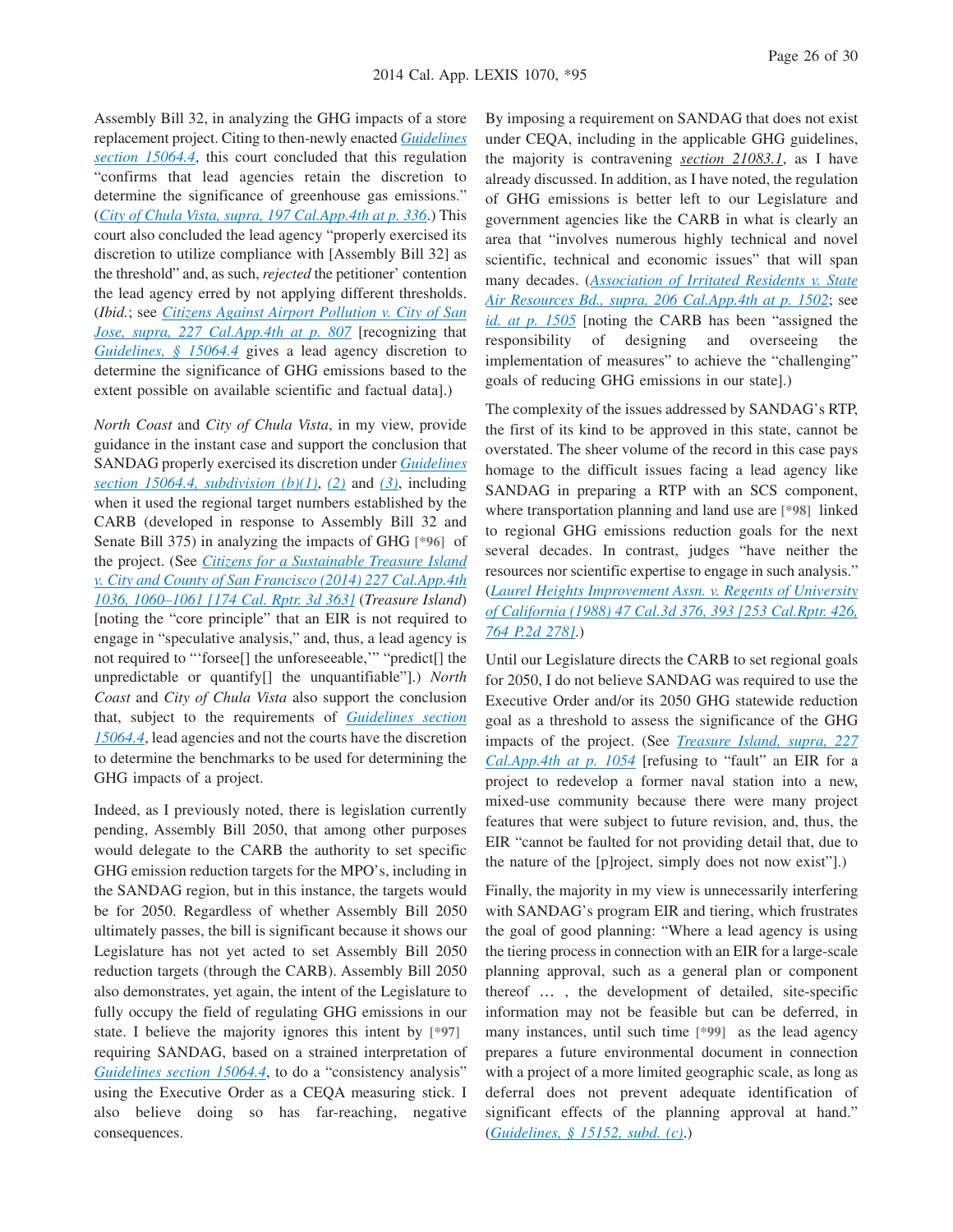Our high court in *[In re Bay-Delta etc. \(2008\) 43 Cal.4th](http://advance.lexis.com/api/document?collection=cases&id=urn:contentItem:4SP4-6FT0-TX4N-G17X-00000-00&context=1000516) [1143 \[77 Cal. Rptr. 3d 578, 184 P.3d 709\]](http://advance.lexis.com/api/document?collection=cases&id=urn:contentItem:4SP4-6FT0-TX4N-G17X-00000-00&context=1000516)* rejected a challenge to a program EIR on the basis it lacked sufficient detail regarding water sources to implement a project to restore the ecological health and improve the management of the Bay-Delta region. In so doing, the court noted that the Bay-Delta project was a "broad, general, multiobjective, policy-setting, geographically dispersed" plan (*[id. at p.](http://advance.lexis.com/api/document?collection=cases&id=urn:contentItem:4SP4-6FT0-TX4N-G17X-00000-00&context=1000516) [1171](http://advance.lexis.com/api/document?collection=cases&id=urn:contentItem:4SP4-6FT0-TX4N-G17X-00000-00&context=1000516)*); that at the first-tier program level, the "environmental effects of obtaining water from potential sources may be analyzed in general terms, without the level of detail appropriate for second-tier, site-specific review" (*[id. at p.](http://advance.lexis.com/api/document?collection=cases&id=urn:contentItem:4SP4-6FT0-TX4N-G17X-00000-00&context=1000516) [1169](http://advance.lexis.com/api/document?collection=cases&id=urn:contentItem:4SP4-6FT0-TX4N-G17X-00000-00&context=1000516)*); that the advantage of a program EIR is it allows a lead agency "'to consider broad policy alternatives and program wide mitigation measures at an early time when the agency has greater flexibility to deal with basic problems or cumulative impacts'" (*ibid*., quoting *[Guidelines, § 15168,](http://advance.lexis.com/api/document?collection=administrative-codes&id=urn:contentItem:5381-TNC0-0012-J001-00000-00&context=1000516) [subd. \(b\)\(4\)](http://advance.lexis.com/api/document?collection=administrative-codes&id=urn:contentItem:5381-TNC0-0012-J001-00000-00&context=1000516)*); and that because the Bay-Delta project "is to be implemented **[\*100]** over a 30-year period[,] … [i]t is therefore impracticable to foresee with certainty specific sources of water and their impacts" (*[43 Cal.4th at p. 1172](http://advance.lexis.com/api/document?collection=cases&id=urn:contentItem:4SP4-6FT0-TX4N-G17X-00000-00&context=1000516)*).

Much like the Bay-Delta project, the project here is a "broad, general, multiobjective, policy-setting" plan. (*[In re](http://advance.lexis.com/api/document?collection=cases&id=urn:contentItem:4SP4-6FT0-TX4N-G17X-00000-00&context=1000516) [Bay-Delta etc., supra, 43 Cal.4th at p. 1171](http://advance.lexis.com/api/document?collection=cases&id=urn:contentItem:4SP4-6FT0-TX4N-G17X-00000-00&context=1000516)*.) As such, I believe substantial evidence in the record shows SANDAG in its EIR engaged in a "good-faith effort" to analyze the GHG impacts of the project for purposes of the first-tier stage of what is clearly a long-term planning process that will be implemented over decades, "with the understanding that additional detail will be forthcoming when specific second-tier projects are under consideration." (*[Id. at p.](http://advance.lexis.com/api/document?collection=cases&id=urn:contentItem:4SP4-6FT0-TX4N-G17X-00000-00&context=1000516) [1172](http://advance.lexis.com/api/document?collection=cases&id=urn:contentItem:4SP4-6FT0-TX4N-G17X-00000-00&context=1000516)*; see *[Rio Vista Farm Bureau Center v. County of Solano](http://advance.lexis.com/api/document?collection=cases&id=urn:contentItem:3RX6-GYP0-003D-J4DR-00000-00&context=1000516) [\(1992\) 5 Cal.App.4th 351, 372 \[7 Cal. Rptr. 2d 307\]](http://advance.lexis.com/api/document?collection=cases&id=urn:contentItem:3RX6-GYP0-003D-J4DR-00000-00&context=1000516)* [upholding program EIR against a challenge it was vague and insufficiently described potential future facilities of a county's hazardous waste management plan because the plan, much like SANDAG's project at issue here, served only as an "assessment and overview, with any separate future projects, when identified, to be accompanied by additional EIR's"].)

According to SANDAG, implementation of the project will involve "literally hundreds of individual freeway, highway, local road, public transit, bikeway and other transportation **[\*101]** projects, as well as ongoing development of various mitigation, planning and transportation management programs." In addition, many of these projects will occur 10, 20 or 30 years into the future and will be carried out by others including local governments and/or agencies, where baseline conditions may have substantially changed and after the project itself will have gone through multiple

mandatory updates on a four-year cycle as currently required under *[Government Code section 65080, subdivision \(d\)](http://advance.lexis.com/api/document?collection=statutes-legislation&id=urn:contentItem:4WN7-X0P0-R03K-N109-00000-00&context=1000516)*.

Because most, if not all, of these individual future transportation projects and/or land use decisions will be subject to its own project-level review under CEQA, and because, in any event, SANDAG's EIR considered the public policy of GHG emission reduction and the CARB has not yet established 2050 GHG reduction target numbers for the SANDAG MPO region, I believe there is absolutely no reason to send the EIR back to the trial court for further consideration of GHG impacts utilizing the Executive Order as a threshold. Rather, I believe this is a waste of precious resources and will amount to "endless rounds of revision and recirculation of EIR's" that the Legislature did not intend. (*[Laurel Heights Improvement Assn. v. Regents of](http://advance.lexis.com/api/document?collection=cases&id=urn:contentItem:3RX4-2WW0-003D-J4BG-00000-00&context=1000516) [University of California \(1993\) 6 Cal.4th 1112, 1132 \[26](http://advance.lexis.com/api/document?collection=cases&id=urn:contentItem:3RX4-2WW0-003D-J4BG-00000-00&context=1000516) [Cal. Rptr. 2d 231, 864 P.2d 502\]](http://advance.lexis.com/api/document?collection=cases&id=urn:contentItem:3RX4-2WW0-003D-J4BG-00000-00&context=1000516)*; see *[Guidelines, § 15151](http://advance.lexis.com/api/document?collection=administrative-codes&id=urn:contentItem:5381-TNB0-0012-J55T-00000-00&context=1000516)* [stating that the "sufficiency **[\*102]** of an EIR is to be reviewed in the light of what is reasonably feasible" and that "courts have looked not for perfection but for adequacy, completeness, and a good faith effort at full disclosure" in analyzing the adequacy of an EIR]; *[Treasure Island, supra,](http://advance.lexis.com/api/document?collection=cases&id=urn:contentItem:5CM6-2V41-F04B-N045-00000-00&context=1000516) [227 Cal.App.4th at p. 1061](http://advance.lexis.com/api/document?collection=cases&id=urn:contentItem:5CM6-2V41-F04B-N045-00000-00&context=1000516)* [noting it "has long been recognized that premature attempts to evaluate effects that are uncertain to occur or whose severity cannot reliably be measured is 'a needlessly wasteful drain of the public fisc'"].)

In sum, I conclude there is substantial evidence in the record showing SANDAG acted reasonably and in good faith when it addressed the GHG impacts of its project and properly exercised its discretion under *[Guidelines section 15064.4](http://advance.lexis.com/api/document?collection=administrative-codes&id=urn:contentItem:5381-TN80-0012-J536-00000-00&context=1000516)*. I thus would reverse the trial court order finding SANDAG's GHG impacts analysis insufficient under CEQA.

#### II

#### Mitigation Measures

Initially, because I conclude the EIR adequately addressed the GHG impacts of the project, unlike the majority I do not deem moot (or partially moot) (maj. opn., *ante*, at p. \_\_\_) SANDAG's contention that the EIR also adequately addressed mitigation measures for the project's significant GHG impacts. Also unlike the majority, I conclude the EIR adequately considered reasonable mitigation measures for GHG impacts. **[\*103]**

#### A. *Additional Background*

As noted, the EIR under the "existing conditions" baseline, GHG-1, concluded that the GHG impacts in 2020 would be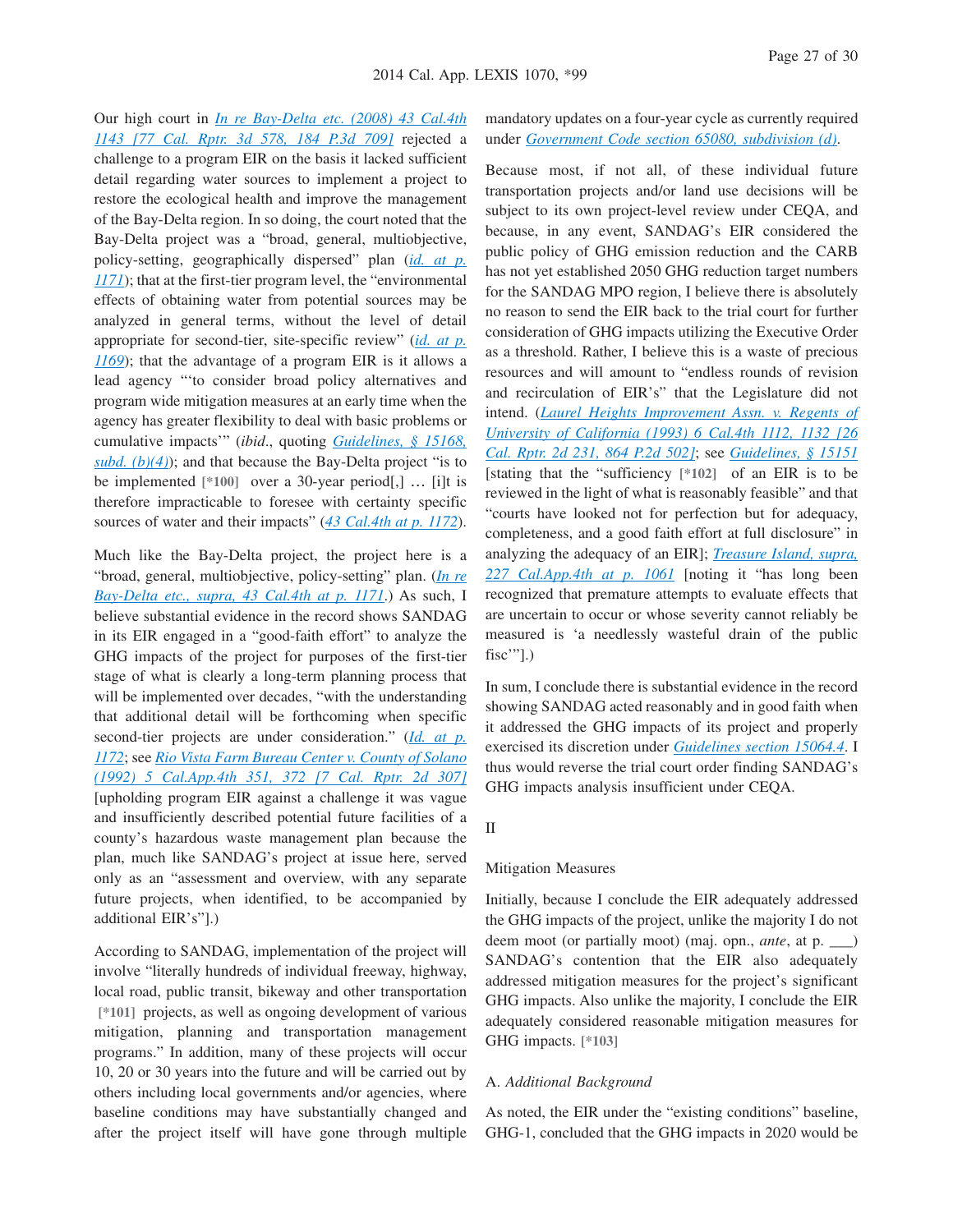a less than significant impact but would be significant in 2035 and 2050. Based on this analysis, the EIR proposed three mitigation measures to reduce impacts related to GHG emissions to less than significant levels.

The first mitigation measure (GHG-A) provided: "SANDAG shall update future Regional Comprehensive Plans and Regional Transportation Plans/Sustainable Community Plans to incorporate polices and measures that lead to reduced GHG emissions. Such policies and measures may be derived from the General Plans, local jurisdictions' Climate Action Plans, and other adopted policies and plans of its member agencies that include GHG mitigation and adaptation measures or other sources."

The second (GHG-B) encouraged the "San Diego region cities and the County government" to "adopt and implement Climate Actions Plans" (CAP's) and other climate strategies by (a) quantifying GHG emissions, "both existing and projected over a specified time period, resulting from activities within their respective jurisdictions" (b) establishing a "level … below which **[\*104]** the contribution to GHG emissions from activities covered by the plan would not be cumulatively considerable" (c) identifying and analyzing GHG emissions "resulting for specific actions … anticipated within their respective jurisdictions" (d) specifying measures, "including performance standards, that … if implemented on a project-by-project basis, would collectively achieve the specified emissions level" (e) establishing a mechanism to monitor the "progress toward achieving that level" of specified emissions and requiring an amendment if such levels are not achieved; and (f) adopting such plans "in a public process following environmental review."

GHG-B further provided that, when appropriate, CAP's should "incorporate planning and land use measures from the California Attorney General's latest list of example policies to address climate change at both the plan and project level." At the plan level, GHG-B identified various policies to be considered and, if appropriate, implemented, from the Web site of the California Attorney General providing examples to address climate change, including "[s]mart growth, jobs/housing balance, transit-oriented development, and infill development through **[\*105]** land use designations, incentives and fees, zoning, and public-private partnerships"; "[c]reate transit, bicycle, and pedestrian connections through planning, funding, development requirements, incentives and regional cooperation, and create disincentives for auto use"; and "[e]nergy and water-efficient buildings and landscaping through ordinances, development fees … and other implementing tools."

GHG-B also identified project-specific mitigation measures available on the Web site that, if appropriate, should be implemented at the plan level in a CAP's planning and land use measures, including adopting a "comprehensive parking policy" that encourages use of alternate transportation and discourages use of private vehicles; building or funding a "major transit stop within or near development"; providing public transit incentives, such as free or low-cost monthly transit passes to the public; incorporating bicycle lanes and routes into new development; and requiring facilities and amenities for nonmotorized transportation, such as secure bicycle parking.

SANDAG in connection with GHG-B stated it would assist local governments in preparing CAP's and other climate strategies plans through implementation **[\*106]** of its own CAS, which, as noted, was created in 2010 "as a guide for SANDAG and local governments and policymakers in addressing climate change." The CAS "provides a toolbox of land use, transportation, and related policy measures and investments that help implement the 2050 RTP/SCS [(i.e., the project)] through reducing GHG emissions. Policy measures also are identified for buildings and energy use, protecting transportation and energy infrastructure from climate impacts, and to help SANDAG and local jurisdictions reduce GHGs from their operations."

The third mitigation measure discussed in the EIR (GHG-C) provided SANDAG and local governments should require "Best Available Control Technology" (BACT) in constructing and operating projects.

SANDAG also considered additional mitigation measures that were found to be infeasible. One such measure was requiring all vehicles in the San Diego region to be either zero-emission vehicles or to be powered by renewable energy. SANDAG found this measure infeasible because of the "rate of turnover of vehicles on the roadway" and because of the limited number of such vehicles available. Another measure found to be infeasible was requiring all future **[\*107]** construction to be net-zero energy use. Although renewable energy is available and is an option for a portion of a project's energy needs, SANDAG concluded it was infeasible for all projects to have net-zero emissions (i.e., hospitals).

Finally, SANDAG also found infeasible the requirement that all future construction activity include only "retrofitted equipment." Because certain equipment does not have "retrofit components," SANDAG concluded this mitigation measure was infeasible.

SANDAG in the EIR noted that implementation of mitigation measures GHG-A through GHG-C "would reduce GHG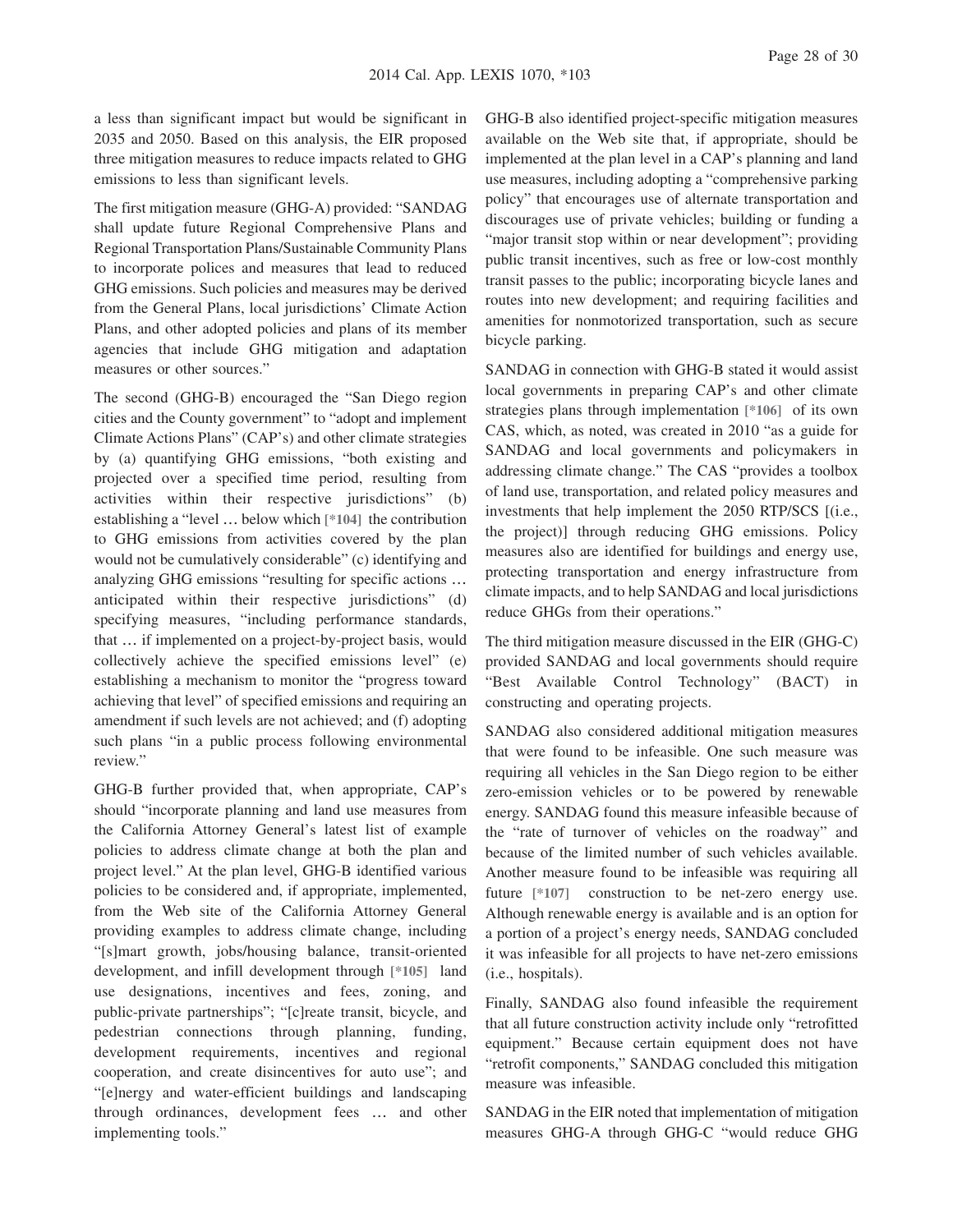emissions through adoption of measures and policies that encourage GHG emissions reduction in regional plans, adoption of Climate Action Plans by member agencies, and using BACT during construction and operation of implemented projects." Because of the growth in population, housing, and employment, the EIR concluded implementation of the project "would result in an increase in GHG emissions" and, as such, even with the mitigation measures, GHG-1, the existing conditions baseline, "would remain a significant and unavoidable impact in 2035 and 2050."

#### B. *Governing Law and Analysis*

It is axiomatic that an EIR **[\*108]** must describe feasible measures that could minimize significant adverse impacts. (*[Guidelines, § 15126.4, subd. \(a\)\(1\)](http://advance.lexis.com/api/document?collection=administrative-codes&id=urn:contentItem:5381-TN90-0012-J554-00000-00&context=1000516)*.) Feasible means "capable of being accomplished in a successful manner within a reasonable period of time, taking into account economic, environmental, legal, social, and technological factors." (*Id.*, *[§ 15364](http://advance.lexis.com/api/document?collection=administrative-codes&id=urn:contentItem:5381-TND0-0012-J04V-00000-00&context=1000516)*.)

However, a lead agency may find that "particular economic, social, or other considerations make the alternatives and mitigation measures infeasible and that particular project benefits outweigh the adverse environmental effects. (*[Pub.](http://advance.lexis.com/api/document?collection=statutes-legislation&id=urn:contentItem:4WN4-1BN0-R03K-G19W-00000-00&context=1000516) [Resources Code, § 21081, subds. \(a\)\(3\)](http://advance.lexis.com/api/document?collection=statutes-legislation&id=urn:contentItem:4WN4-1BN0-R03K-G19W-00000-00&context=1000516)*, *[\(b\)](http://advance.lexis.com/api/document?collection=statutes-legislation&id=urn:contentItem:4WN4-1BN0-R03K-G19W-00000-00&context=1000516)*; *[Guidelines, §](http://advance.lexis.com/api/document?collection=administrative-codes&id=urn:contentItem:5381-TN80-0012-J544-00000-00&context=1000516) [15091, subd. \(a\)\(3\)](http://advance.lexis.com/api/document?collection=administrative-codes&id=urn:contentItem:5381-TN80-0012-J544-00000-00&context=1000516)*.) Specifically, an agency cannot approve a project that will have significant environmental effects unless it finds as to each significant effect, based on substantial evidence in the administrative record, that (1) mitigation measures required in or incorporated into the project will avoid or substantially lessen the significant effect; (2) those measures are within the jurisdiction of another public agency and have been adopted, or can and should be adopted, by that agency; or (3) specific economic, legal, social, technological, or other considerations make the mitigation measures or alternatives identified in the EIR infeasible, and specific overriding **[\*109]** economic, legal, social, technological, or other benefits outweigh the significant environmental effects. (*[Pub. Resources Code, §§](http://advance.lexis.com/api/document?collection=statutes-legislation&id=urn:contentItem:4WN4-1BN0-R03K-G19W-00000-00&context=1000516) [21081](http://advance.lexis.com/api/document?collection=statutes-legislation&id=urn:contentItem:4WN4-1BN0-R03K-G19W-00000-00&context=1000516)*, *21081.5*; *[Guidelines, §§ 15091, subds. \(a\)](http://advance.lexis.com/api/document?collection=administrative-codes&id=urn:contentItem:5381-TN80-0012-J544-00000-00&context=1000516)*, *[\(b\)](http://advance.lexis.com/api/document?collection=administrative-codes&id=urn:contentItem:5381-TN80-0012-J544-00000-00&context=1000516)*.)" (*[Federation of Hillside & Canyon Assns. v. City of Los](http://advance.lexis.com/api/document?collection=cases&id=urn:contentItem:4FH1-6SV0-0039-43KM-00000-00&context=1000516) [Angeles \(2004\) 126 Cal.App.4th 1180, 1198 \[24 Cal. Rptr.](http://advance.lexis.com/api/document?collection=cases&id=urn:contentItem:4FH1-6SV0-0039-43KM-00000-00&context=1000516) [3d 543\]](http://advance.lexis.com/api/document?collection=cases&id=urn:contentItem:4FH1-6SV0-0039-43KM-00000-00&context=1000516)*; see *[South County Citizens for Smart Growth v.](http://advance.lexis.com/api/document?collection=cases&id=urn:contentItem:59S6-4CB1-F04B-N0NW-00000-00&context=1000516) [County of Nevada \(2013\) 221 Cal.App.4th 316, 336 \[164](http://advance.lexis.com/api/document?collection=cases&id=urn:contentItem:59S6-4CB1-F04B-N0NW-00000-00&context=1000516) [Cal. Rptr. 3d 68\]](http://advance.lexis.com/api/document?collection=cases&id=urn:contentItem:59S6-4CB1-F04B-N0NW-00000-00&context=1000516)* [noting that "'CEQA requires the appropriate public agency "to find, based on substantial evidence, that the mitigation measures are 'required in, or

incorporated into, the project'; or that the measures are the responsibility of another agency and have been, or can and should be, adopted by the other agency; or that mitigation is infeasible and overriding considerations outweigh the significant environmental effects""].)

Claims concerning the feasibility or effectiveness of mitigation measures are reviewed for substantial evidence, which is defined as "'enough relevant information and reasonable inferences from this information that a fair argument can be made to support a conclusion, even though other conclusions might also be reached.'" (*[Mira Mar](http://advance.lexis.com/api/document?collection=cases&id=urn:contentItem:4CMJ-CTC0-0039-4438-00000-00&context=1000516) [Mobile Community v. City of Oceanside \(2004\) 119](http://advance.lexis.com/api/document?collection=cases&id=urn:contentItem:4CMJ-CTC0-0039-4438-00000-00&context=1000516) [Cal.App.4th 477, 486 \[14 Cal. Rptr. 3d 308\]](http://advance.lexis.com/api/document?collection=cases&id=urn:contentItem:4CMJ-CTC0-0039-4438-00000-00&context=1000516)*.) In reviewing an agency's decision for substantial evidence, courts "'must indulge all reasonable inferences from the evidence that would support the agency's determinations and resolve all conflicts in the evidence in favor of the agency's decision.'" (*[California Native Plant Society v. City of Santa Cruz](http://advance.lexis.com/api/document?collection=cases&id=urn:contentItem:4X86-1DF0-TXFN-72JG-00000-00&context=1000516) [\(2009\) 177 Cal.App.4th 957, 985 \[99 Cal. Rptr. 3d 572\]](http://advance.lexis.com/api/document?collection=cases&id=urn:contentItem:4X86-1DF0-TXFN-72JG-00000-00&context=1000516)*.) This standard of review flows from the fact that an "agency **[\*110]** has the discretion to resolve factual issues and to make policy decisions." (*[Save Our Peninsula Committee v.](http://advance.lexis.com/api/document?collection=cases&id=urn:contentItem:42CD-35F0-0039-442J-00000-00&context=1000516) [Monterey County Bd. of Supervisors \(2001\) 87 Cal.App.4th](http://advance.lexis.com/api/document?collection=cases&id=urn:contentItem:42CD-35F0-0039-442J-00000-00&context=1000516) [99, 120 \[104 Cal. Rptr. 2d 326\]](http://advance.lexis.com/api/document?collection=cases&id=urn:contentItem:42CD-35F0-0039-442J-00000-00&context=1000516)*.)

""As with all substantial evidence challenges, an appellant challenging an EIR for insufficient evidence must lay out the evidence favorable to the other side and show why it is lacking. Failure to do so is fatal. A reviewing court will not independently review the record to make up for appellant's failure to carry his [or her] burden."'" (*[Pfeiffer v. City of](http://advance.lexis.com/api/document?collection=cases&id=urn:contentItem:549R-8D51-F04B-N019-00000-00&context=1000516) [Sunnyvale City Council \(2011\) 200 Cal.App.4th 1552, 1572](http://advance.lexis.com/api/document?collection=cases&id=urn:contentItem:549R-8D51-F04B-N019-00000-00&context=1000516) [\[135 Cal. Rptr. 3d 380\]](http://advance.lexis.com/api/document?collection=cases&id=urn:contentItem:549R-8D51-F04B-N019-00000-00&context=1000516)*.)

Here, I conclude petitioners have not met their burden of showing the mitigation measures for GHG emissions described by SANDAG in its program EIR were inadequate. As noted, the EIR discussed three separate mitigation measures in connection with impact analysis GHG-1. Each such measure complies with *[Guidelines section 15126.4,](http://advance.lexis.com/api/document?collection=administrative-codes&id=urn:contentItem:5381-TN90-0012-J554-00000-00&context=1000516) [subdivision \(c\)\(5\)](http://advance.lexis.com/api/document?collection=administrative-codes&id=urn:contentItem:5381-TN90-0012-J554-00000-00&context=1000516)*, which was adopted in response to Senate Bill 97 and which provides the GHG mitigation measures proposed in connection with adoption of a long-range plan, such as the instant project, "may include the identification of specific measures that may be implemented on a project-by-project basis." (*[Guidelines, § 15126.4, subd.](http://advance.lexis.com/api/document?collection=administrative-codes&id=urn:contentItem:5381-TN90-0012-J554-00000-00&context=1000516)*  $(c)(5)$ .)<sup>12</sup>

Moreover, the record shows SANDAG considered additional mitigation measures to reduce GHG emissions and found

<sup>&</sup>lt;sup>12</sup> [Subdivision \(c\) of Guidelines section 15126.4](http://advance.lexis.com/api/document?collection=administrative-codes&id=urn:contentItem:5381-TN90-0012-J554-00000-00&context=1000516) provides in part: "[L]ead agencies shall consider feasible means, supported by substantial evidence and subject to monitoring or reporting, of mitigating the **[\*111]** significant effects of greenhouse gas emissions.